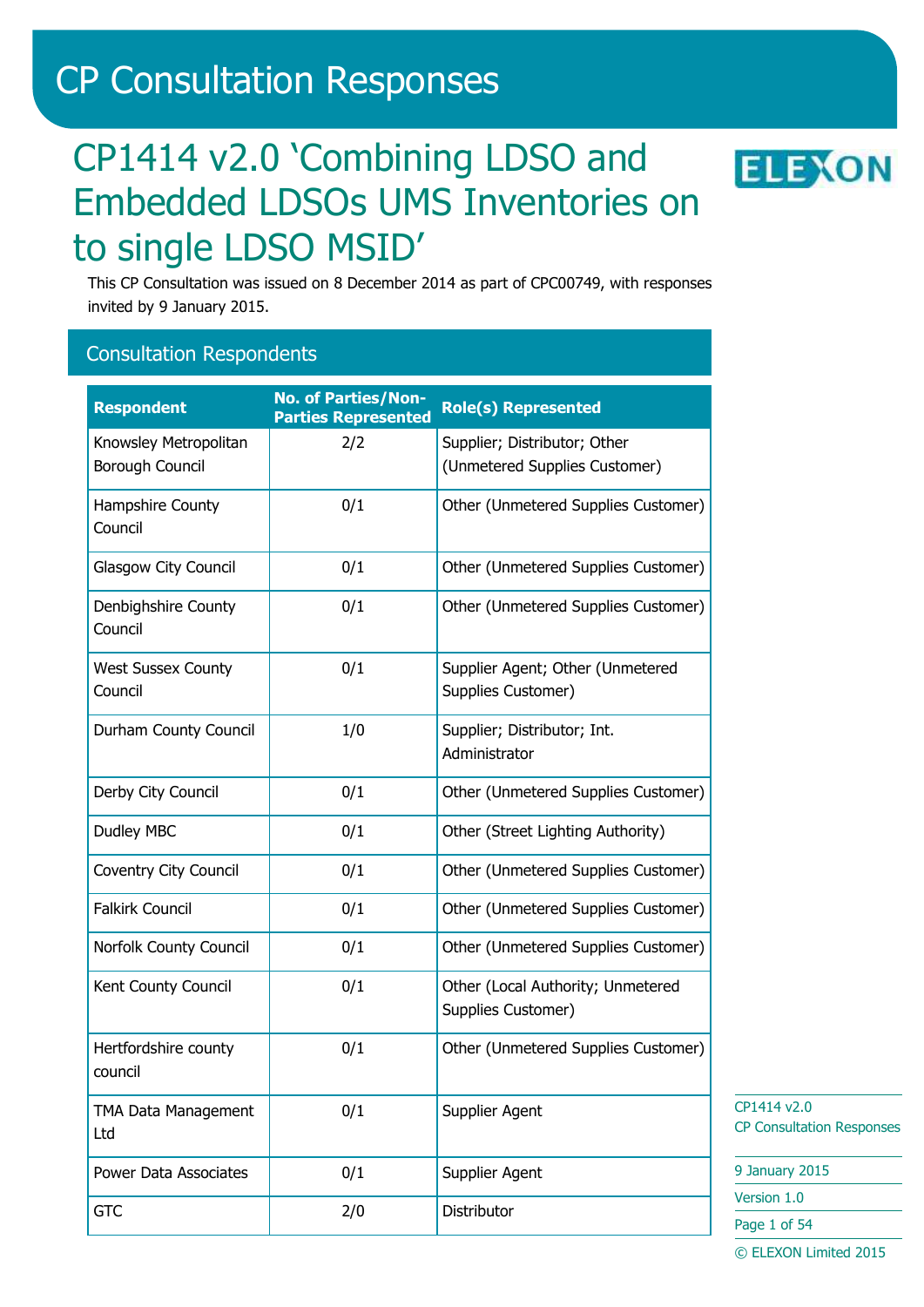| <b>Respondent</b>                    | <b>No. of Parties/Non-</b><br><b>Parties Represented</b> | <b>Role(s) Represented</b>                                                                                               |
|--------------------------------------|----------------------------------------------------------|--------------------------------------------------------------------------------------------------------------------------|
| <b>Western Power</b><br>Distribution | 4/0                                                      | Distributor                                                                                                              |
| <b>Electricity North West</b><br>Ltd | 1/0                                                      | Distributor                                                                                                              |
| Northern Powergrid                   | 1/0                                                      | Distributor                                                                                                              |
| IBM on behalf of<br>ScottishPower    | 3/0                                                      | Supplier; Distributor; Supplier Agent                                                                                    |
| <b>British Gas</b>                   | 1/0                                                      | Supplier                                                                                                                 |
| RWE npower                           | 9/0                                                      | Supplier                                                                                                                 |
| <b>ESP Electricity Ltd</b>           | 1/0                                                      | Distributor                                                                                                              |
| <b>EDF Energy</b>                    | 10/0                                                     | Generator; Supplier; Non Physical<br>Trader; ECVNA; MVRNA; Supplier<br>Agent; Other (MOP; NHHDC; NHHDA;<br>Consolidator) |
| <b>SSEPD</b>                         | 2/0                                                      | Distributor                                                                                                              |
| Harlaxton Energy<br>Networks Ltd     | 1/0                                                      | Distributor                                                                                                              |
| <b>UK Power Networks</b>             | 3/0                                                      | Distributor                                                                                                              |
| <b>Energetics Electricity</b>        | 1/0                                                      | Distributor                                                                                                              |

9 January 2015

Version 1.0

Page 2 of 54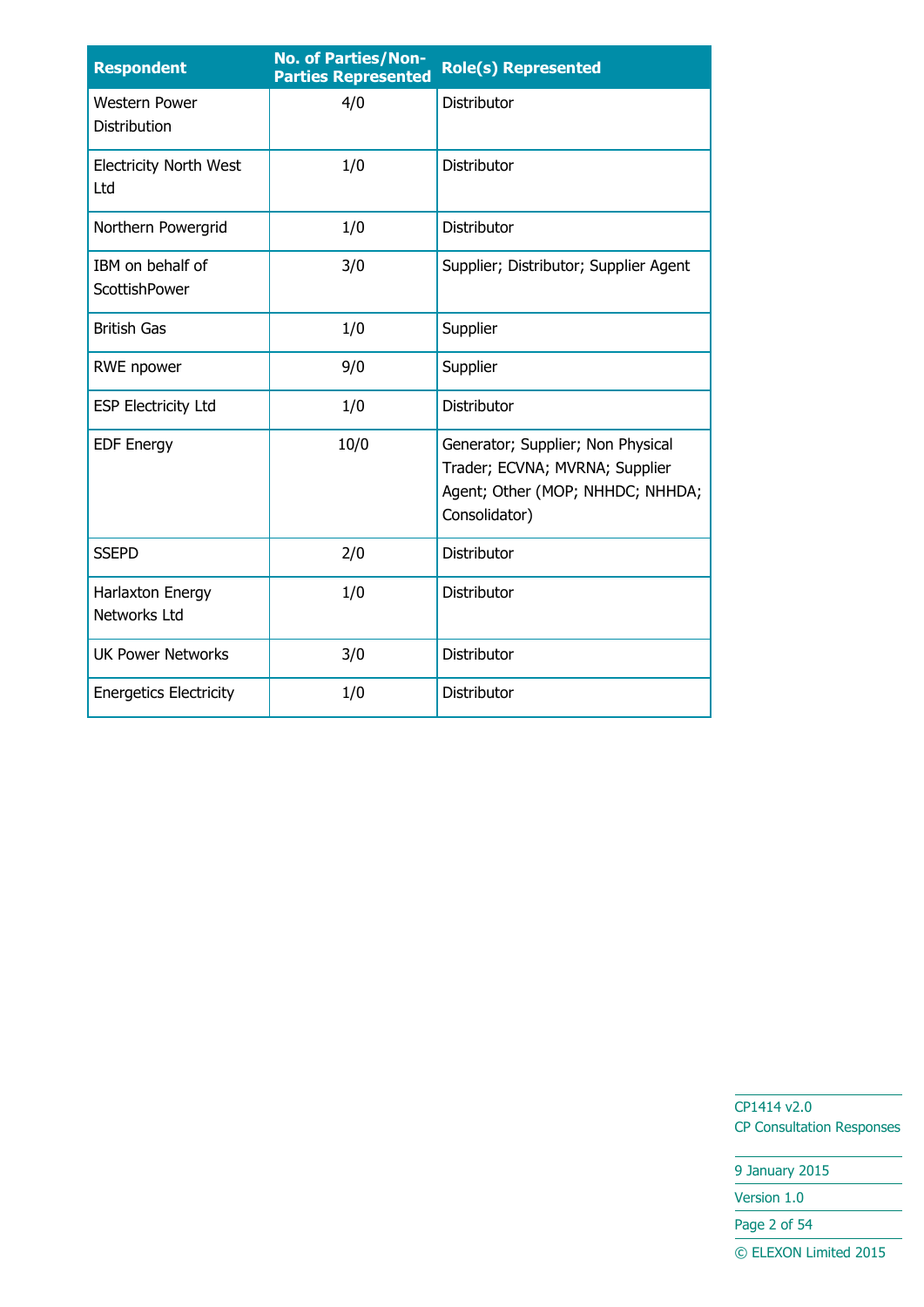# Summary of Consultation Responses

| <b>Respondent</b>                           | Agree?         | <b>Impacted?</b> | Costs?         | <b>Impl. Date?</b> |
|---------------------------------------------|----------------|------------------|----------------|--------------------|
| Knowsley<br>Metropolitan<br>Borough Council | ✔              | $\checkmark$     | $\pmb{\times}$ | ✓                  |
| Hampshire County<br>Council                 | $\checkmark$   | $\pmb{\times}$   | $\pmb{\times}$ | $\checkmark$       |
| Glasgow City<br>Council                     | ✔              | $\pmb{\times}$   | $\pmb{\times}$ |                    |
| Denbighshire<br>County Council              | ✓              | $\pmb{\times}$   | $\pmb{\times}$ |                    |
| <b>West Sussex</b><br><b>County Council</b> | ✔              | $\checkmark$     | $\pmb{\times}$ | ✓                  |
| Durham County<br>Council                    | ✓              | ✓                | ✔              |                    |
| Derby City Council                          | ✔              | $\checkmark$     | $\pmb{\times}$ | ✔                  |
| Dudley MBC                                  |                |                  | $\pmb{\times}$ |                    |
| Coventry City<br>Council                    | ✓              | ✓                | $\pmb{\times}$ |                    |
| <b>Falkirk Council</b>                      | $\checkmark$   | $\checkmark$     | $\pmb{\times}$ |                    |
| Norfolk County<br>Council                   | ✓              | $\pmb{\times}$   | $\pmb{\times}$ |                    |
| Kent County<br>Council                      |                | ×                | ×              |                    |
| Hertfordshire<br>county council             | ✔              | $\pmb{\times}$   | $\pmb{\times}$ | ✓                  |
| TMA Data<br>Management Ltd                  | ✓              | $\pmb{\times}$   | $\pmb{\times}$ |                    |
| Power Data<br>Associates                    |                | ✓                | $\pmb{\times}$ |                    |
| <b>GTC</b>                                  | $\checkmark$   | $\checkmark$     | $\checkmark$   | $\checkmark$       |
| Western Power<br>Distribution               | ✓              |                  | $\pmb{\times}$ |                    |
| <b>Electricity North</b><br>West Ltd        | $\pmb{\times}$ | ✓                | ✓              | $\pmb{\times}$     |
| Northern<br>Powergrid                       | $\pmb{\times}$ | ✓                |                | $\pmb{\times}$     |

CP1414 v2.0 CP Consultation Responses

9 January 2015

Version 1.0

Page 3 of 54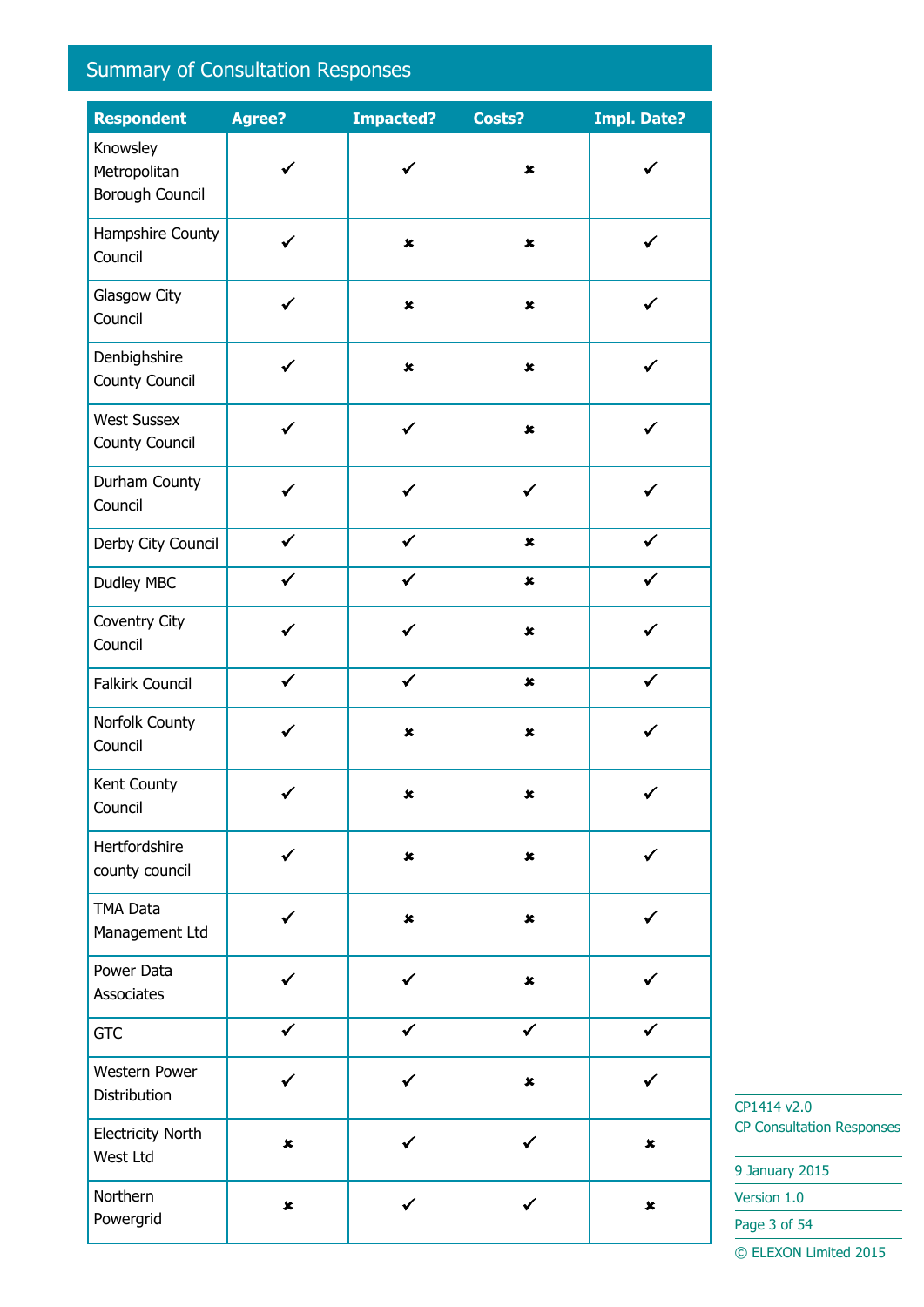| <b>Respondent</b>                  | <b>Agree?</b>  | <b>Impacted?</b> | Costs?         | <b>Impl. Date?</b> |
|------------------------------------|----------------|------------------|----------------|--------------------|
| IBM on behalf of<br>ScottishPower  | $\pmb{\times}$ | ✓                |                | $\mathbf x$        |
| <b>British Gas</b>                 | $\checkmark$   | $\pmb{x}$        | $\mathbf x$    | $\checkmark$       |
| RWE npower                         | ✓              | $\pmb{\times}$   | $\pmb{\times}$ | ✓                  |
| <b>ESP Electricity Ltd</b>         | ✓              | $\checkmark$     | $\checkmark$   | ✓                  |
| <b>EDF Energy</b>                  | $\checkmark$   | $\pmb{\times}$   | $\mathbf x$    | ✓                  |
| <b>SSEPD</b>                       | $\mathbf x$    | ✓                | ✔              | $\mathbf x$        |
| Harlaxton Energy<br>Networks Ltd   |                |                  | $\pmb{\times}$ |                    |
| <b>UK Power</b><br><b>Networks</b> | ×              |                  |                | $\mathbf x$        |
| Energetics<br>Electricity          |                |                  | ×              |                    |

9 January 2015

Version 1.0

Page 4 of 54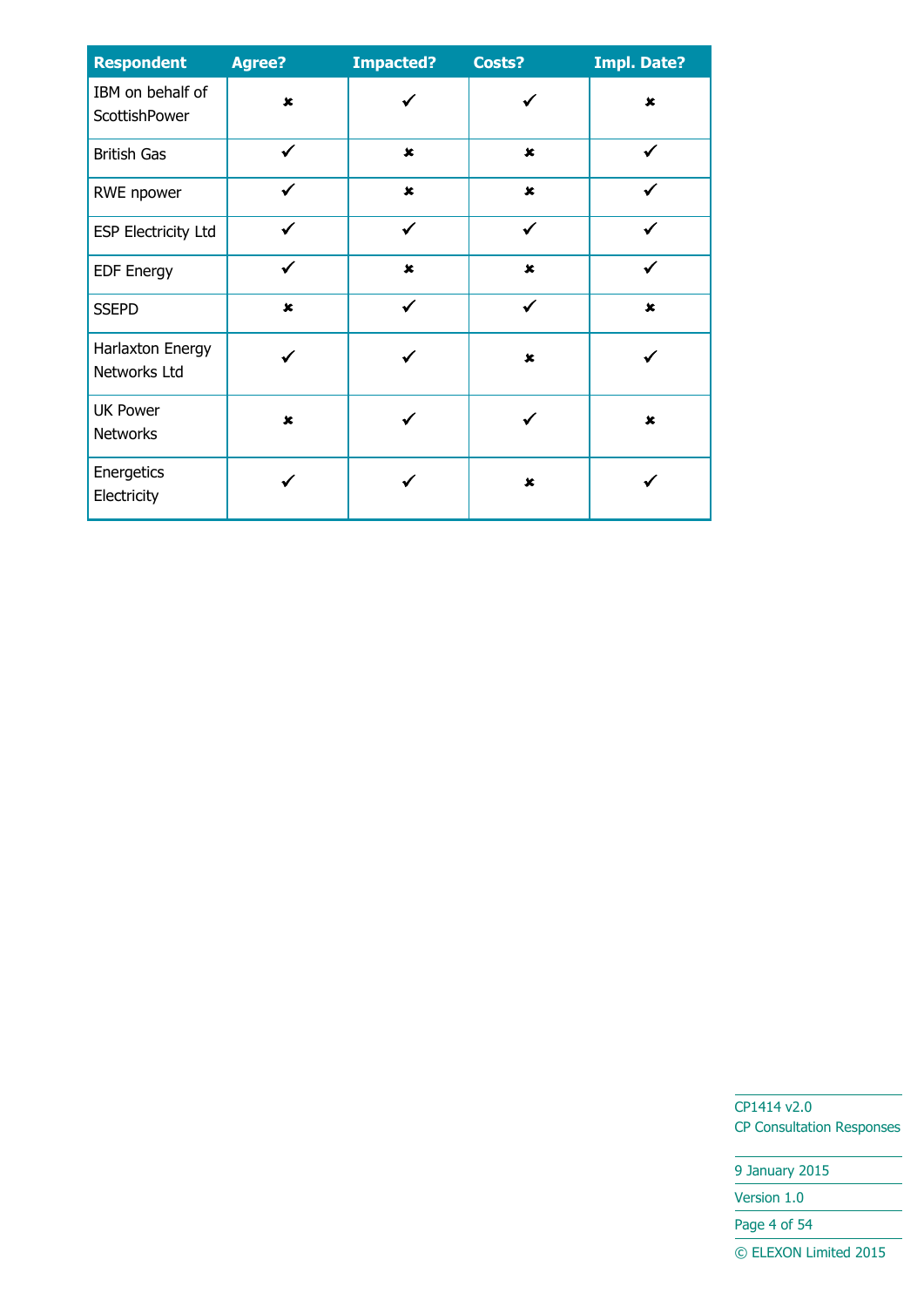# Question 1: Do you agree with the CP1414 v2.0 proposed solution?

## **Summary**

| Yes' | No | <b>Neutral/No</b><br><b>Comment</b> | <b>Other</b> |
|------|----|-------------------------------------|--------------|
| ت    | ັ  |                                     |              |

#### **Responses**

| <b>Respondent</b>                           | <b>Response</b> | <b>Rationale</b>                                                                                                                                                                                                                                                                                                                                                                                                                                                                                                                            |                                               |
|---------------------------------------------|-----------------|---------------------------------------------------------------------------------------------------------------------------------------------------------------------------------------------------------------------------------------------------------------------------------------------------------------------------------------------------------------------------------------------------------------------------------------------------------------------------------------------------------------------------------------------|-----------------------------------------------|
| Knowsley<br>Metropolitan<br>Borough Council | Yes             | Reduce administrative burden for Local<br>٠<br>Authorities, who have less administrative<br>resource in recent years as a result of austerity<br>measures.                                                                                                                                                                                                                                                                                                                                                                                  |                                               |
|                                             |                 | Reduce the requirement for multiple MPANS<br>$\bullet$<br>and costs for Local Authorities.<br>Simplify inventory submission.                                                                                                                                                                                                                                                                                                                                                                                                                |                                               |
| Hampshire County<br>Council                 | Yes             | Proposal leads to reduce costs and administration<br>for local authorities.                                                                                                                                                                                                                                                                                                                                                                                                                                                                 |                                               |
| Glasgow City<br>Council                     | Yes             | It will simplify our administrative activities.<br>It will simplify our inventory recording and<br>reporting.                                                                                                                                                                                                                                                                                                                                                                                                                               |                                               |
|                                             |                 | It will be easier to deal with future proposals from<br>IDNOs.                                                                                                                                                                                                                                                                                                                                                                                                                                                                              |                                               |
|                                             |                 | Overall these proposals will ease the operations of<br>the involved tasks.                                                                                                                                                                                                                                                                                                                                                                                                                                                                  |                                               |
| Denbighshire<br>County Council              | Yes             | N.A                                                                                                                                                                                                                                                                                                                                                                                                                                                                                                                                         |                                               |
| <b>West Sussex</b><br>County Council        | Yes             | Dealing with additional inventories is onerous and<br>unlikely to be kept accurate. Our MA has informed<br>us that the loads are too insignificant to register and<br>therefore is not interested in managing them. We<br>currently have two choices, either do not include<br>the equipment on the inventory submission and<br>defraud the DNO of this balancing item or submit<br>the IDNO equipment along with the DNO supplied<br>equipment thereby not defrauding the DNO, and<br>put it down as a mistake. Neither of these solutions |                                               |
|                                             |                 | is an acceptable way forward and therefore the<br>proposed solution is only practical way forward.                                                                                                                                                                                                                                                                                                                                                                                                                                          | CP1414 v2.0<br><b>CP Consultation Respons</b> |
| Durham County                               | Yes             | Reduce cost, time and support for multiple monthly                                                                                                                                                                                                                                                                                                                                                                                                                                                                                          | 9 January 2015                                |
| Council                                     |                 | energy returns for Half Hourly and Non Half Hourly                                                                                                                                                                                                                                                                                                                                                                                                                                                                                          | Version 1.0                                   |
|                                             |                 | submissions.                                                                                                                                                                                                                                                                                                                                                                                                                                                                                                                                | Page 5 of 54<br>© ELEXON Limited 2015         |

 $14 v2.0$ onsultation Responses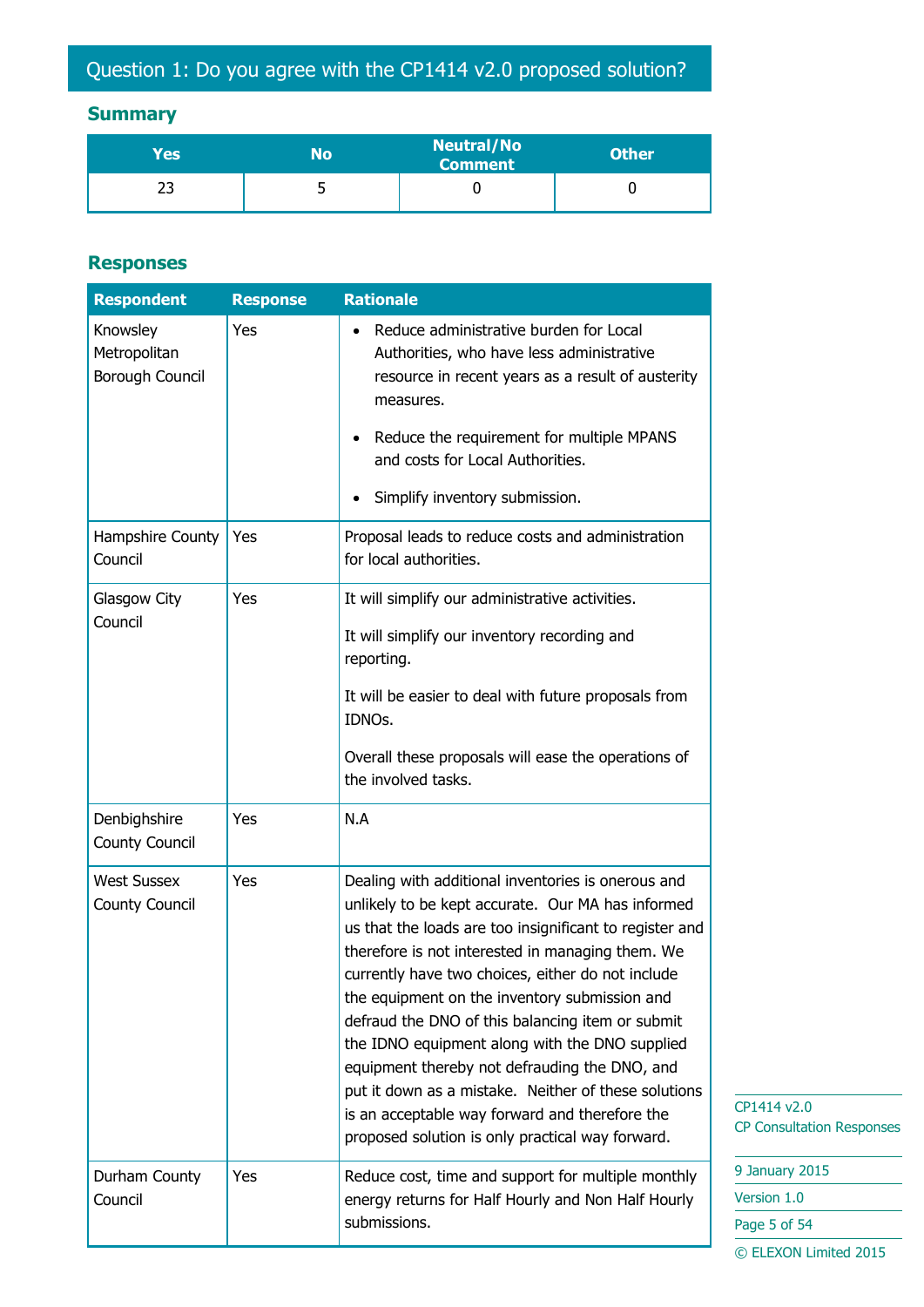| <b>Respondent</b>               | <b>Response</b> | <b>Rationale</b>                                                                                                                                                                                                                                                                                                                                                                                                                                                                                                                                                                                                                                                                           |  |
|---------------------------------|-----------------|--------------------------------------------------------------------------------------------------------------------------------------------------------------------------------------------------------------------------------------------------------------------------------------------------------------------------------------------------------------------------------------------------------------------------------------------------------------------------------------------------------------------------------------------------------------------------------------------------------------------------------------------------------------------------------------------|--|
| Derby City Council              | Yes             | Avoidance of multiple MPAN numbers and billing<br>and unnecessary burden of extra administration                                                                                                                                                                                                                                                                                                                                                                                                                                                                                                                                                                                           |  |
| Dudley MBC                      | Yes             | This will enable us to include all our equipment<br>connected to an Embedded LDSO supply on our<br>street lighting Central Management System (CMS),<br>including it on the Host LDSO Event Log for<br>charging purposes - hitherto we were unable to do<br>this as the Embedded LDSO MPAN was too small to<br>be traded HH.                                                                                                                                                                                                                                                                                                                                                                |  |
| Coventry City<br>Council        | Yes             | N.A                                                                                                                                                                                                                                                                                                                                                                                                                                                                                                                                                                                                                                                                                        |  |
| <b>Falkirk Council</b>          | Yes             | It will reduce Meter Administration charges to the<br>Council, reduce the workload in supplying multiple<br>inventories and allow HH trading of the small IDNO<br>loads.                                                                                                                                                                                                                                                                                                                                                                                                                                                                                                                   |  |
| Norfolk County<br>Council       | Yes             | It maintains a simple clear method of data<br>submission with the burden of responsibility<br>allocated to the appropriate parties. This also<br>ensures that given austerity measures within Local<br>Government that the Local Authority is not<br>absorbing addition workload and its associated<br>costs.                                                                                                                                                                                                                                                                                                                                                                              |  |
| Kent County<br>Council          | Yes             | Combining inventories will simplify inventory<br>management and billing for local authorities.                                                                                                                                                                                                                                                                                                                                                                                                                                                                                                                                                                                             |  |
| Hertfordshire<br>county council | Yes             | As HCC only have DNO supplied Unmetered<br>equipment this has no effect.                                                                                                                                                                                                                                                                                                                                                                                                                                                                                                                                                                                                                   |  |
| TMA Data<br>Management Ltd      | Yes             | N.A                                                                                                                                                                                                                                                                                                                                                                                                                                                                                                                                                                                                                                                                                        |  |
| Power Data<br><b>Associates</b> | Yes             | it simplifies the administration of inventories for<br><b>UMS</b> customers<br>it reduces the number of inventories which a<br>UMS customer must manage<br>it minimises the opportunity for double<br>$\bullet$<br>counting, which is currently occurring, hence<br>causing overbilling to customers and incorrect<br>settlement allocation<br>Our customers are currently confused how to deal<br>with the IDNO supplies. It is apparent that a<br>number of them incorrectly add them to the LDSO<br>inventory and expect the industry to 'sort it out',<br>which is not unreasonable and will be achievable via<br>this solution.<br>Many local authorities are requiring developers to |  |

| 9 January 2015        |
|-----------------------|
| Version 1.0           |
| Page 6 of 54          |
| © ELEXON Limited 2015 |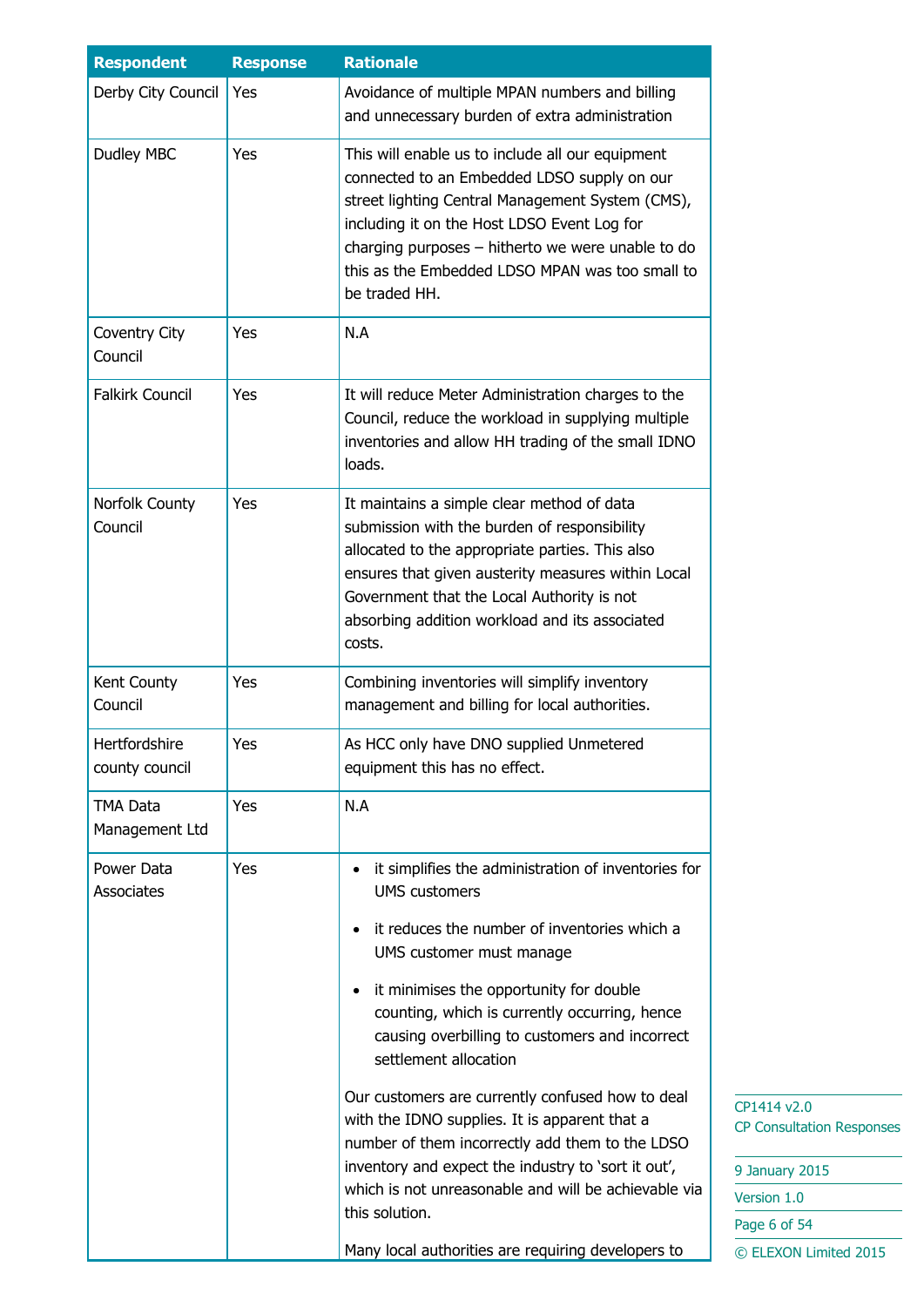| <b>Respondent</b> | <b>Response</b> | <b>Rationale</b>                                                                                                                                                                                                                                                                                                                                                                                                                                                                                                                                                                                                                                                                                                                                                                                                                                                                                                                                                                                                                                                                                                                                                                                                                                                                                                                                                                                                                                                                                                                                                                                                                                                                                                                                                                                                                                                                                       |
|-------------------|-----------------|--------------------------------------------------------------------------------------------------------------------------------------------------------------------------------------------------------------------------------------------------------------------------------------------------------------------------------------------------------------------------------------------------------------------------------------------------------------------------------------------------------------------------------------------------------------------------------------------------------------------------------------------------------------------------------------------------------------------------------------------------------------------------------------------------------------------------------------------------------------------------------------------------------------------------------------------------------------------------------------------------------------------------------------------------------------------------------------------------------------------------------------------------------------------------------------------------------------------------------------------------------------------------------------------------------------------------------------------------------------------------------------------------------------------------------------------------------------------------------------------------------------------------------------------------------------------------------------------------------------------------------------------------------------------------------------------------------------------------------------------------------------------------------------------------------------------------------------------------------------------------------------------------------|
|                   |                 | install CMS controlled lighting equipment as part of<br>the design criteria for a new development. But once<br>the equipment is installed it is not possible to<br>manage the equipment using CMS in a NHH MPAN.<br>The customer then approaches us about trading a<br>small MPAN on a HH basis, which is not economic.<br>"UK plc" may be missing out on the potential carbon<br>savings from use of CMS.                                                                                                                                                                                                                                                                                                                                                                                                                                                                                                                                                                                                                                                                                                                                                                                                                                                                                                                                                                                                                                                                                                                                                                                                                                                                                                                                                                                                                                                                                             |
| <b>GTC</b>        | Yes             | BU UK agrees with the proposed solution as it<br>$\bullet$<br>addresses the current scenario where<br>Embedded LDSO UMS customers (Street<br>Lighting Authority (SLA) customers in<br>particular) are faced with an additional burden,<br>as a result of having their inventory items<br>connected to an EDNO network. This additional<br>administration exists only to enable the host<br>DNO to bill the EDNO for the use of its<br>distribution system (i.e. inter-distributor billing),<br>a bill which often, for the EDNO's largest UMS<br>customers, amounts to no more than a few<br>hundred pounds per customer per annum.<br>Currently for most EDNO UMS customers the<br>annual inter-distributor charge is less than<br>£100.<br>The proposed changes will deliver improved<br>service to UMS customers by simplifying the<br>current administration process for customers<br>with unmetered connections. The simplification<br>of this process will allow customers (e.g.<br>property developers) to award contracts to<br>embedded LDSOs without the fear of highway<br>adoption issues, this in turn will promote<br>effective competition in the provision of<br>connections and distribution services to<br>distribution networks. Currently, some highway<br>authorities are indicating that they will not<br>adopt roads or UMS equipment connected to<br>IDNO networks, (constructed as extensions to<br>the existing host DNO network) because of<br>increased costs and complexity. This has the<br>potential to significantly distort competition in<br>connections.<br>If the same network extension was adopted by<br>$\bullet$<br>the host DNO there would be no impact on the<br>SLA other than a requirement to update their<br>existing inventory. This requirement has the<br>potential to put EDNOs at a disadvantage over<br>the host DNO for new development sites as |

| 9 January 2015        |
|-----------------------|
| Version 1.0           |
| Page 7 of 54          |
| © ELEXON Limited 2015 |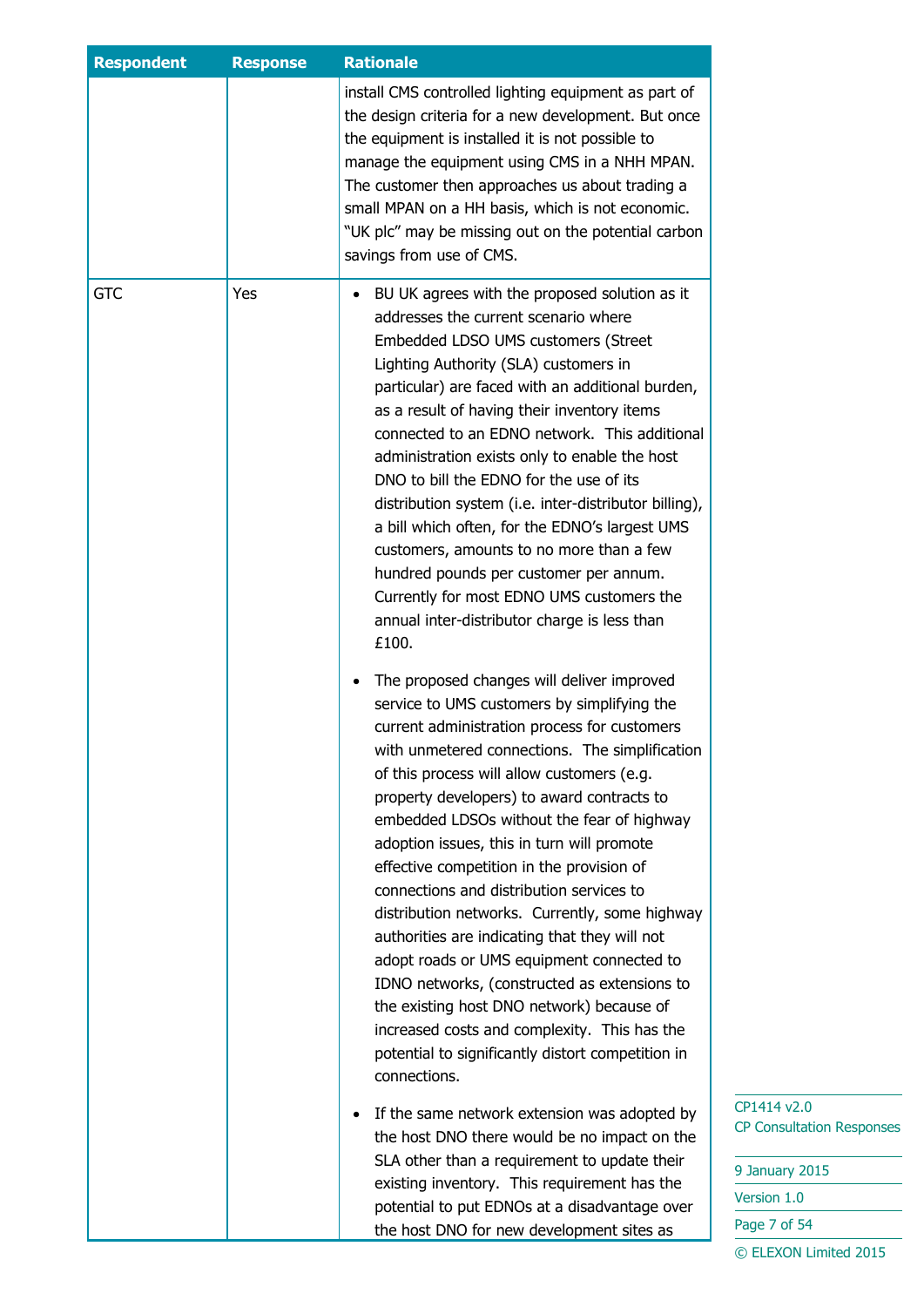| <b>Respondent</b> | <b>Response</b> | <b>Rationale</b>                                                                                                                                                                                                                                                                                                                                                                                                                                                                                                                                                                                                                                                                                                                                                                                                                                                                                                                                               |                                                                        |
|-------------------|-----------------|----------------------------------------------------------------------------------------------------------------------------------------------------------------------------------------------------------------------------------------------------------------------------------------------------------------------------------------------------------------------------------------------------------------------------------------------------------------------------------------------------------------------------------------------------------------------------------------------------------------------------------------------------------------------------------------------------------------------------------------------------------------------------------------------------------------------------------------------------------------------------------------------------------------------------------------------------------------|------------------------------------------------------------------------|
|                   |                 | almost all developers are required to complete<br>a highways adoption agreement with the SLA;<br>the current arrangements make this process<br>significantly more difficult if the developer<br>awards the site to an EDNO. By allowing the<br>customer the choice to trade its inventory<br>under the host DNO's MSID regardless of<br>whether the network extension is adopted by<br>the Host DNO or another EDNO, this potential<br>barrier to competition is removed and the<br>customer receives improved service through<br>reduction in administration.<br>Currently, a customer with unmetered<br>connections to more than one licensed<br>distributor within a GSP group is required as a<br>minimum to maintain multiple inventories<br>against multiple MSIDs (at least one per<br>licensee within the GSP group). This can result<br>in a significant increase in the administration of<br>inventories and in the supply costs to the<br>customer. |                                                                        |
|                   |                 | Should the customer wish to trade in the HH<br>market, they have to appoint a Meter<br>Administrator. Anecdotally we are advised that<br>the meter administration charges are often<br>levied on a per MSIDs basis resulting in<br>substantially higher cost to the customer if their<br>UMS connections are made to EDNO networks<br>as opposed to the host DNO network.                                                                                                                                                                                                                                                                                                                                                                                                                                                                                                                                                                                      |                                                                        |
|                   |                 | We understand that only a limited number of<br>suppliers are active in offering contracts for<br>unmetered supplies. This is likely to be more<br>so the case where inventories are very small.<br>Therefore competition in supply is restricted.<br>Also we understand that many suppliers do not<br>offer contracts for UMS on IDNO networks. We<br>understand that this may be because supplier<br>systems do not have the capability to handle<br>MSIDs other than from the former 14 ex PES<br>distribution businesses.                                                                                                                                                                                                                                                                                                                                                                                                                                   |                                                                        |
|                   |                 | These issues would be removed if the SLA can<br>add the IDNO inventory to the existing DNO<br>MSID and therefore apply the same rates.                                                                                                                                                                                                                                                                                                                                                                                                                                                                                                                                                                                                                                                                                                                                                                                                                         | CP1414 v2.0<br><b>CP Consultation Responses</b>                        |
|                   |                 | UMS customers who wish to benefit from HH<br>metering of their IDNO MSIDs will be able to<br>add their IDNO connections to their DNO<br>connections inventory thereby removing the                                                                                                                                                                                                                                                                                                                                                                                                                                                                                                                                                                                                                                                                                                                                                                             | 9 January 2015<br>Version 1.0<br>Page 8 of 54<br>© ELEXON Limited 2015 |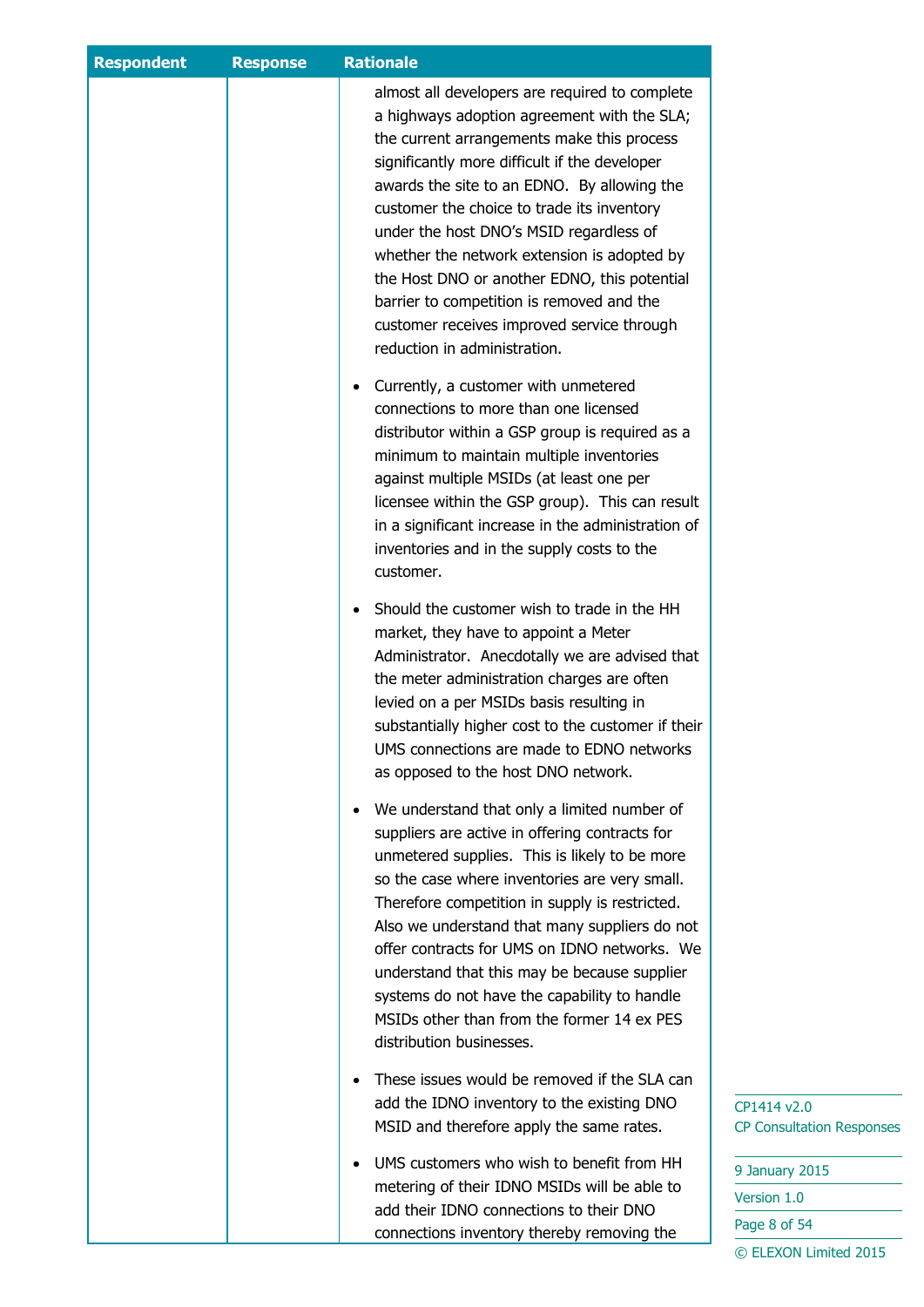| <b>Respondent</b> | <b>Response</b> | <b>Rationale</b>                                                                                                                                                                                                                                                                                                                                                                                                                                                                                                                                                                                                                                                                                                                                                                                    |                                  |
|-------------------|-----------------|-----------------------------------------------------------------------------------------------------------------------------------------------------------------------------------------------------------------------------------------------------------------------------------------------------------------------------------------------------------------------------------------------------------------------------------------------------------------------------------------------------------------------------------------------------------------------------------------------------------------------------------------------------------------------------------------------------------------------------------------------------------------------------------------------------|----------------------------------|
|                   |                 | need for additional meter administration<br>charges. Furthermore UMS customers with<br>connections from IDNO networks are often<br>unable to take advantage of Pseudo HH MSID<br>arrangements as IDNO inventories too small to<br>warrant HH trading. Again this issue would be<br>removed by this change proposal.                                                                                                                                                                                                                                                                                                                                                                                                                                                                                 |                                  |
|                   |                 | The change will improve the overall accuracy of<br>$\bullet$<br>settlement as it removes the current problem of<br>the consumption being so low on IDNO MSIDs,<br>which leads to consumption in kWh not<br>appearing in the 3 decimal MWh fields in the<br>industry billing flows, meaning that the IDNO<br>cannot charge the Supplier and the DNO cannot<br>charge the IDNO for consumption. Also the<br>requirement to maintain multiple inventories is<br>in itself a source of inaccuracy since UMS<br>apparatus could be "double counted" by being<br>included in different inventories or wholly<br>missed off any inventory (A distributor would<br>not know whether apparatus was included in<br>the inventory of another distributor).                                                     |                                  |
|                   |                 | This change will provide governance around<br>$\bullet$<br>what is already happening in the industry, i.e.<br>customers accidentally and also purposely<br>adding IDNO inventories on DNO MSIDs.                                                                                                                                                                                                                                                                                                                                                                                                                                                                                                                                                                                                    |                                  |
|                   |                 | The DNOs already provided UMSO services for<br>connections that are not directly connected to<br>their networks for some unmetered customers<br>such as the Highways Agency and many local<br>authorities in Scotland who effectively run<br>licence exempt distribution networks to provide<br>unmetered connections to their street furniture.<br>What is being proposed through CP1414 has<br>similarities although it is important to note that<br>the requirements of the DNO are far less<br>onerous under CP1414 as the EDNO retains full<br>responsibility for the auditing and validation of<br>the inventory of connections made to its<br>network. In our view it would be very difficult<br>for DNOs to argue against the implementation<br>of CP1414 whilst continuing to provide this | CP1414 v2.0                      |
|                   |                 | service to their customers noting that the<br>EDNO's customer is contributing to the<br>maintenance of the DNO's distribution system                                                                                                                                                                                                                                                                                                                                                                                                                                                                                                                                                                                                                                                                | <b>CP Consultation Responses</b> |
|                   |                 | through the inter-distributor charges levied on                                                                                                                                                                                                                                                                                                                                                                                                                                                                                                                                                                                                                                                                                                                                                     | 9 January 2015                   |
|                   |                 | the EDNO by the host DNO.                                                                                                                                                                                                                                                                                                                                                                                                                                                                                                                                                                                                                                                                                                                                                                           | Version 1.0                      |
|                   |                 | During the working group meeting to review                                                                                                                                                                                                                                                                                                                                                                                                                                                                                                                                                                                                                                                                                                                                                          | Page 9 of 54                     |
|                   |                 |                                                                                                                                                                                                                                                                                                                                                                                                                                                                                                                                                                                                                                                                                                                                                                                                     | © ELEXON Limited 2015            |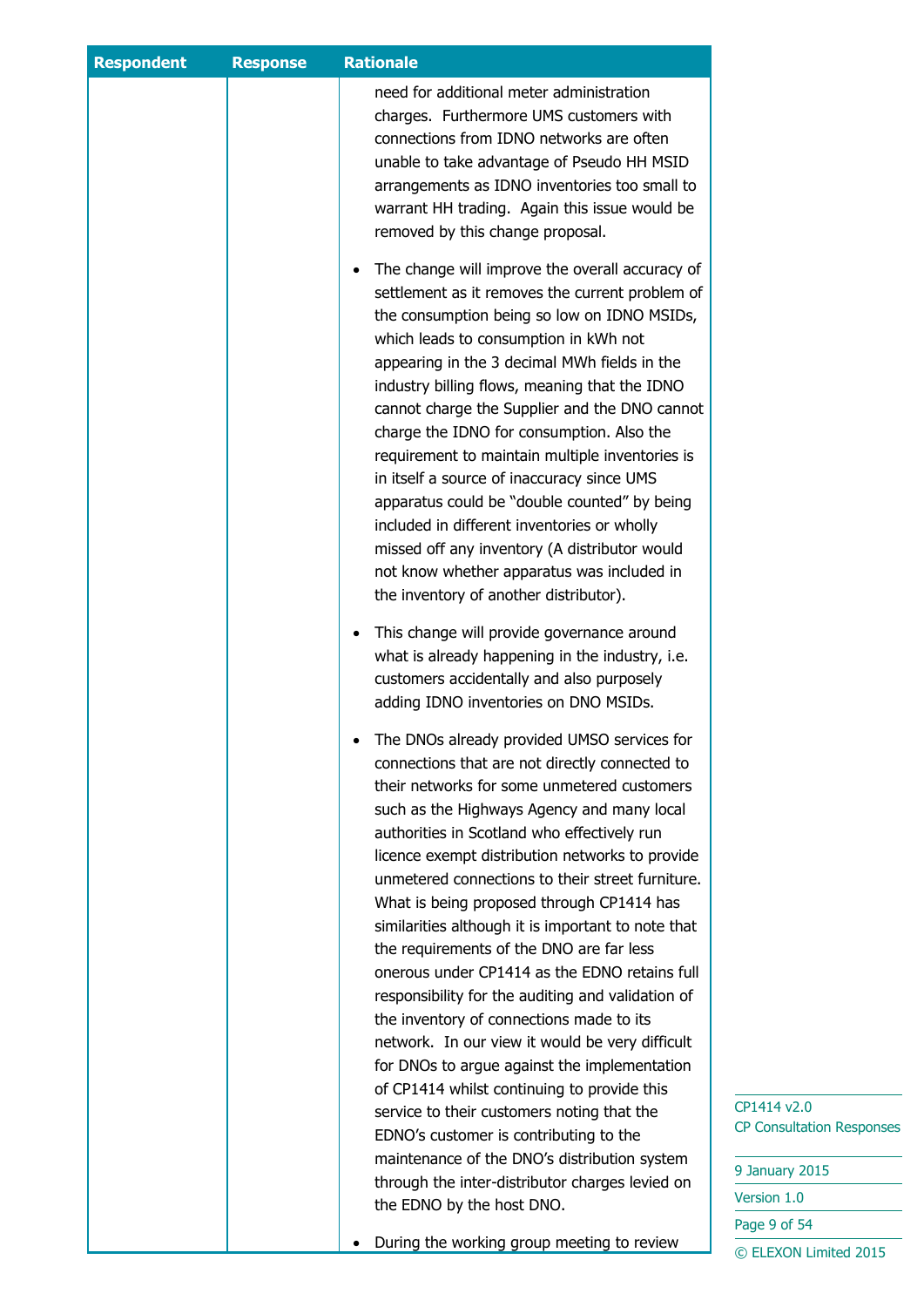| <b>Respondent</b>                    | <b>Response</b> | <b>Rationale</b>                                                                                                                                                                                                                                                                                                                                                                                                                                                                                                                      |  |
|--------------------------------------|-----------------|---------------------------------------------------------------------------------------------------------------------------------------------------------------------------------------------------------------------------------------------------------------------------------------------------------------------------------------------------------------------------------------------------------------------------------------------------------------------------------------------------------------------------------------|--|
|                                      |                 | CP1414 the DNOs present raised some of their<br>concerns with the proposal. IDNO's made a<br>presentation to the working group to address<br>these concerns and we believe they have been<br>addressed in this version of CP1414. The<br>presentation have appended to our response<br>for information.                                                                                                                                                                                                                               |  |
| <b>Western Power</b><br>Distribution | Yes             | The changes will enable customers to list all their<br>unmetered connections on one inventory. This will<br>minimise the risk of items being listed on wrong<br>inventories, or not at all. It will also reduce costs<br>associated with administering additional embedded<br><b>DNO MPANS.</b>                                                                                                                                                                                                                                       |  |
| <b>Electricity North</b><br>West Ltd | No              | We provided a comprehensive response to the initial<br>consultation on this change proposal and are<br>appreciative of the opportunity to comment once<br>again. In this section we identify our main concerns<br>over this change proposal.                                                                                                                                                                                                                                                                                          |  |
|                                      |                 | As we stated in our initial response we do<br>understand that from a customer's perspective one<br>inventory and one bill from their Supplier of choice<br>is beneficial. It does however seem to place an<br>administrative burden on the distribution community<br>and perhaps other industry parties to facilitate this,<br>and in certain circumstances it cannot be achieved.<br>A far easier solution would be for the Customer to<br>mandate a consolidated bill from their Supplier as<br>part of their contract discussions. |  |
|                                      |                 | We may have identified an unintended consequence<br>should this change proposal be successful, in that it<br>would put Supplier's in breach of the BSC by<br>providing data to another Distributor (LDSO).                                                                                                                                                                                                                                                                                                                            |  |
|                                      |                 | When comparing the two versions of the change<br>proposal there seems to be very little changed apart<br>from an attempt to beef up the change proposal<br>documentation, clarify some areas and respond to<br>the early consultation questions, many of which<br>unfortunately are not an acceptable response to us.                                                                                                                                                                                                                 |  |
|                                      |                 | As indicated above the intent to move to a single<br>inventory will not always be achievable since the<br>move is one way (upstream only) and only if the<br>inventory is larger than the downstream one. An<br>example of this is since this change proposal is open<br>to all UMS Customers, including the NHH Market;<br>there can be instances whereby builders and<br>developers may have more sites in an Embedded<br>LDSO's network than in an Upstream LDSO's                                                                 |  |

| 9 January 2015        |  |  |
|-----------------------|--|--|
| Version 1.0           |  |  |
| Page 10 of 54         |  |  |
| © ELEXON Limited 2015 |  |  |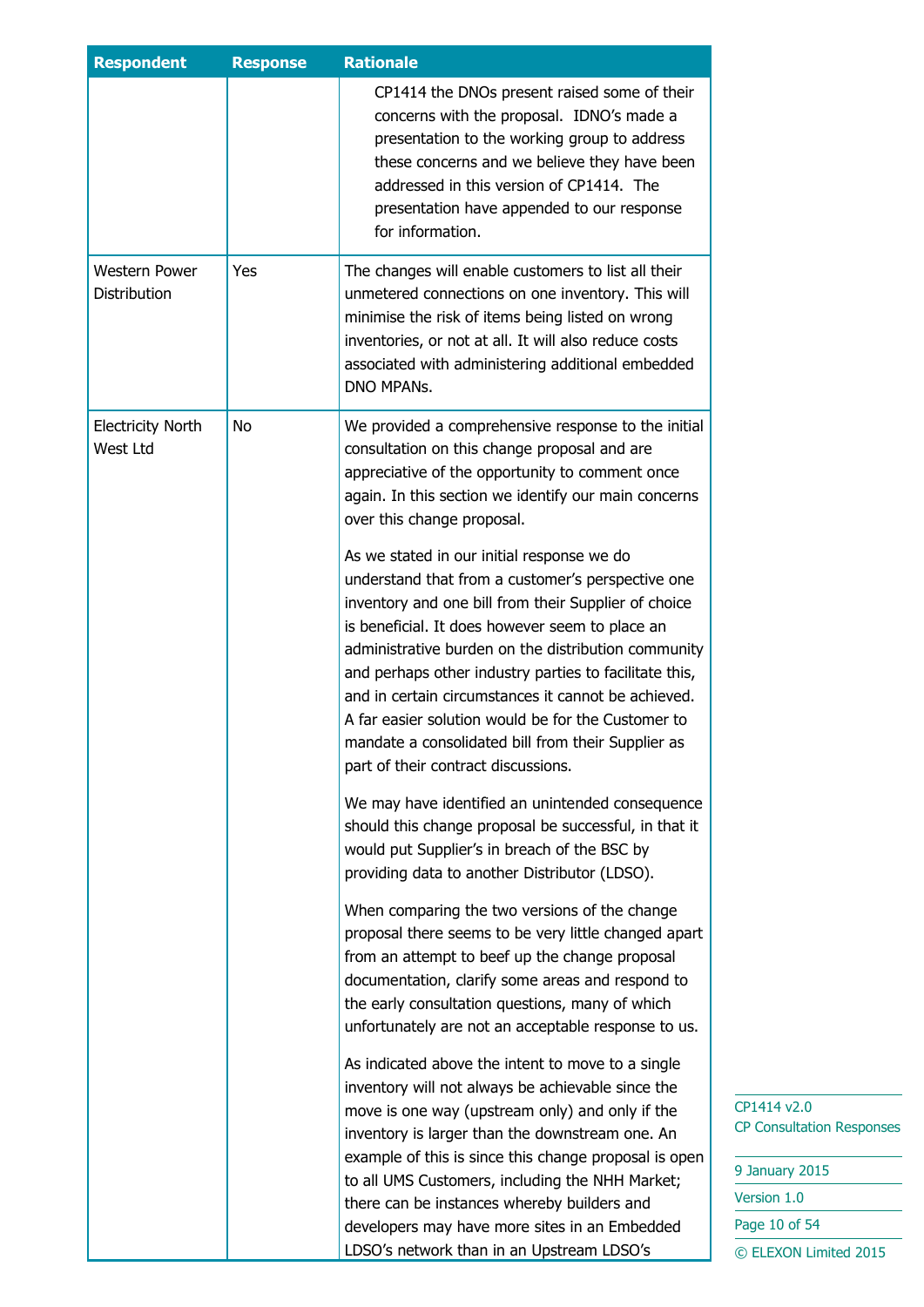| <b>Respondent</b> | <b>Response</b> | <b>Rationale</b>                                                                                                                                                                                                                                                                                                                                                                                                                                                                                                                                                                                                                                                                                        |                                                                   |
|-------------------|-----------------|---------------------------------------------------------------------------------------------------------------------------------------------------------------------------------------------------------------------------------------------------------------------------------------------------------------------------------------------------------------------------------------------------------------------------------------------------------------------------------------------------------------------------------------------------------------------------------------------------------------------------------------------------------------------------------------------------------|-------------------------------------------------------------------|
|                   |                 | network especially if it is a new builder to the area.<br>These Customers are therefore being penalised and<br>discriminated against. If you want an inventory<br>consolidation it should be both ways and<br>irrespective of consumption to be truly competitive.                                                                                                                                                                                                                                                                                                                                                                                                                                      |                                                                   |
|                   |                 | There does not seem to be any quantitative<br>evidence provided with this change proposal. There<br>seems to be no recognition of the Request for<br>Information, and the feedback received from the<br>Local Authority community, which as stated in our<br>initial consultation response indicated that the<br>perceived concerns were inconclusive, and indeed<br>adoption agreements were now taking place (this<br>was one of the main reasons for this change<br>proposal being raised). For a response to the<br>consultation document to indicate that breaches are<br>currently taking place so it is acceptable to combine<br>inventories is not a reason to approve this change<br>proposal. |                                                                   |
|                   |                 | Unfortunately the legal text is far from complete. On<br>the one hand it makes it optional then on the other<br>it is at a customer's choice. It does not follow<br>through on all of the processes and actually<br>identifies one process where there should be no<br>change.                                                                                                                                                                                                                                                                                                                                                                                                                          |                                                                   |
|                   |                 | This CP identifies that the problem/issue is with the<br>portfolio billing arrangements for unmetered<br>supplies under the Distribution Connection and Use<br>of System Agreement (DCUSA), in that those<br>current arrangements, including the inter-distributor<br>billing process, result in Embedded LDSO's raising<br>many separate MSID's and yet the solution<br>proposed is to make amendments to Balancing &<br>Settlement Code Procedure 520, and the<br>Operational Information Document, to provide a<br>customer with the option of submitting their                                                                                                                                      |                                                                   |
|                   |                 | unmetered inventories, irrespective of whose<br>network the equipment is on, to the Host LDSO. In<br>response to the first part, the billing, be it via<br>portfolio billing or via the HH data flows will make<br>no difference whatsoever to the volume traded and<br>as such no impact on settlement, and on the second<br>part we have seen no amendment to the<br>Operational Information Document. Has this been<br>reviewed or not?                                                                                                                                                                                                                                                              | CP1414 v2.0<br><b>CP Consultation Responses</b><br>9 January 2015 |
|                   |                 | This CP cannot be approved until the necessary<br>DCUSA changes obligate such a requirement. This is                                                                                                                                                                                                                                                                                                                                                                                                                                                                                                                                                                                                    | Version 1.0<br>Page 11 of 54                                      |
|                   |                 | recognised in one of the clauses, yet omitted in                                                                                                                                                                                                                                                                                                                                                                                                                                                                                                                                                                                                                                                        | © ELEXON Limited 2015                                             |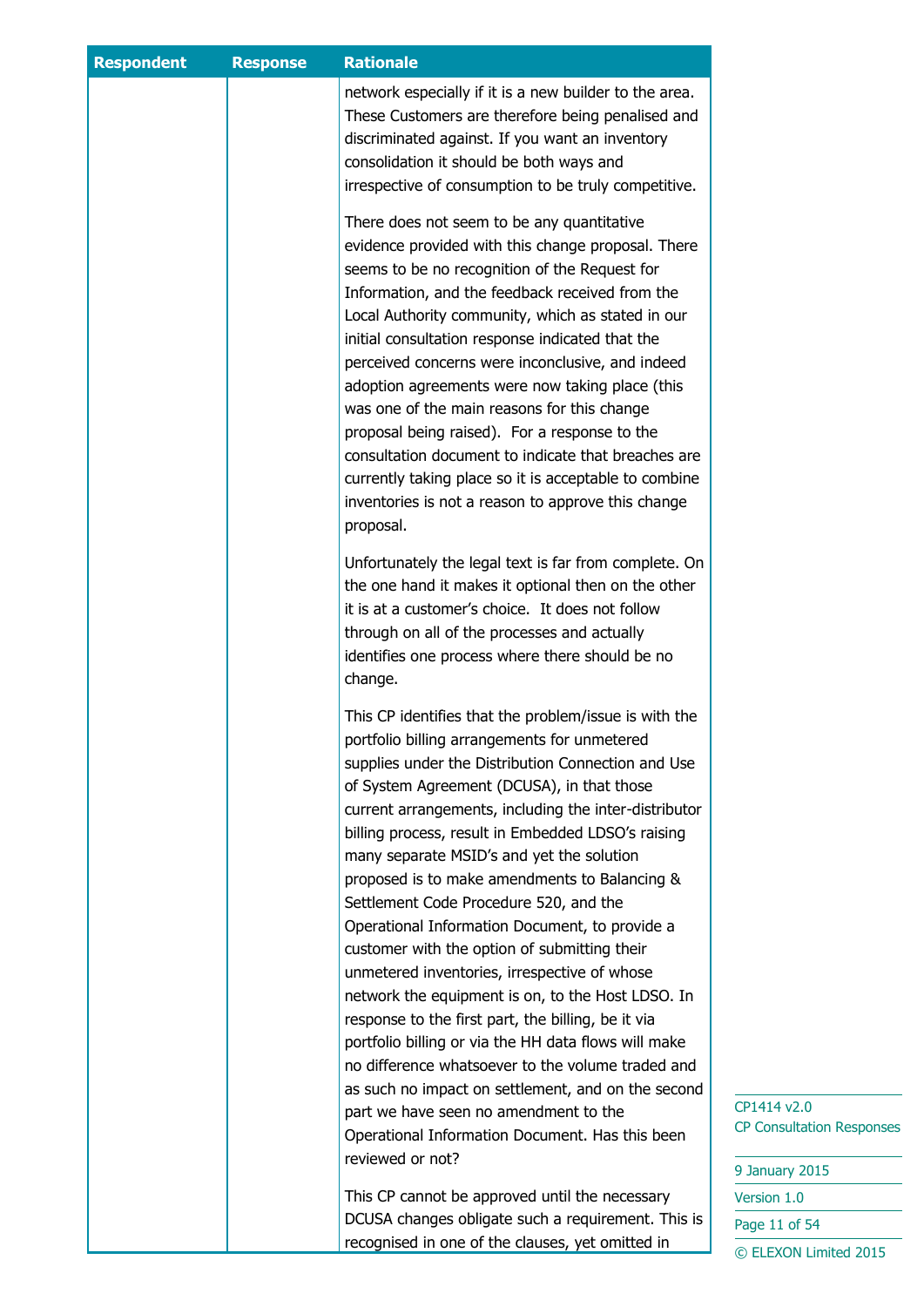| <b>Respondent</b>     | <b>Response</b> | <b>Rationale</b>                                                                                                                                                                                                                                                                                                                                                                                                                                                                                                                                                                                                                                                                                                                                                                                                                                                                                                                                                                                                                                                                                 |
|-----------------------|-----------------|--------------------------------------------------------------------------------------------------------------------------------------------------------------------------------------------------------------------------------------------------------------------------------------------------------------------------------------------------------------------------------------------------------------------------------------------------------------------------------------------------------------------------------------------------------------------------------------------------------------------------------------------------------------------------------------------------------------------------------------------------------------------------------------------------------------------------------------------------------------------------------------------------------------------------------------------------------------------------------------------------------------------------------------------------------------------------------------------------|
|                       |                 | another. It would seem appropriate that changes to<br>the DCUSA be impacted/implemented first, indeed<br>this should be DCUSA led, yet this proposal advises<br>that the DCUSA change that has already been<br>raised (DCP 203) does not affect the progression of<br>CP1414 v2.0, even though its identified as a<br>solution to the DCUSA issue identified in the<br>paragraph above, and neither would the two further<br>changes mentioned (1) to the National Terms of<br>Connection within the DCUSA to ensure the term<br>UMSO captures all inventories and (2) to enable the<br>Embedded LDSO to recover its share of the revenue<br>by the Host LDSO in respect of all the customers<br>inventory connected to both the Host LDSO and any<br>Embedded LDSO networks and yet the latter two<br>are the key to delivering this change and provide a<br>far greater understanding of the impact on parties<br>so that a true assessment can take place when<br>considering the relevant code objectives.<br>In summary, we do not believe this CP should be                                |
|                       |                 | progressed any further. If it is, a significant amount<br>of work is still required.                                                                                                                                                                                                                                                                                                                                                                                                                                                                                                                                                                                                                                                                                                                                                                                                                                                                                                                                                                                                             |
| Northern<br>Powergrid | No              | Northern Powergrid still feels it would be<br>inappropriate to change the current industry process<br>and fundamental roles of parties to as proposed by<br>CP1414; although we recognise the work done by<br>the working group to improve Version 1 to create<br>Version 2.<br>The consultation process for CP1414 does not<br>establish that UMS customers will adopt the new<br>arrangements; customer choice is important,<br>however there is a need for a level of certainty that<br>the proposed arrangements would work in practice<br>before such a BSC change to rewire a process,<br>fundamentally changes Party roles and<br>responsibilities, and transfers additional<br>administration to the Host LDSO. Such significant<br>changes would be inappropriate unless it is clear<br>that the vast majority of lighting authorities<br>understand the proposals under CP1414 would<br>benefit from the changes and would adopt the new<br>arrangements. We have a number of concerns in<br>this area:<br>Whether a sufficient number of lighting<br>authorities have been consulted; |
|                       |                 | Whether sufficient numbers of lighting<br>authorities have responded;                                                                                                                                                                                                                                                                                                                                                                                                                                                                                                                                                                                                                                                                                                                                                                                                                                                                                                                                                                                                                            |

 $\sqrt{2.0}$ sultation Responses

 $\frac{1}{2}$  2015  $1.0$  $2$  of 54 ON Limited 2015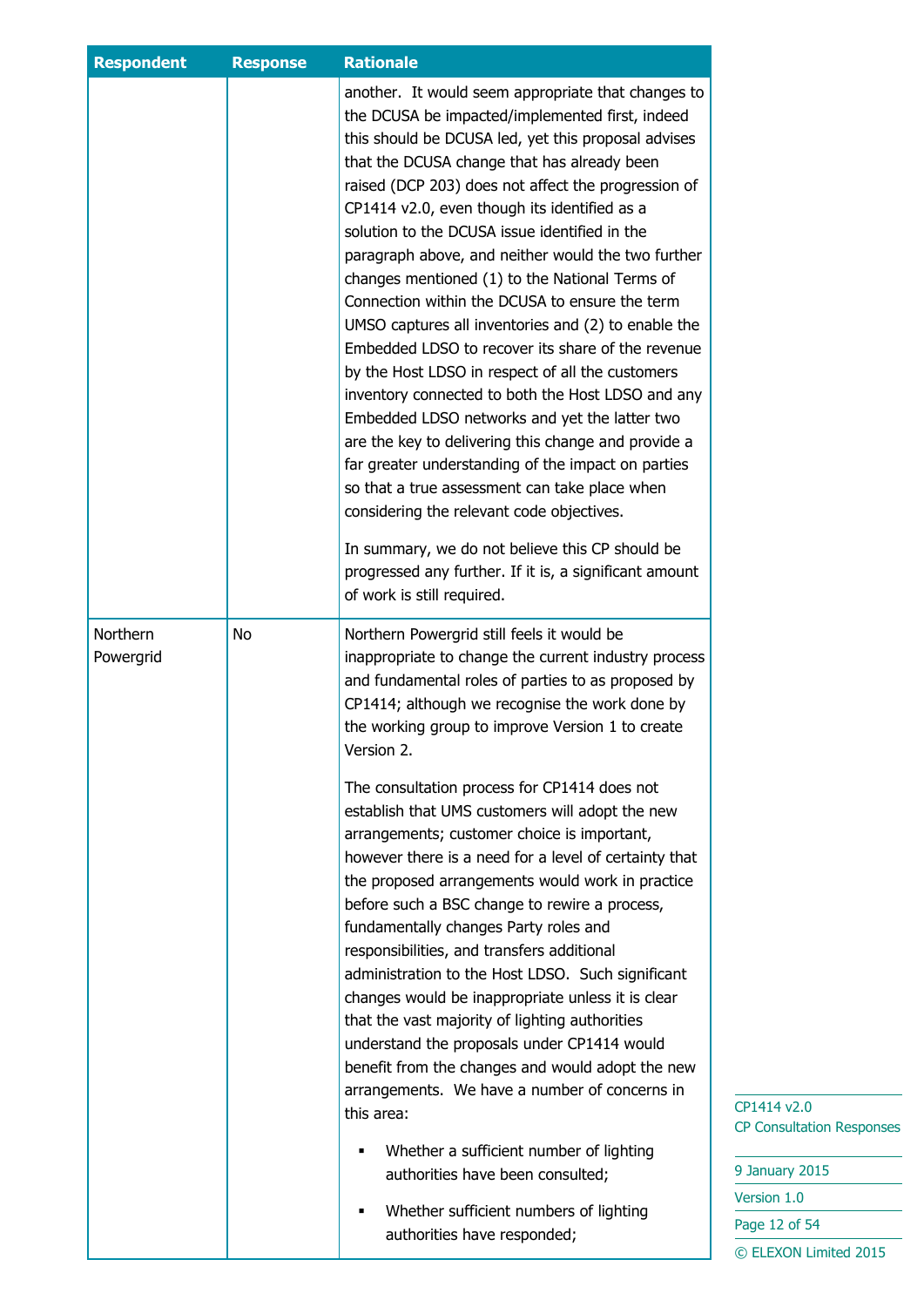| <b>Respondent</b> | <b>Response</b> | <b>Rationale</b>                                                                                                                                                                                                                                                                                                                                                                                                                                                                                                                                                                                                                                                                                                                                                                                                                                                                                     |                                                                   |
|-------------------|-----------------|------------------------------------------------------------------------------------------------------------------------------------------------------------------------------------------------------------------------------------------------------------------------------------------------------------------------------------------------------------------------------------------------------------------------------------------------------------------------------------------------------------------------------------------------------------------------------------------------------------------------------------------------------------------------------------------------------------------------------------------------------------------------------------------------------------------------------------------------------------------------------------------------------|-------------------------------------------------------------------|
|                   |                 | Whether sufficient numbers of lighting<br>٠<br>authorities have demonstrated that the<br>proposed changes are understood, workable;<br>and would deliver clear benefits to the lighting<br>authorities; and                                                                                                                                                                                                                                                                                                                                                                                                                                                                                                                                                                                                                                                                                          |                                                                   |
|                   |                 | Whether sufficient numbers of lighting<br>٠<br>authorities have confirmed that they would<br>utilise and adopt the proposed arrangements.                                                                                                                                                                                                                                                                                                                                                                                                                                                                                                                                                                                                                                                                                                                                                            |                                                                   |
|                   |                 | We note that only 16 lighting authorities responded<br>to the Version 1 consultation which appears to be a<br>small proportion of the total number of authorities<br>apparently affected by issues driving CP1414, it is<br>understood that there is a total of 146 authorities in<br>England alone and so this level of response only<br>represents circa 10% of that total number. The vast<br>majority of lighting authorities were not party to the<br>circulation for consultation and therefore, despite<br>the efforts to forward the change proposal<br>consultation onto interested parties, a wider<br>circulation is needed for a full and representative<br>view of stakeholder understanding.                                                                                                                                                                                           |                                                                   |
|                   |                 | There is insufficient analysis to show the financial<br>magnitude of the suggested costs of Suppliers and<br>Meter Administrators from the existing<br>arrangements i.e. on the costs that may be<br>communicated through administration charges to<br>SLA customers on a per MPAN basis. We feel it is<br>important to understand the full impact of what is<br>indicated as being one of the root causes of any<br>current problems, and it was discussed in the<br>working group that an indicative cost should be<br>provided to allow for parties to understand the<br>impact. Furthermore, there is no analysis of the<br>additional costs being proposed on DNOs, it was<br>indicated by members of the working group that<br>system changes would be required to accommodate<br>the additional data items and processes, and so no<br>sufficient cost benefit analysis has been carried out. |                                                                   |
|                   |                 | In addition, the proposal as drafted will not reduce<br>the burden on the lighting authority in terms of<br>separately identifying Embedded LDSO connected<br>UMS items and it remains a concern that many<br>SLA's may not be aware that they are required to<br>separately identify street furniture connected to<br>Embedded LDSOs.                                                                                                                                                                                                                                                                                                                                                                                                                                                                                                                                                               | CP1414 v2.0<br><b>CP Consultation Responses</b><br>9 January 2015 |
|                   |                 |                                                                                                                                                                                                                                                                                                                                                                                                                                                                                                                                                                                                                                                                                                                                                                                                                                                                                                      | Version 1.0                                                       |
|                   |                 | The change proposal states some customers already<br>combine the inventories from different networks,                                                                                                                                                                                                                                                                                                                                                                                                                                                                                                                                                                                                                                                                                                                                                                                                | Page 13 of 54                                                     |
|                   |                 |                                                                                                                                                                                                                                                                                                                                                                                                                                                                                                                                                                                                                                                                                                                                                                                                                                                                                                      | © ELEXON Limited 2015                                             |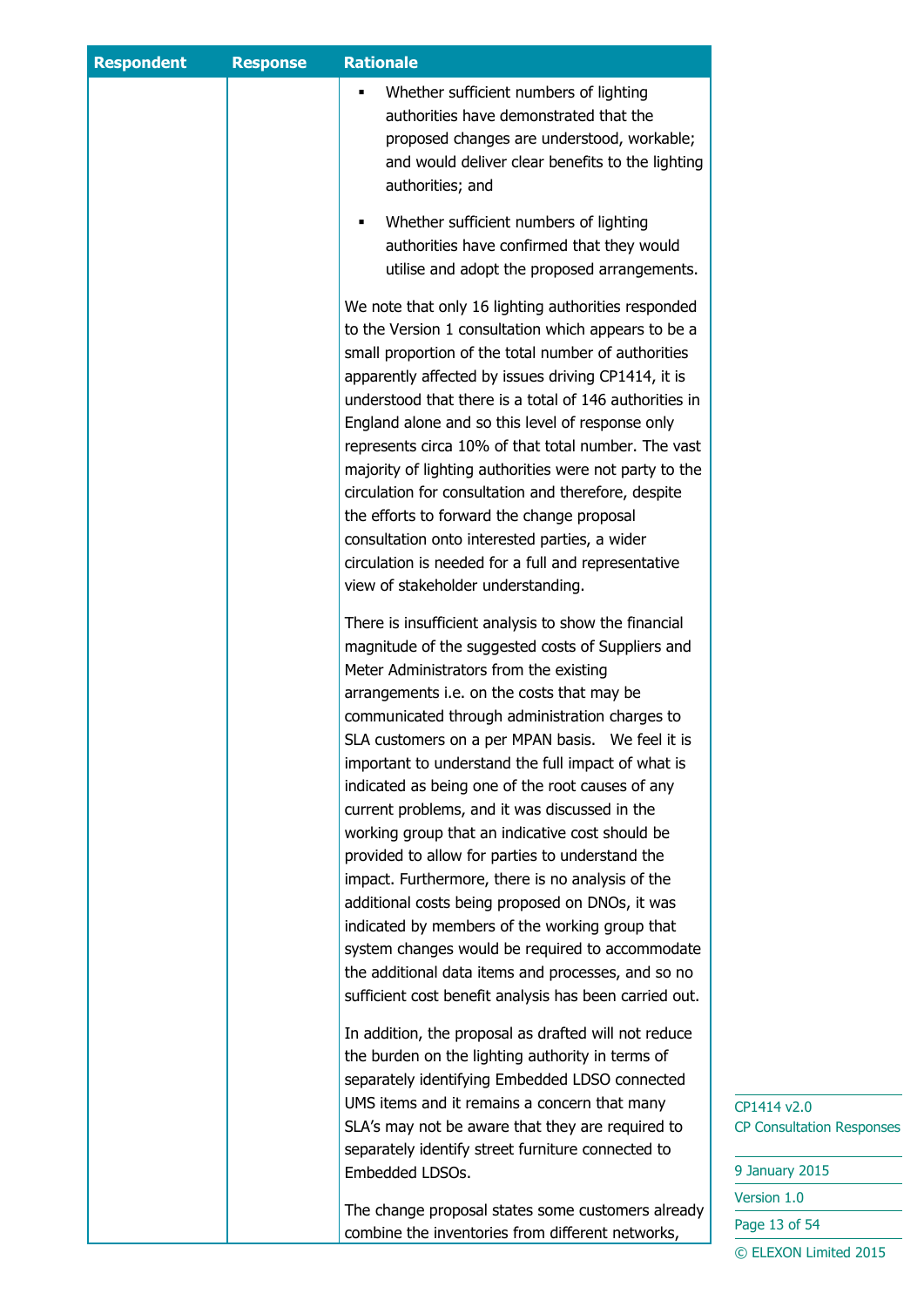| <b>Respondent</b> | <b>Response</b> | <b>Rationale</b>                                                                                                                                                                                                                                                                                                                                                                                                                                                                                                                                                                                                                                                                                                                                                                                                                                                                             |                                                 |
|-------------------|-----------------|----------------------------------------------------------------------------------------------------------------------------------------------------------------------------------------------------------------------------------------------------------------------------------------------------------------------------------------------------------------------------------------------------------------------------------------------------------------------------------------------------------------------------------------------------------------------------------------------------------------------------------------------------------------------------------------------------------------------------------------------------------------------------------------------------------------------------------------------------------------------------------------------|-------------------------------------------------|
|                   |                 | but that does not make this the right solution and<br>appears to be non-compliant with current<br>arrangements. As indicated by a response to the<br>version 1 consultation it is not clear that there will<br>be a reduction in auditing costs, as the proposal<br>indicates that the embedded LDSO would be<br>required to carry out checks in respect of the<br>equipment on its network. In fact it may increase<br>the auditing required to be undertaken by the BSC<br>to ensure that settlement is not being affected by<br>processing data twice, and that the communication<br>between the embedded LDSOs connected to an<br>LDSOs network accurately reflects the inventory<br>associated with each customer. Our view is that this<br>may add to the burden of administration and so<br>does not better facilitate BSC Objective (d)<br>promoting efficiency of the balancing and |                                                 |
|                   |                 | settlement arrangement.<br>We also have an additional concern in relation to<br>potential increase in additional administration costs<br>if this change proposal is approved. Unless clear<br>sign-on to this change is achieved for all (or the<br>vast majority of) lighting authorities it seems<br>possible that the public lighting community's<br>approach to treatment of IDNO connected assets<br>could be spread across the following scenarios:                                                                                                                                                                                                                                                                                                                                                                                                                                    |                                                 |
|                   |                 | Nil-recording, where no such connections are<br>recorded on any inventories;<br>Incorrect/incomplete application of the current<br>٠<br>procedure;                                                                                                                                                                                                                                                                                                                                                                                                                                                                                                                                                                                                                                                                                                                                           |                                                 |
|                   |                 | Correct application of the current<br>٠<br>arrangements;                                                                                                                                                                                                                                                                                                                                                                                                                                                                                                                                                                                                                                                                                                                                                                                                                                     |                                                 |
|                   |                 | Correct application of the new CP1414<br>٠<br>arrangements; or                                                                                                                                                                                                                                                                                                                                                                                                                                                                                                                                                                                                                                                                                                                                                                                                                               |                                                 |
|                   |                 | Incorrect/incomplete application of the new<br>٠<br>CP1414 arrangements.                                                                                                                                                                                                                                                                                                                                                                                                                                                                                                                                                                                                                                                                                                                                                                                                                     |                                                 |
|                   |                 | A programme to educate the relevant parties on<br>their responsibilities in relation to unmetered<br>connections and Embedded LDSOs should be put in<br>place (perhaps by Elexon and the Embedded                                                                                                                                                                                                                                                                                                                                                                                                                                                                                                                                                                                                                                                                                            |                                                 |
|                   |                 | LDSOs), whether the change proposal progresses<br>further or not. As we previously indicated it is                                                                                                                                                                                                                                                                                                                                                                                                                                                                                                                                                                                                                                                                                                                                                                                           | CP1414 v2.0<br><b>CP Consultation Responses</b> |
|                   |                 | understandable and entirely logical that Embedded<br>LDSOs have targeted housing and commercial                                                                                                                                                                                                                                                                                                                                                                                                                                                                                                                                                                                                                                                                                                                                                                                              | 9 January 2015                                  |
|                   |                 |                                                                                                                                                                                                                                                                                                                                                                                                                                                                                                                                                                                                                                                                                                                                                                                                                                                                                              | Version 1.0                                     |
|                   |                 | developers to promote competition in connections                                                                                                                                                                                                                                                                                                                                                                                                                                                                                                                                                                                                                                                                                                                                                                                                                                             | Page 14 of 54                                   |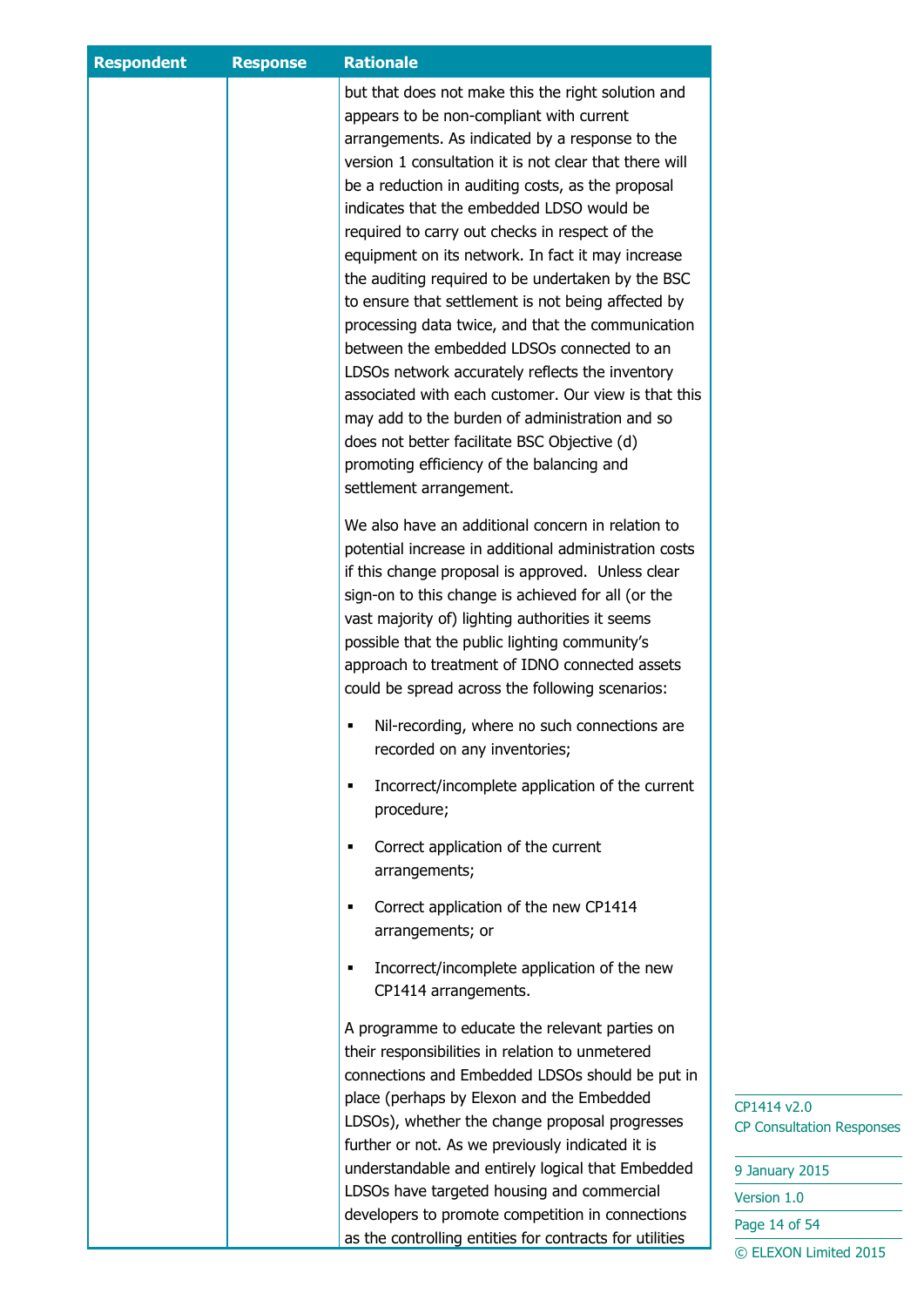| <b>Respondent</b> | <b>Response</b> | <b>Rationale</b>                                                                                                                                                                                                                                                                                                                                                                                                                                                                                                                                                                                                                                                                                                                                                                                                                                                  |                                                                                                                            |
|-------------------|-----------------|-------------------------------------------------------------------------------------------------------------------------------------------------------------------------------------------------------------------------------------------------------------------------------------------------------------------------------------------------------------------------------------------------------------------------------------------------------------------------------------------------------------------------------------------------------------------------------------------------------------------------------------------------------------------------------------------------------------------------------------------------------------------------------------------------------------------------------------------------------------------|----------------------------------------------------------------------------------------------------------------------------|
|                   |                 | on any given new site. However, this approach may<br>have left some lighting authorities on the side-lines<br>and blind to the fact that their street furniture would<br>be connected to an Embedded LDSO network<br>(rather than to an upstream LDSO's network) until<br>the latter stages of a development (the adoption<br>phase), a point that was highlighted by a customer<br>in the consultation for version 1 of this change<br>proposal.                                                                                                                                                                                                                                                                                                                                                                                                                 |                                                                                                                            |
|                   |                 | It is understood from the working group's activities<br>that Suppliers reserve the right to refuse to register<br>supplies; however electricity supplies should not be<br>left in a position where the energy is not being<br>accounted for and settled and a default position<br>should be explored for all unmetered supplies. If<br>one of the aims of this change is to establish a<br>supplier for smaller inventories this change proposal<br>does not fully address that problem. In respect of<br>this issue this change proposal is only a partial<br>solution and this should be specifically addressed<br>separately (perhaps by a subset of Suppliers<br>working with Elexon).                                                                                                                                                                        |                                                                                                                            |
|                   |                 | Incorporating Embedded connected equipment on<br>to LDSO inventories appears to rely on the<br>assumption that the supplier's contract for the<br>electricity consumption of LDSO connected<br>equipment can also accommodate the consumption<br>of Embedded LDSO connected equipment. Under<br>the proposed arrangements would the relevant<br>supplier need to confirm to the UMS customer that<br>Embedded LDSO equipment can be included on the<br>LDSO inventory? There is no indication in the<br>CP1414 proposals as to whether suppliers would<br>simply accommodate the proposed arrangements in<br>existing supply contracts or if customers would be<br>required to renegotiate their supply contracts in<br>order to achieve any of the perceived benefits of<br>this change and whether the customer would be<br>financially penalised for doing so. |                                                                                                                            |
|                   |                 | The question of relevant licence obligations does<br>not appear to have been fully addressed i.e. where<br>obligations on Distributors to bill DUoS may not<br>create right to bill in respect of other Distributor's<br>DUoS. We note that the change proposer may be<br>satisfied that no breech of distribution licence<br>conditions would arise from this change proposal,<br>however is this the view of the working group?<br>While it is understood that inter-distributer billing                                                                                                                                                                                                                                                                                                                                                                        | CP1414 v2.0<br><b>CP Consultation Responses</b><br>9 January 2015<br>Version 1.0<br>Page 15 of 54<br>© ELEXON Limited 2015 |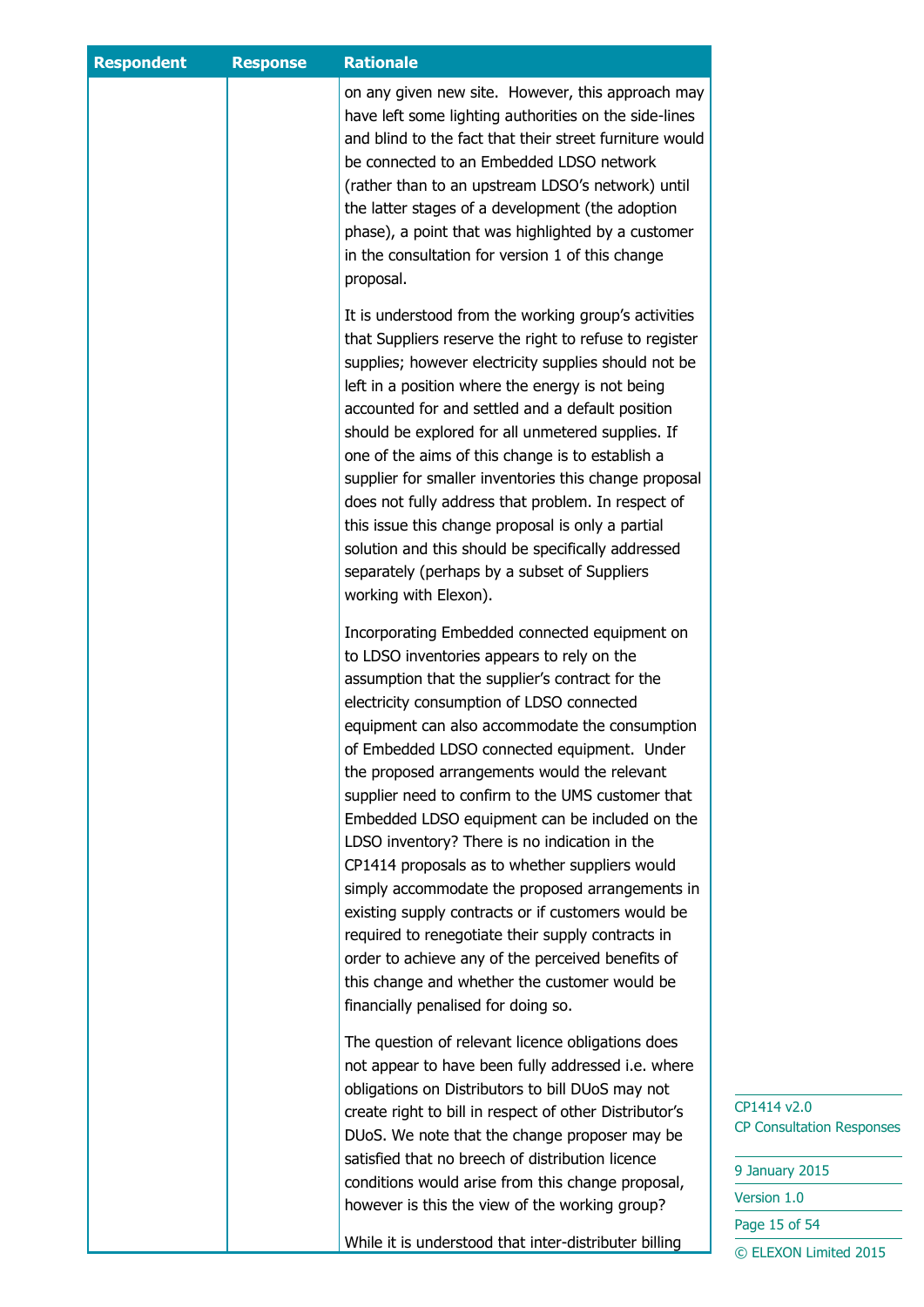| <b>Respondent</b>                 | <b>Response</b> | <b>Rationale</b>                                                                                                                                                                                                                                                                                                                                                                                                                                                                                                                                                                                                                                                                                                             |
|-----------------------------------|-----------------|------------------------------------------------------------------------------------------------------------------------------------------------------------------------------------------------------------------------------------------------------------------------------------------------------------------------------------------------------------------------------------------------------------------------------------------------------------------------------------------------------------------------------------------------------------------------------------------------------------------------------------------------------------------------------------------------------------------------------|
|                                   |                 | arrangements will be handled under a DCUSA<br>change that is outside of the scope of this change it<br>is important to highlight that the proposal as drafted<br>would also cause other issues, including potentially<br>serious issues for Use of System billing.                                                                                                                                                                                                                                                                                                                                                                                                                                                           |
| IBM on behalf of<br>ScottishPower | No              | This proposal follows on from DCUSA DCP 168<br>which was withdrawn in the face of significant<br>concern from the DNOs as to the lack of evidence<br>behind it and the lack of full understanding from the<br>proposer of the wider effects of the proposal on<br>existing Industry Processes.                                                                                                                                                                                                                                                                                                                                                                                                                               |
|                                   |                 | We also note that an amended proposal DCP203<br>has replaced this and seeks to reduce the DUOS<br>tariff options (LLF categories) from the existing<br>choices to a single overall charge level $-$ if<br>successful, this in itself will significantly reduce the<br>volumes of tariffs/MPANs in the system and in effect<br>remove the main basis behind this CP1414 proposal.                                                                                                                                                                                                                                                                                                                                             |
|                                   |                 | SPEN consider that the previous and this current CP<br>is attempting to address a what is in essence a<br>relatively small issue impacting narrow and specific<br>sectors of the EDNO and Local Authority Market,<br>with the root cause relating to Supplier billing<br>processes around MPAN Management and Billing<br>procedures (specifically the application of Standing<br>Charges for every MPAN created), as well as the<br>Administrative costs around MA HH Trading profiling<br>$activities - on this basis, rather than introducing$<br>significant changes to DNO and other LDSO<br>processes, SPEN believe that it is the Supplier Billing<br>and Meter Administration processes that should be<br>challenged. |
|                                   |                 | SPEN and other DNOs have continually pressed for<br>evidence of volumes and values, and indeed have<br>provided our own evidence as follows: The DUOS<br>values confirmed as currently applying to ALL EDNO<br>UMS portfolios within SPEN equate to £775 per<br>month (see figures below). Allowing for a "discount"<br>factor" to apply to throughput, clearly this proposal<br>cannot reasonably be considered as cost-efficient<br>for the LDNOs or even the wider market.                                                                                                                                                                                                                                                |
|                                   |                 | We feel that the scale of this issue has been<br>overstated. The CP states that 'a UMS customer<br>could potentially be required to trade, 180 separate<br>MSIDs against its portfolio of UMS connections.'<br>SPEN's actual figures (showing combined totals<br>across ALL EDNO parties) as presented to the                                                                                                                                                                                                                                                                                                                                                                                                                |

| 9 January 2015        |  |  |
|-----------------------|--|--|
| Version 1.0           |  |  |
| Page 16 of 54         |  |  |
| © ELEXON Limited 2015 |  |  |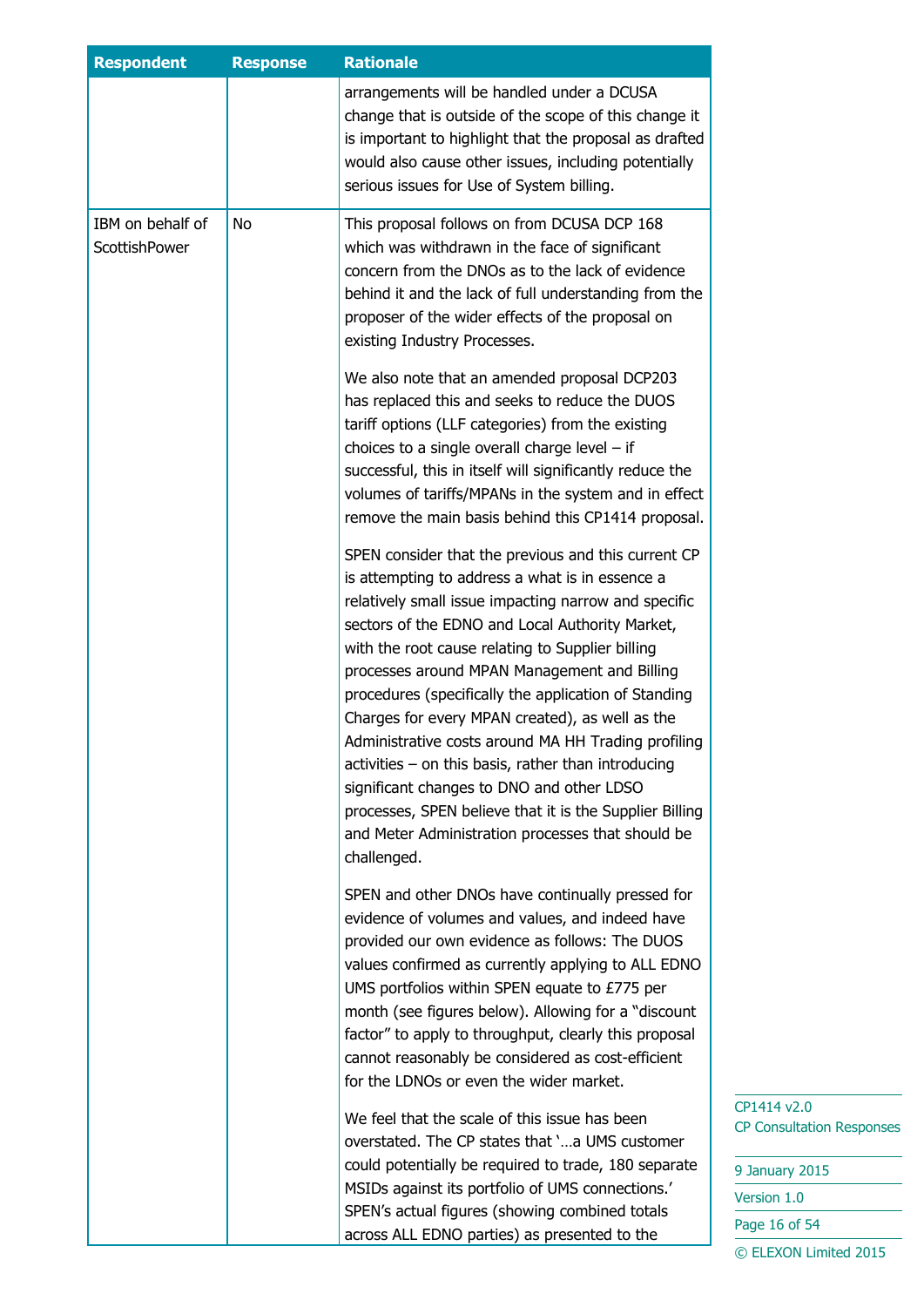| <b>Respondent</b> | <b>Response</b> | <b>Rationale</b>                                                                                                                                                                                                                                                                                                                                                                                                                                                                                                                                                                                                                                                                                                                                                                                                                                                                                                                          |                                                 |
|-------------------|-----------------|-------------------------------------------------------------------------------------------------------------------------------------------------------------------------------------------------------------------------------------------------------------------------------------------------------------------------------------------------------------------------------------------------------------------------------------------------------------------------------------------------------------------------------------------------------------------------------------------------------------------------------------------------------------------------------------------------------------------------------------------------------------------------------------------------------------------------------------------------------------------------------------------------------------------------------------------|-------------------------------------------------|
|                   |                 | DCP168 working group were as follows:                                                                                                                                                                                                                                                                                                                                                                                                                                                                                                                                                                                                                                                                                                                                                                                                                                                                                                     |                                                 |
|                   |                 | SPOW had 4 EDNOs with 68 MPANs at LV<br>(DUoS of £400 per month)                                                                                                                                                                                                                                                                                                                                                                                                                                                                                                                                                                                                                                                                                                                                                                                                                                                                          |                                                 |
|                   |                 | MANW had 2 EDNOs with 24 MPANs at LV<br>(DUoS of £50 per month)                                                                                                                                                                                                                                                                                                                                                                                                                                                                                                                                                                                                                                                                                                                                                                                                                                                                           |                                                 |
|                   |                 | SPOW had 3 EDNOs with 62 MPANs at HV<br>٠<br>(DUoS of £300 per month)                                                                                                                                                                                                                                                                                                                                                                                                                                                                                                                                                                                                                                                                                                                                                                                                                                                                     |                                                 |
|                   |                 | MANW had 2 EDNOs with 18 MPANs at HV<br>(DUoS of £25 per month)                                                                                                                                                                                                                                                                                                                                                                                                                                                                                                                                                                                                                                                                                                                                                                                                                                                                           |                                                 |
|                   |                 | Both SPD & SPM had 0 EDNOs with 0 MPANs<br>٠<br>at EHV (DUoS of NIL)                                                                                                                                                                                                                                                                                                                                                                                                                                                                                                                                                                                                                                                                                                                                                                                                                                                                      |                                                 |
|                   |                 | Both SPD & SPM had 0 EDNOs Billing UMS at<br>HH (DUoS of NIL)                                                                                                                                                                                                                                                                                                                                                                                                                                                                                                                                                                                                                                                                                                                                                                                                                                                                             |                                                 |
|                   |                 | Thus the potential is not at all proven when<br>evidencing the actual volumes of MSIDs. On this<br>point, SPEN are minded to point out that in the<br>section relating to the 'Items and Questions raised<br>by Issues Group Members' - Item 7 (concerns<br>around Adoption responsibilities) are dismissed on<br>basis that 'this view does not reflect the actual case<br>of the ground', which is exactly our point above.                                                                                                                                                                                                                                                                                                                                                                                                                                                                                                             |                                                 |
|                   |                 | We believe that contrary to the statement in the<br>proposal, the integrity of settlement values is<br>compromised by this change. DNOs will require to<br>submit EAC D0052 flows containing values not<br>relating to just their own Network, but to those of<br>several other EDNO Networks. Thereafter LDNOs<br>would be billing DUoS to the Suppliers based on<br>falsely inflated D0052 volume. From the Revenue<br>side, this means that DNOs would also then have to<br>change their Sales Reporting and Losses<br>calculations mechanisms/methodologies to take<br>account of this newly created inaccuracy<br>(overstatement of units relevant to the LDNO actual<br>market), introducing new functionality to record and<br>deduct all relevant EDNO UMS values within the<br>process as well as introducing new processes<br>around Accounts Payable activities which do not<br>currently form part of DNO Accounts Receivable |                                                 |
|                   |                 | processes within existing DUOS Billing systems.<br>The proposal seeks to combine inventory                                                                                                                                                                                                                                                                                                                                                                                                                                                                                                                                                                                                                                                                                                                                                                                                                                                | CP1414 v2.0<br><b>CP Consultation Responses</b> |
|                   |                 | management processes and effectively transfer                                                                                                                                                                                                                                                                                                                                                                                                                                                                                                                                                                                                                                                                                                                                                                                                                                                                                             | 9 January 2015                                  |
|                   |                 | administrative processing responsibility from LAs                                                                                                                                                                                                                                                                                                                                                                                                                                                                                                                                                                                                                                                                                                                                                                                                                                                                                         | Version 1.0                                     |
|                   |                 | and EDNOs to DNOs, and suggests efficiency gains                                                                                                                                                                                                                                                                                                                                                                                                                                                                                                                                                                                                                                                                                                                                                                                                                                                                                          | Page 17 of 54                                   |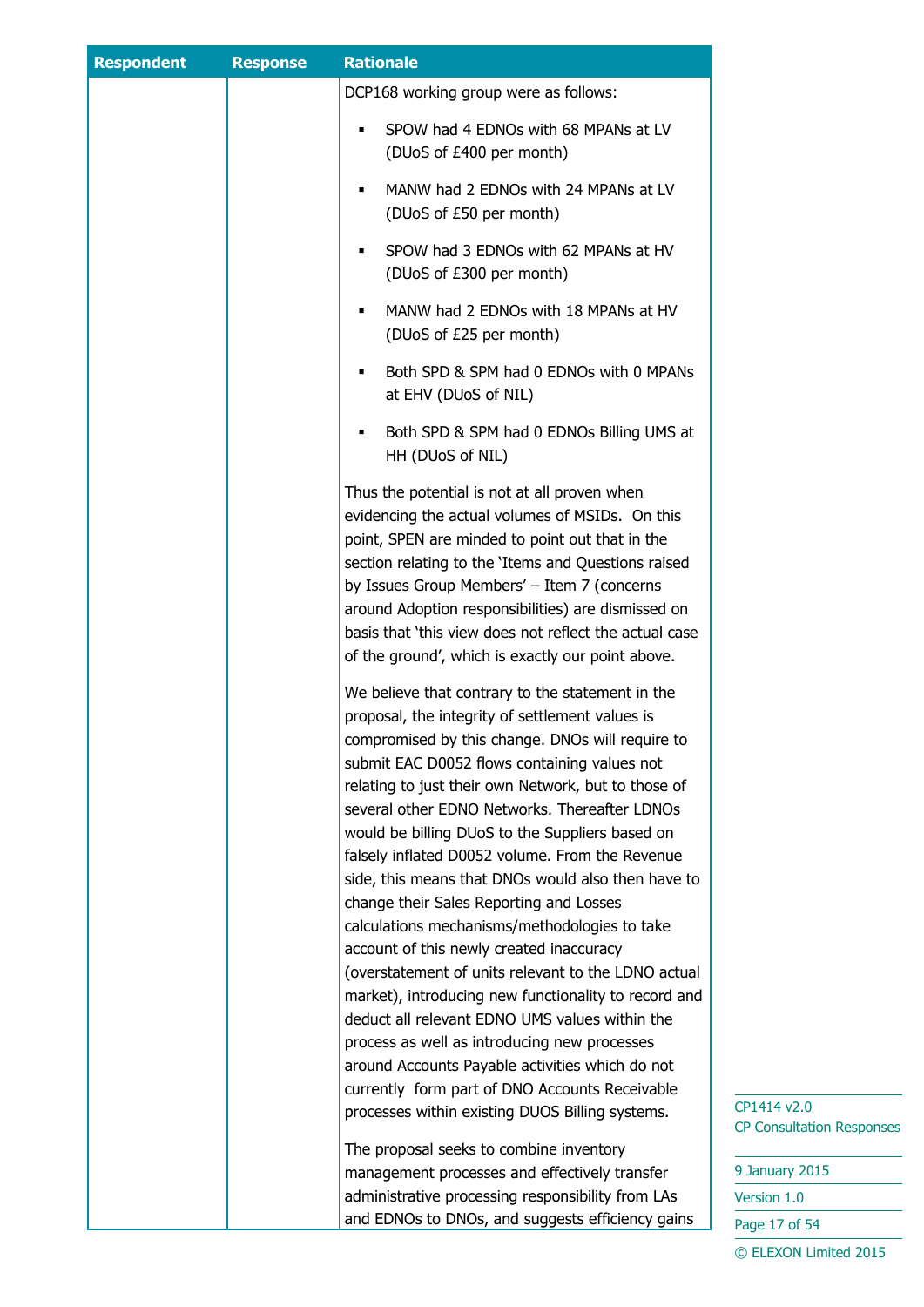| <b>Respondent</b> | <b>Response</b> | <b>Rationale</b>                                                                                                                                                                                                                                                                                                                                                                                                                                                                                                                                                                                                                                                                                                                                                                                                                      |                                                 |
|-------------------|-----------------|---------------------------------------------------------------------------------------------------------------------------------------------------------------------------------------------------------------------------------------------------------------------------------------------------------------------------------------------------------------------------------------------------------------------------------------------------------------------------------------------------------------------------------------------------------------------------------------------------------------------------------------------------------------------------------------------------------------------------------------------------------------------------------------------------------------------------------------|-------------------------------------------------|
|                   |                 | throughout.                                                                                                                                                                                                                                                                                                                                                                                                                                                                                                                                                                                                                                                                                                                                                                                                                           |                                                 |
|                   |                 | We do not believe that this change reduces costs<br>and administration, as the additional administration<br>being introduced within LDNOs will more than offset<br>any perceived reduction across the other parties<br>(see question 2a). Sections of the proposal refer to<br>the need for the LA to continue to maintain<br>separate records for the DNO and EDNO parties, the<br>need for the EDNO to continue to validate and<br>confirm each separate part of that inventory, and<br>advise DNOs accordingly by means of EAC<br>Certificates, and finally introduces a new party<br>'Nominated Collection Agent' (see 'Items and<br>Questions raised by Issues Group Members' - Item<br>3, whose role is to receive every inventory<br>submitted to the host LDSO, and forward an<br>'extract' of the Embedded LDSO items to the |                                                 |
|                   |                 | Embedded LDSO, presumably for validation.<br>In our opinion, these activities are not therefore<br>reduced at all, across any party, with significant<br>additional activities impacting DNO Inventory<br>processing activities, as well as the new 'Collection<br>Agents' activities, which we believe will inevitably<br>add further steps and therefore delays to the overall<br>process.                                                                                                                                                                                                                                                                                                                                                                                                                                          |                                                 |
|                   |                 | SPEN have serious concerns that this suggested<br>process is ill-considered as it adds significant delays<br>to existing inventory updating process, as the<br>process states that Host LDSO's will receive a UMS<br>Certificate to confirm that the Embedded LDSO<br>Inventory has been validated $-$ this adds a<br>considerable burden to all Host LDSOs to ensure<br>that they receive all certificates from every<br>Embedded LDSO and combine them to validate<br>against each customer submission. Even in a<br>perfect world this is likely to take considerable time<br>and will not meet demands on Host LDSOs to<br>process all Inventories timeously to meet internal<br>and settlement timescales.                                                                                                                       |                                                 |
|                   |                 | SPEN have further and significant concern with as<br>yet unknown 'Collection Agents' automatically being<br>given free access to Customer detailed UMS<br>Inventory data across the host DNO Network, as<br>well as across other Embedded Networks.                                                                                                                                                                                                                                                                                                                                                                                                                                                                                                                                                                                   | CP1414 v2.0<br><b>CP Consultation Responses</b> |
|                   |                 | Thus in our view BSC Objectives c and d are not                                                                                                                                                                                                                                                                                                                                                                                                                                                                                                                                                                                                                                                                                                                                                                                       | 9 January 2015                                  |
|                   |                 | better met by this proposal.                                                                                                                                                                                                                                                                                                                                                                                                                                                                                                                                                                                                                                                                                                                                                                                                          | Version 1.0                                     |
|                   |                 |                                                                                                                                                                                                                                                                                                                                                                                                                                                                                                                                                                                                                                                                                                                                                                                                                                       | Page 18 of 54                                   |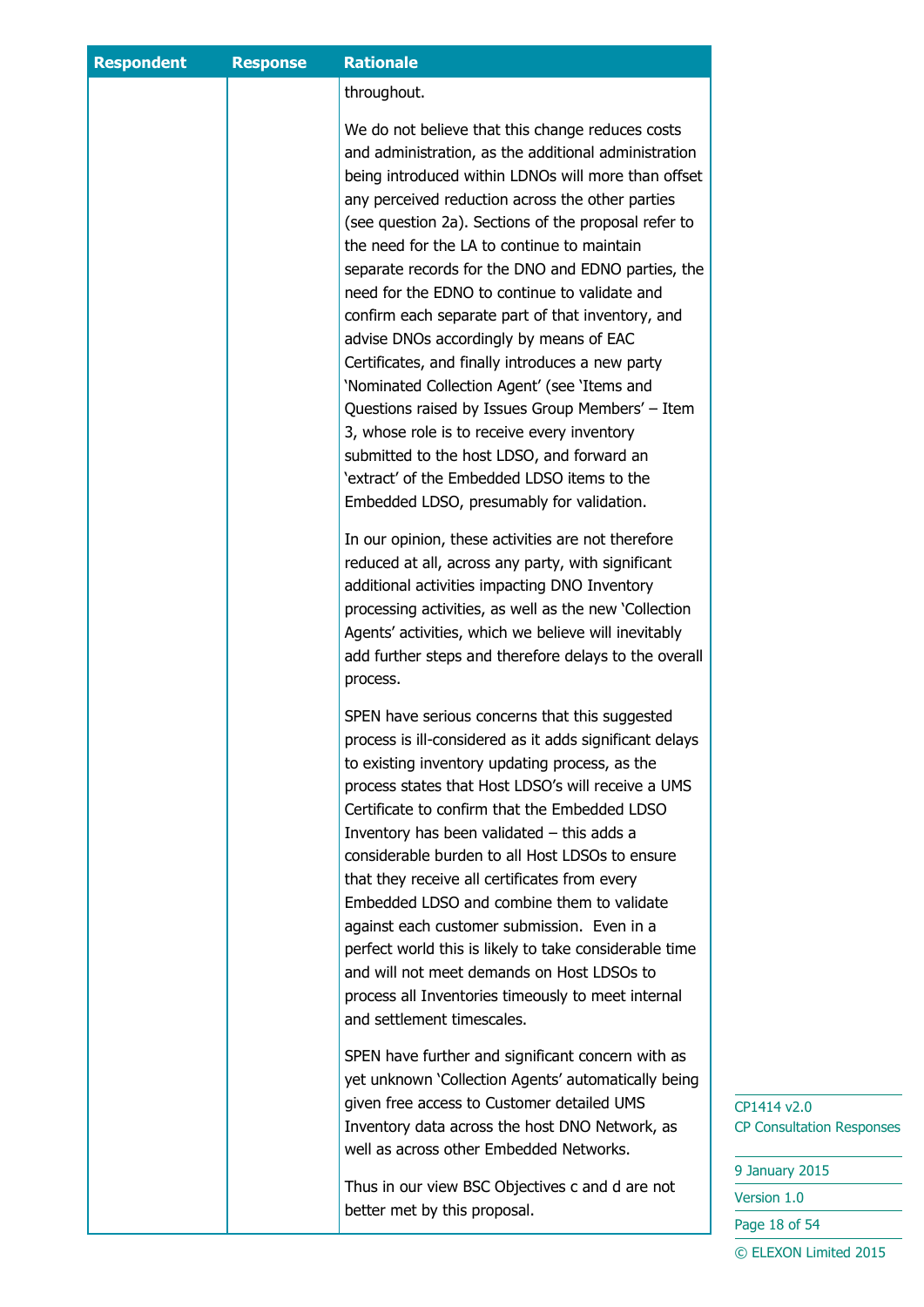| <b>Respondent</b>          | <b>Response</b> | <b>Rationale</b>                                                                                                                                                                                                                                                                                                                                                                                                                                                                                                                                                                                                                      |
|----------------------------|-----------------|---------------------------------------------------------------------------------------------------------------------------------------------------------------------------------------------------------------------------------------------------------------------------------------------------------------------------------------------------------------------------------------------------------------------------------------------------------------------------------------------------------------------------------------------------------------------------------------------------------------------------------------|
| <b>British Gas</b>         | Yes             | N.A                                                                                                                                                                                                                                                                                                                                                                                                                                                                                                                                                                                                                                   |
| RWE npower                 | Yes             | N.A                                                                                                                                                                                                                                                                                                                                                                                                                                                                                                                                                                                                                                   |
| <b>ESP Electricity Ltd</b> | Yes             | The changes proposed greatly improve the service<br>for all UMS customers by removing the additional<br>costs and extra admin they incur when adopting<br>UMS inventories on Embedded LDSO networks.<br>These additional costs and admin are mainly<br>brought about by the requirements imposed on<br>Embedded LDSOs to support inter-distributor billing.<br>The additional costs come about mainly due to<br>following reasons:                                                                                                                                                                                                    |
|                            |                 | The UMS customer not being able to take<br>٠<br>advantage of their already agreed contracted<br>competitive rates with their preferred supplier.                                                                                                                                                                                                                                                                                                                                                                                                                                                                                      |
|                            |                 | Additional MA charges on HH MSIDs                                                                                                                                                                                                                                                                                                                                                                                                                                                                                                                                                                                                     |
|                            |                 | Additional standing charges for additional<br>MSIDs.                                                                                                                                                                                                                                                                                                                                                                                                                                                                                                                                                                                  |
|                            |                 | The change allows UMS customers to trade<br>Embedded LDSO inventories HH and take<br>advantage of the carbon reduction incentives as<br>Embedded LDSO inventories are typically too small<br>to warrant HH trading.                                                                                                                                                                                                                                                                                                                                                                                                                   |
|                            |                 | The change removes the barrier on competition by<br>allowing the UMS customer (without the concerns<br>of incurring additional MSID costs) to planning<br>applications for developers who intend to contract<br>with an Embedded LDSO for their development.                                                                                                                                                                                                                                                                                                                                                                          |
|                            |                 | The change also improves accuracy in Settlements<br>as it removes the current problem of the<br>consumption being so low on Embedded LDSO<br>MSIDs that it leads to consumption in kWh not<br>appearing in the 3 decimal MWh fields in the<br>industry billing flows (D0030 for NHH and D0036<br>for HH). This results in the Embedded LDSO<br>applying a zero charge to the Supplier and the Host<br>LDSO applying the same zero charge to the<br>Embedded LDSO for consumption, increasing losses<br>as a result. This zero charge however does not<br>make it through to the UMS Customer, who is billed<br>for their consumption. |
|                            |                 | Additionally the change also puts governance<br>around what in practice is already happening in<br>many instances i.e. the UMS customer deliberately<br>(to avoid additional costs) or accidentally adding                                                                                                                                                                                                                                                                                                                                                                                                                            |

9 January 2015 Version 1.0 Page 19 of 54 © ELEXON Limited 2015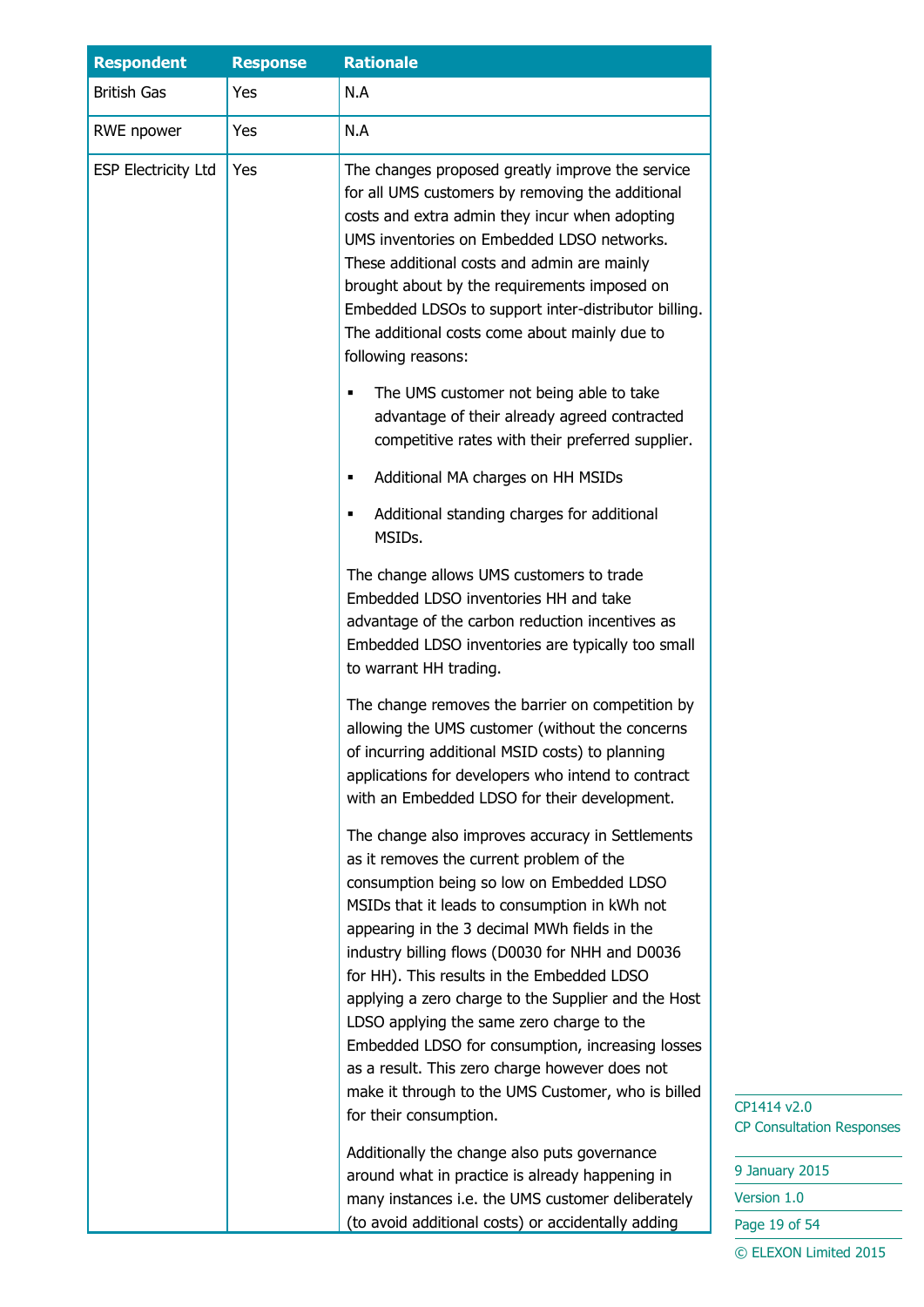| <b>Respondent</b> | <b>Response</b> | <b>Rationale</b>                                                                                                                                                                                                                                                                                                                                                                                                                                |                                                 |
|-------------------|-----------------|-------------------------------------------------------------------------------------------------------------------------------------------------------------------------------------------------------------------------------------------------------------------------------------------------------------------------------------------------------------------------------------------------------------------------------------------------|-------------------------------------------------|
|                   |                 | Embedded LDSO inventories to Host LDSO MSIDs.                                                                                                                                                                                                                                                                                                                                                                                                   |                                                 |
|                   |                 | This change reduces the number of separate small<br>inventories required to be traded by UMS<br>customers. There is a relatively small number of<br>electricity Suppliers in the UMS market and smaller<br>inventories are less attractive to many Suppliers.<br>This change will significantly reduce the number of<br>small inventories in the market, which in turn will<br>make the UMS market more attractive to<br>competition in supply. |                                                 |
|                   |                 | The change can already be supported by many<br>parties in the industry:                                                                                                                                                                                                                                                                                                                                                                         |                                                 |
|                   |                 | Many UMS customers have the ability to 'split'<br>and record inventories between different<br>LDSOs (e.g. when a Local Authority operates<br>across more than one GSP);                                                                                                                                                                                                                                                                         |                                                 |
|                   |                 | Suppliers will not see any effect on their<br>٠<br>billing processes;                                                                                                                                                                                                                                                                                                                                                                           |                                                 |
|                   |                 | no adverse effects on Settlement;<br>٠                                                                                                                                                                                                                                                                                                                                                                                                          |                                                 |
|                   |                 | small impact on admin process for Host<br>LDSOs.                                                                                                                                                                                                                                                                                                                                                                                                |                                                 |
|                   |                 | Having discussed the change with a number of Host<br>LDSOs, it is our understanding that this change<br>would not require a significant increase in<br>administration on the Host LDSO - the Embedded<br>LDSO would still have the obligation to ensure the<br>inventory is valid for their connections (via<br>connection agreements with the customer ensuring<br>audits are carried out etc.) and would investigate<br>any discrepancies.    |                                                 |
|                   |                 | Finally, at the Issue Working Group on the CP, some<br>LDSOs raised concerns over collected DUoS for exit<br>points not connected to their own systems. In<br>response to this it was stated that the LDSOs<br>already provide UMSO services for exit points that<br>are not directly connected to their networks for<br>some unmetered customers such as the Highways<br>Agency and many local authorities in Scotland who                     |                                                 |
|                   |                 | effectively run licence exempt distribution networks<br>to provide unmetered connections to their street<br>furniture. What is being proposed through CP1414<br>has similarities although it is important to note that                                                                                                                                                                                                                          | CP1414 v2.0<br><b>CP Consultation Responses</b> |
|                   |                 | the requirements of the LDSO are far less onerous                                                                                                                                                                                                                                                                                                                                                                                               | 9 January 2015<br>Version 1.0                   |
|                   |                 | under CP1414 as the EDNO retains full responsibility                                                                                                                                                                                                                                                                                                                                                                                            | Page 20 of 54                                   |
|                   |                 | for the auditing and validation of the inventory of<br>connections made to its network. In our view it                                                                                                                                                                                                                                                                                                                                          | © ELEXON Limited 2015                           |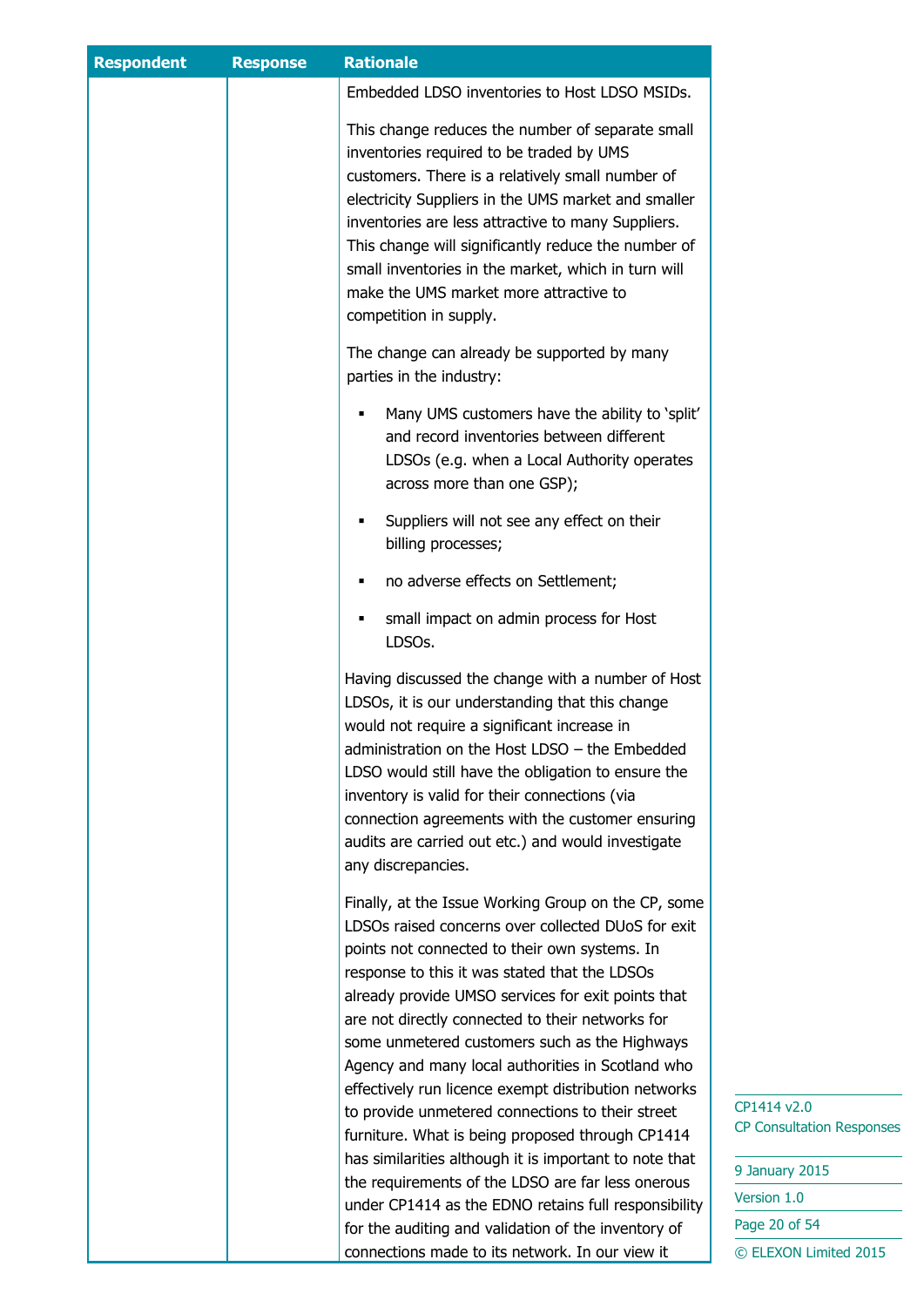| <b>Respondent</b>                  | <b>Response</b> | <b>Rationale</b>                                                                                                                                                                                                                                                                                                                                                                                                                                                                                                                                                                                                                                                            |
|------------------------------------|-----------------|-----------------------------------------------------------------------------------------------------------------------------------------------------------------------------------------------------------------------------------------------------------------------------------------------------------------------------------------------------------------------------------------------------------------------------------------------------------------------------------------------------------------------------------------------------------------------------------------------------------------------------------------------------------------------------|
|                                    |                 | would not be appropriate for LDSOs to argue<br>against the implementation of CP1414 whilst<br>continuing to provide this service to their customers<br>noting that the EDNO's customer is contributing to<br>the maintenance of the Host LDSO's distribution<br>system through the inter-distributor charges levied<br>on the EDNO by the Host LDSO.                                                                                                                                                                                                                                                                                                                        |
| <b>EDF Energy</b>                  | Yes             | N.A                                                                                                                                                                                                                                                                                                                                                                                                                                                                                                                                                                                                                                                                         |
| <b>SSEPD</b>                       | No              | No because it will introduce additional manual<br>processes for DNO UMSOs to manage. It will require<br>additional billing functionality requirements that are<br>currently not present. There appears to be a lack of<br>evidence in the proposal that this is a problem of<br>any significance that would justify the additional<br>costs. As a DNO that operates both in our host area<br>and in all other areas nationally we do not perceive<br>this to be an issue.                                                                                                                                                                                                   |
| Harlaxton Energy<br>Networks Ltd   | Yes             | CP1414 V2.0 will give the UMS customer the option<br>to trade their UMS connections from embedded<br>LDSO networks under a single LDSO MSID. This is<br>achieved by combining inventories of connections<br>with the existing inventory linked to the already<br>registered LDSO's MSID, benefiting the customer<br>and delivering an improved service. The change also<br>removes the barrier on competition by allowing the<br>UMS customer to award contracts to developers<br>who intend to contract with an embedded LDSO for<br>their development without the concerns of incurring<br>additional MSID costs, promoting healthier<br>competition within the industry. |
| <b>UK Power</b><br><b>Networks</b> | No              | We believe that the CP does not address all the<br>issues that a successful outcome requires. There are<br>still a number of considerations which need to be<br>addressed which include:<br>Licence and/or DCUSA changes including;                                                                                                                                                                                                                                                                                                                                                                                                                                         |
|                                    |                 | $\circ$ Changes to the price control mechanism<br>and charging methodology to facilitate<br>collecting the additional "use of system"<br>charges for connections on an Embedded<br>LDSO,                                                                                                                                                                                                                                                                                                                                                                                                                                                                                    |
|                                    |                 | How costs incurred by Host LDSOs to<br>$\circ$<br>implement this change would be recovered<br>for providing the additional service. E.g. £<br>per month for each inventory,                                                                                                                                                                                                                                                                                                                                                                                                                                                                                                 |
|                                    |                 | Changes to the National Terms of<br>$\circ$                                                                                                                                                                                                                                                                                                                                                                                                                                                                                                                                                                                                                                 |

 $14 v2.0$ nsultation Responses

Jary 2015  $\mathsf{on} \ 1.0$ 21 of 54 EXON Limited 2015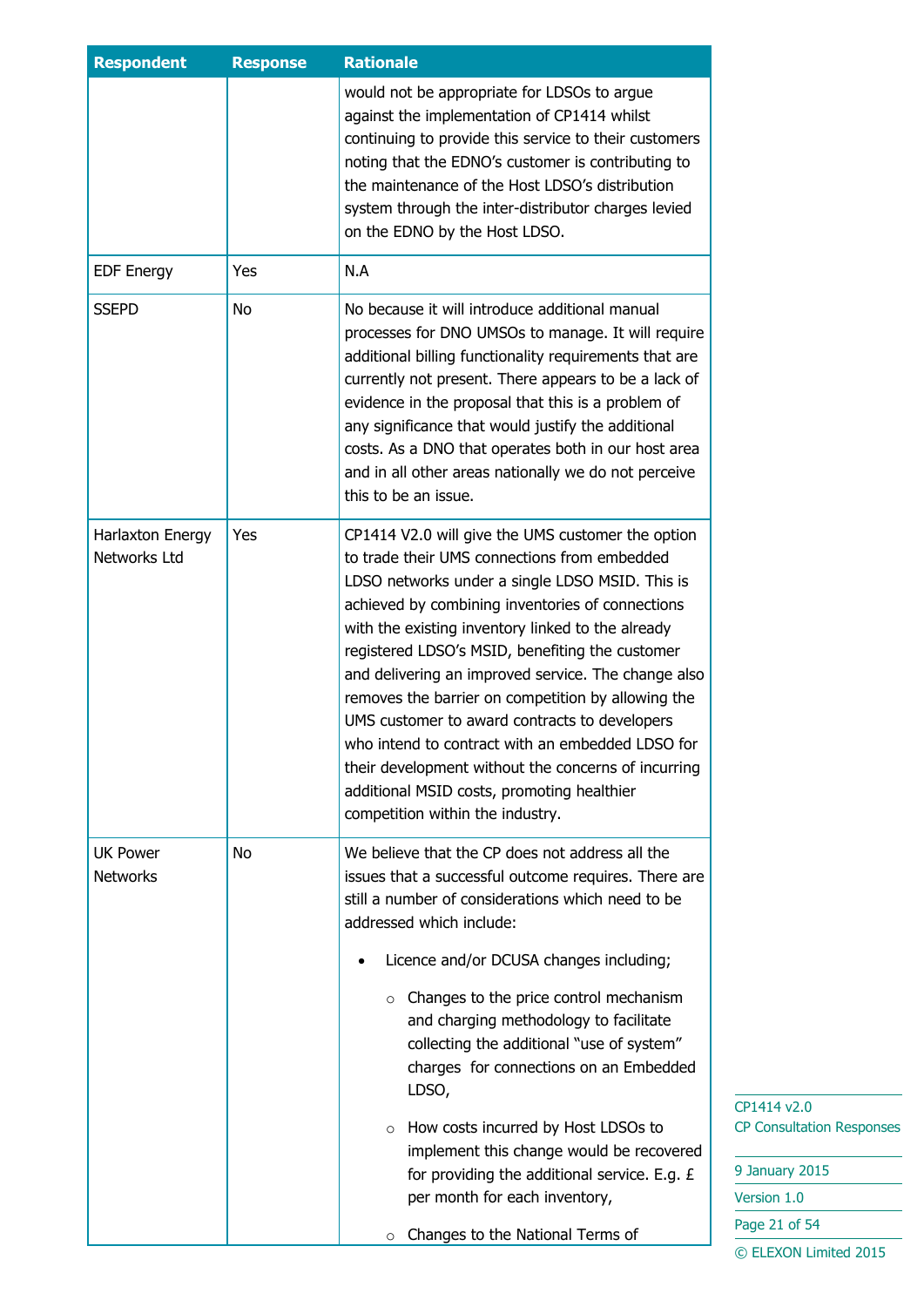| <b>Respondent</b> | <b>Response</b> | <b>Rationale</b>                                                                                                                                                                                                                                                                                                                            |                                                 |
|-------------------|-----------------|---------------------------------------------------------------------------------------------------------------------------------------------------------------------------------------------------------------------------------------------------------------------------------------------------------------------------------------------|-------------------------------------------------|
|                   |                 | Connection to apply between the<br>Embedded LDSO and the customer.                                                                                                                                                                                                                                                                          |                                                 |
|                   |                 | Schedule 2B of DCUSA for the Embedded<br>LDSOs to ensure:                                                                                                                                                                                                                                                                                   |                                                 |
|                   |                 | $\circ$ assets requested by the customer to be<br>added to Host LDSOs MSID are included in<br>the single inventory,                                                                                                                                                                                                                         |                                                 |
|                   |                 | $\circ$ suitable separation of asset responsibility<br>in the inventory, and                                                                                                                                                                                                                                                                |                                                 |
|                   |                 | obligations on the Embedded LDSO such<br>$\circ$<br>as auditing and validation of the inventory<br>connected to their network are carried out.                                                                                                                                                                                              |                                                 |
|                   |                 | How suppliers would provide the correct<br>contact details for customers to contact the<br>correct LDSO in emergencies for both the<br>Host LDSO who is billing the Supplier and for<br>each Embedded LDSO with connections under<br>the same MSID.                                                                                         |                                                 |
|                   |                 | Whether, if the customer chooses to include<br>items within the Embedded LDSO on a Host<br>LDSO's inventory, they must be included<br>within a Host LDSO's inventory within the<br>same GSP group.                                                                                                                                          |                                                 |
|                   |                 | How inventory items for various Embedded<br>LDSOs that are included within one Host<br>LDSO inventory will be separately identified.                                                                                                                                                                                                        |                                                 |
|                   |                 | The need to split consumption between the<br>$\bullet$<br>Host and Embedded LDSOs for Units<br>Distributed reporting and inter-distributor<br>billing. However, the solution presented<br>requires further consideration to ensure<br>accuracy where the Local Authority employs a<br>Central Management System to control their<br>lights. |                                                 |
|                   |                 | In order to maintain the accuracy and transparency<br>of our own data, we prefer to maintain the<br>Embedded LDSOs inventory separately on a<br>different MPAN rather than combine it on one MPAN                                                                                                                                           |                                                 |
|                   |                 | as the proposed solution requires.<br>The issue identified in the CP form of up to 180                                                                                                                                                                                                                                                      | CP1414 v2.0<br><b>CP Consultation Responses</b> |
|                   |                 | MSIDs per GSP area would be reduced to a<br>theoretical 20 MSIDs across four or five                                                                                                                                                                                                                                                        | 9 January 2015                                  |
|                   |                 | Inventories/Invoices by DCUSA change DCP 203 if                                                                                                                                                                                                                                                                                             | Version 1.0                                     |
|                   |                 | implemented. The biggest single issue which                                                                                                                                                                                                                                                                                                 | Page 22 of 54                                   |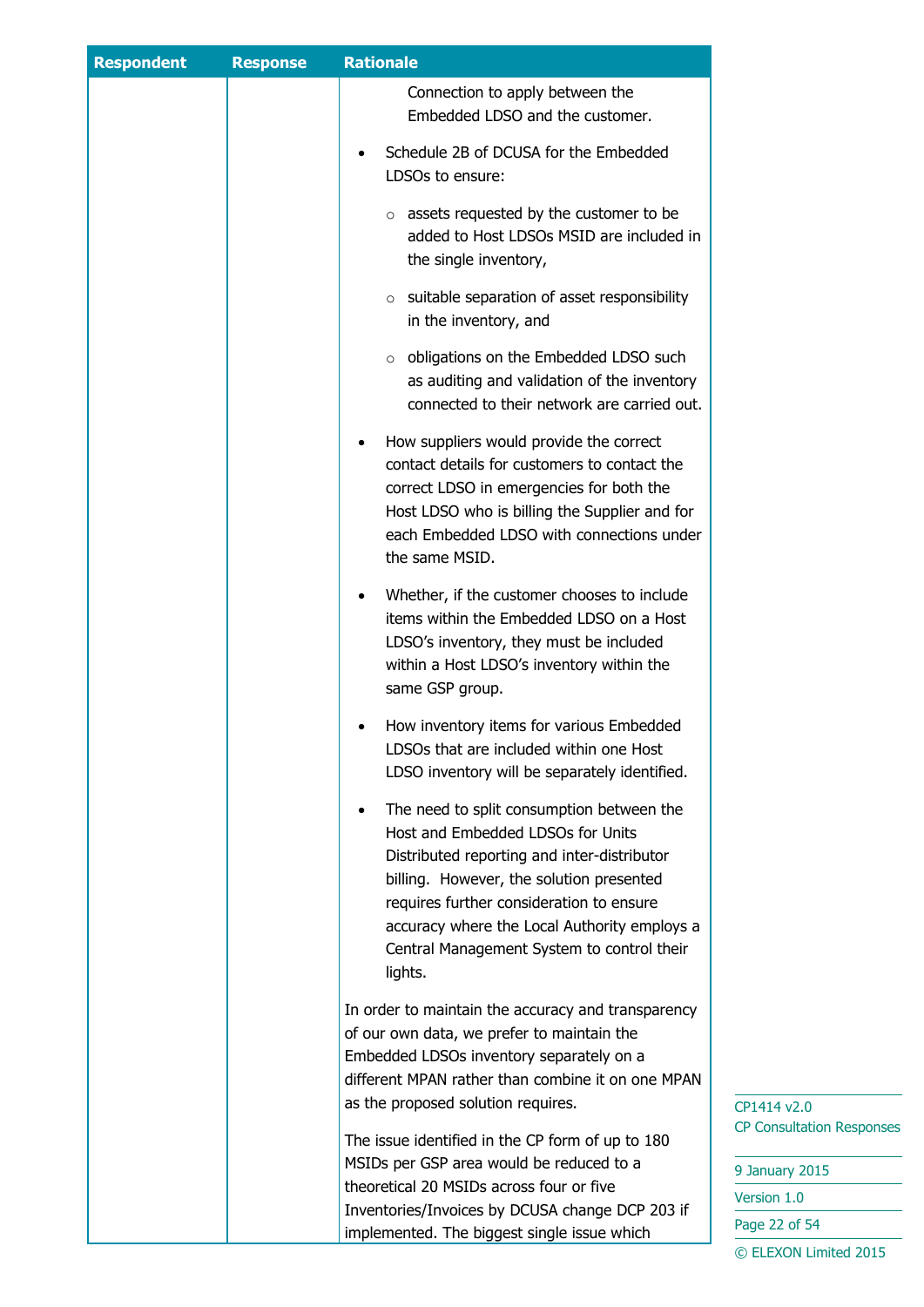| <b>Respondent</b>         | <b>Response</b> | <b>Rationale</b>                                                                                                                                                                                                                                                                                                                                      |
|---------------------------|-----------------|-------------------------------------------------------------------------------------------------------------------------------------------------------------------------------------------------------------------------------------------------------------------------------------------------------------------------------------------------------|
|                           |                 | CP1414 seeks to address is dependent on DCP 203<br>being implemented which would significantly reduce<br>the number of MSIDs which has been used to justify<br>this change.                                                                                                                                                                           |
|                           |                 | The Justification for Change states that this change<br>would reduce costs and administration; however we<br>cannot see how we could maintain accuracy of data<br>without potentially significant increased cost and<br>administration where one MPAN is used for<br>connections to the Host LDSO and potentially<br>several Embedded LDSOs networks. |
| Energetics<br>Electricity | Yes             | The change will improve efficiency for customers by<br>simplifying the whole UMS process. The customer<br>experience will be greatly improved by simplifying<br>the payment methods and reduction in<br>administrative duties.                                                                                                                        |

9 January 2015

Version 1.0

Page 23 of 54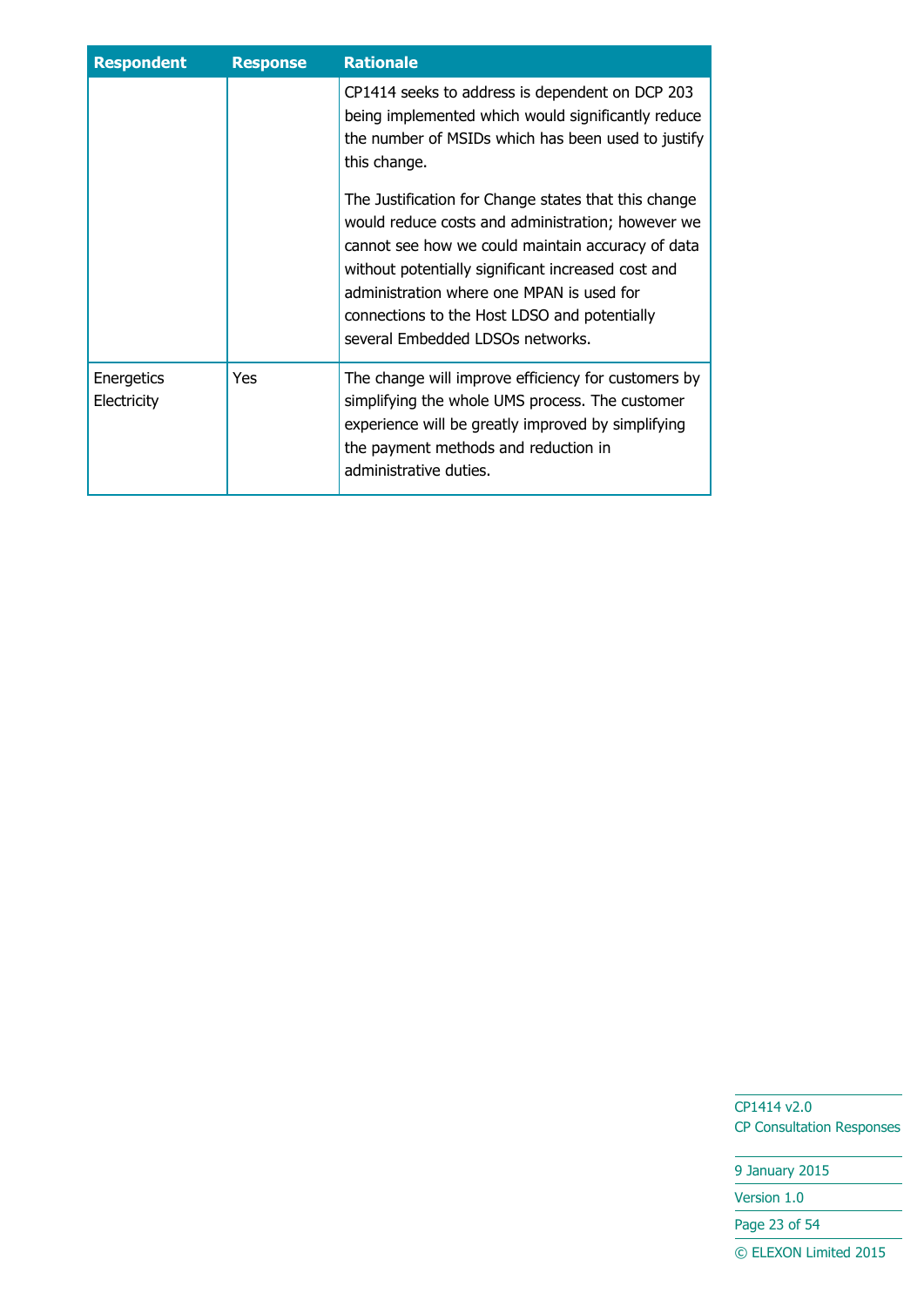## Question 2: Do you agree that the draft redlining delivers the CP1414 v2.0 proposed solution?

#### **Summary**

| Yes | ١o | <b>Neutral/No</b><br><b>Comment</b> | <b>Other</b> |
|-----|----|-------------------------------------|--------------|
|     |    |                                     |              |

#### **Responses**

A summary of the specific responses on the draft redlining can be found at the end of this document.

| <b>Respondent</b>                           | <b>Response</b> | <b>Rationale</b>                                                                                                            |
|---------------------------------------------|-----------------|-----------------------------------------------------------------------------------------------------------------------------|
| Knowsley<br>Metropolitan<br>Borough Council | Yes             | N.A                                                                                                                         |
| Hampshire County<br>Council                 | Yes             | N.A                                                                                                                         |
| Glasgow City<br>Council                     | Yes             | N.A                                                                                                                         |
| Denbighshire<br><b>County Council</b>       | Yes             | N.A                                                                                                                         |
| <b>West Sussex</b><br>County Council        | Yes             | N.A                                                                                                                         |
| Durham County<br>Council                    | Yes             | It currently takes a considerable amount of time<br>and hours.                                                              |
| Derby City Council                          | Yes             | Simplifies the process for providing inventory details                                                                      |
| Dudley MBC                                  | Yes             | Does not require any major change to BSCP520<br>settlement system; requires liaison only between<br>Embedded and Host LDSOs |
| Coventry City<br>Council                    | Yes             | N.A                                                                                                                         |
| <b>Falkirk Council</b>                      | Yes             | N.A                                                                                                                         |
| Norfolk County<br>Council                   | Yes             | N.A                                                                                                                         |
| Kent County<br>Council                      | Yes             | N.A                                                                                                                         |
| Hertfordshire<br>county council             | Yes             | N.A                                                                                                                         |
| TMA Data                                    | Yes             | N.A                                                                                                                         |

CP1414 v2.0 CP Consultation Responses

9 January 2015

Version 1.0

Page 24 of 54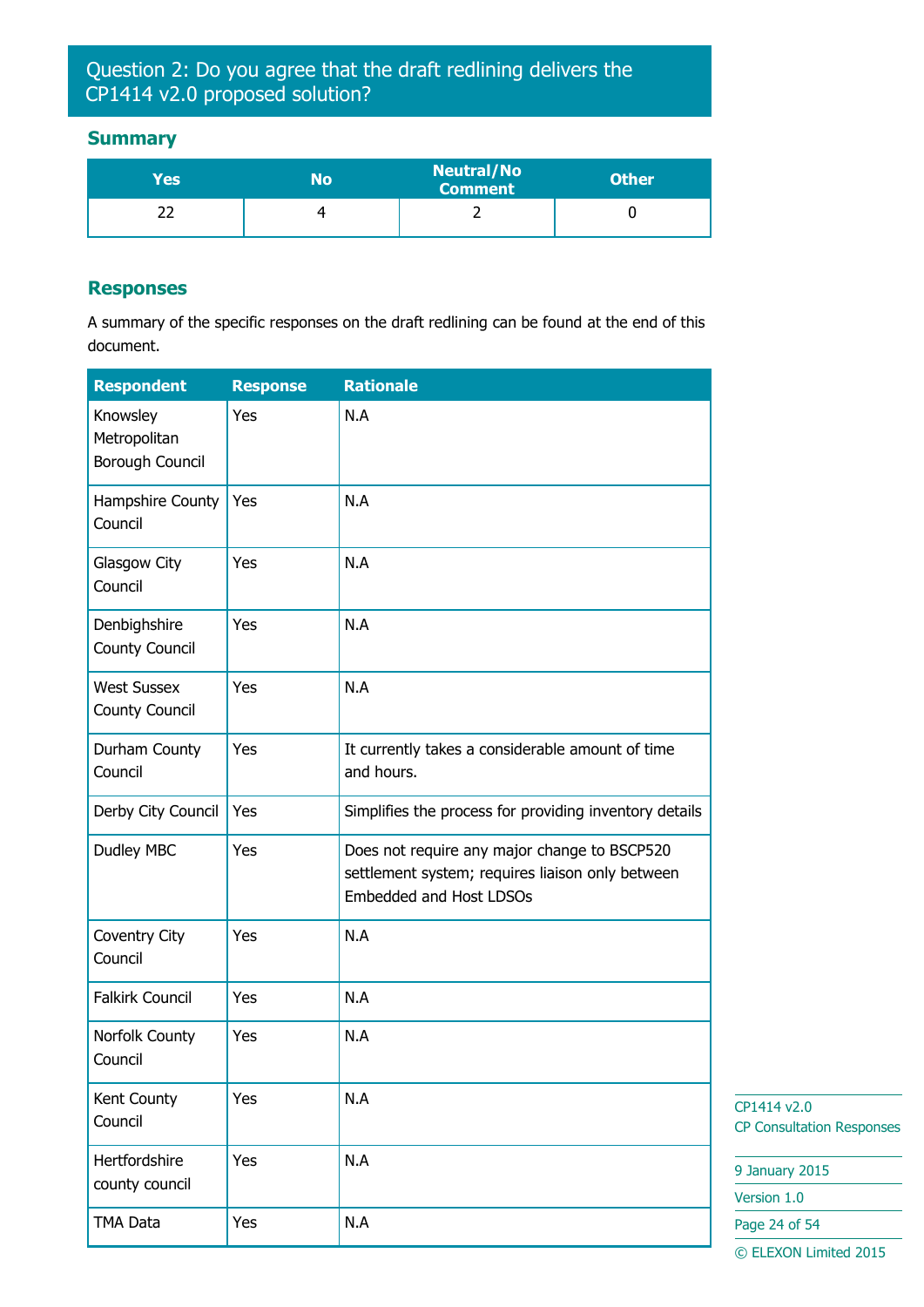| <b>Respondent</b>                    | <b>Response</b> | <b>Rationale</b>                                                                                                                                                                                                                                                                                                                   |
|--------------------------------------|-----------------|------------------------------------------------------------------------------------------------------------------------------------------------------------------------------------------------------------------------------------------------------------------------------------------------------------------------------------|
| Management Ltd                       |                 |                                                                                                                                                                                                                                                                                                                                    |
| Power Data<br>Associates             | <b>No</b>       | Some changes are required to the redlining for<br>clarification and to correct typos. See section<br>below.                                                                                                                                                                                                                        |
| <b>GTC</b>                           | Yes             | N.A                                                                                                                                                                                                                                                                                                                                |
| <b>Western Power</b><br>Distribution | Yes             | N.A                                                                                                                                                                                                                                                                                                                                |
| <b>Electricity North</b><br>West Ltd | <b>No</b>       | As indicated in our earlier response significant<br>process changes have been omitted. These are<br>covered in more detail under the CP red-lined text.                                                                                                                                                                            |
| Northern<br>Powergrid                | Yes             | N.A                                                                                                                                                                                                                                                                                                                                |
| IBM on behalf of<br>ScottishPower    | <b>Neutral</b>  | N.A                                                                                                                                                                                                                                                                                                                                |
| <b>British Gas</b>                   | Yes             | N.A                                                                                                                                                                                                                                                                                                                                |
| RWE npower                           | Yes             | N.A                                                                                                                                                                                                                                                                                                                                |
| <b>ESP Electricity Ltd</b>           | Yes             | Typos in text $-$ see last section in this response<br>form for detail.                                                                                                                                                                                                                                                            |
| <b>EDF Energy</b>                    | Yes             | N.A                                                                                                                                                                                                                                                                                                                                |
| <b>SSEPD</b>                         | <b>No</b>       | N.A                                                                                                                                                                                                                                                                                                                                |
| Harlaxton Energy<br>Networks Ltd     | Yes             | N.A                                                                                                                                                                                                                                                                                                                                |
| <b>UK Power</b><br><b>Networks</b>   | <b>No</b>       | The CP refers to changes to the OID but this has<br>not been included with the consultation.<br>This change in isolation places obligations on the<br>Host LDSO and Embedded LDSOs which they are<br>unable to fulfil without the associated DCUSA<br>changes to make this solution workable. Also note<br>1.3.1 has a typo "LDDO" |
| Energetics<br>Electricity            | Neutral         | N.A                                                                                                                                                                                                                                                                                                                                |

9 January 2015 Version 1.0

Page 25 of 54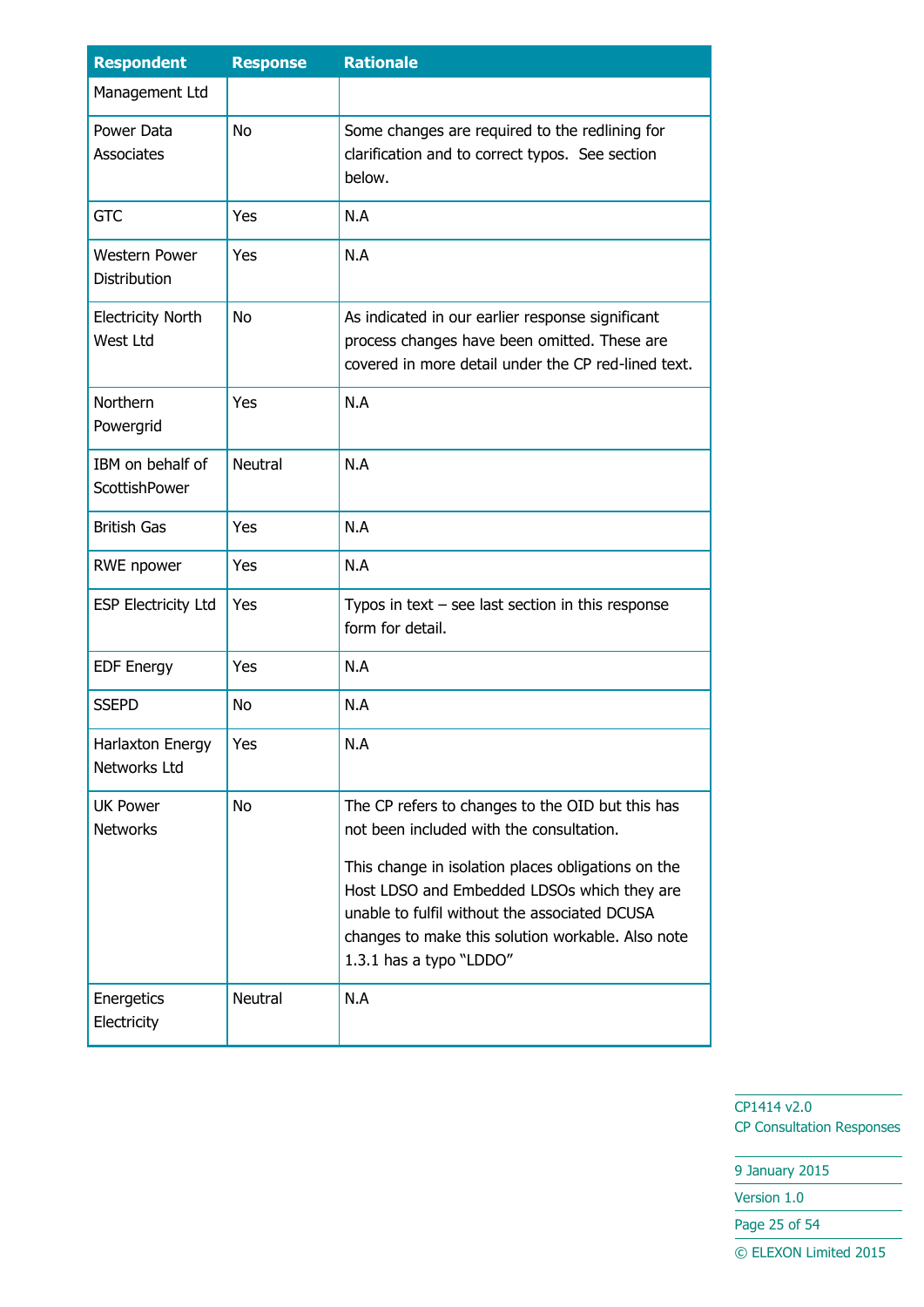# Question 3: Will CP1414 v2.0 impact your organisation?

## **Summary**

| Yes | No | <b>Neutral/No</b><br><b>Comment</b> | <b>Other</b> |
|-----|----|-------------------------------------|--------------|
|     | 10 |                                     |              |

### **Responses**

| <b>Respondent</b>                           | <b>Response</b> | <b>Rationale</b>                                                                                                                                                                                                                                                                                                                                       |                                                 |
|---------------------------------------------|-----------------|--------------------------------------------------------------------------------------------------------------------------------------------------------------------------------------------------------------------------------------------------------------------------------------------------------------------------------------------------------|-------------------------------------------------|
| Knowsley<br>Metropolitan<br>Borough Council | Yes             | IDNOs not currently operating NHH which would<br>enable CMS.                                                                                                                                                                                                                                                                                           |                                                 |
| Hampshire County<br>Council                 | <b>No</b>       | N.A                                                                                                                                                                                                                                                                                                                                                    |                                                 |
| Glasgow City<br>Council                     | <b>No</b>       | N.A                                                                                                                                                                                                                                                                                                                                                    |                                                 |
| Denbighshire<br>County Council              | No              | N.A                                                                                                                                                                                                                                                                                                                                                    |                                                 |
| <b>West Sussex</b><br>County Council        | Yes             | The County Council will be required to insert an<br>extra field in the inventory to identify the cable<br>owner as separate from the receiver of the<br>inventory file. This will be a fairly straightforward<br>operation not demanding a great deal from the<br>customer.                                                                            |                                                 |
| Durham County<br>Council                    | Yes             | This will simplify energy returns, currently Durham<br>County have a half hourly & non half hourly MPANs<br>and submit energy returns on a monthly basis, this<br>arrangement was introduced over a year ago. The<br>arrangement to submit one energy submission to<br>Northern Power Grid should continue and allow NPG<br>to manage multiple IDNO's. |                                                 |
|                                             |                 | It will allow the submission of energy returns in a<br>single format to NPG, however, there would still be<br>a need to record on the database each IDNO/DNO.                                                                                                                                                                                          |                                                 |
|                                             |                 | Investment will be required to develop the database<br>further to allow for the gradual introduction of<br>IDNO's.                                                                                                                                                                                                                                     |                                                 |
| Derby City Council                          | Yes             | It will have a positive effect on our organisation as<br>this will help us to reduce/avoid extra administration<br>and costs                                                                                                                                                                                                                           | CP1414 v2.0<br><b>CP Consultation Responses</b> |
| Dudley MBC                                  | Yes             | Impact will be favourable as we will only generate a                                                                                                                                                                                                                                                                                                   | 9 January 2015                                  |
|                                             |                 |                                                                                                                                                                                                                                                                                                                                                        | Version 1.0                                     |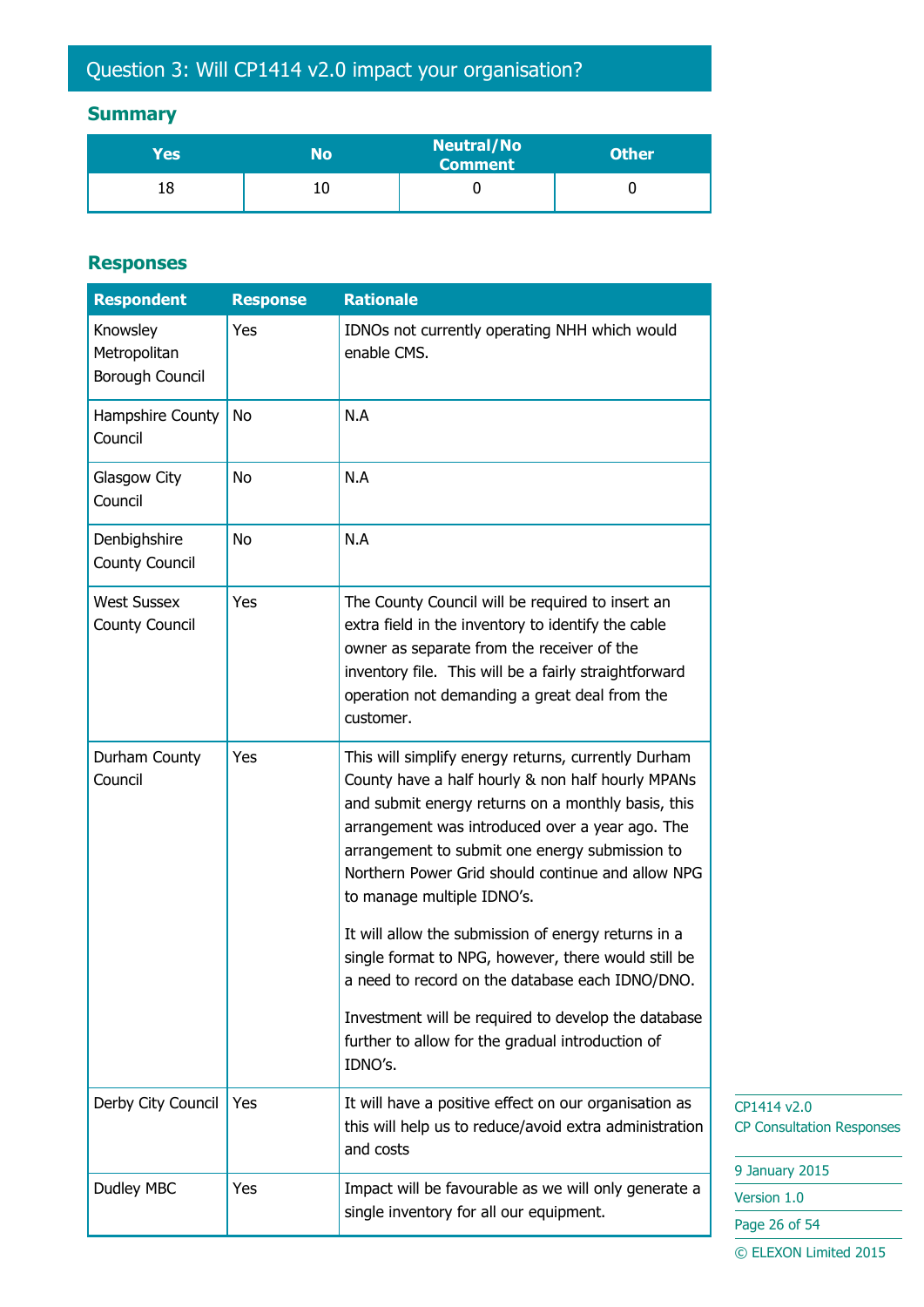| <b>Respondent</b>                 | <b>Response</b> | <b>Rationale</b>                                                                                                                                                                                                                                                                                                                                                                                                                                                                                                                                                                                                                                                                                                                                                                                                                                                                                                                                                                                     |
|-----------------------------------|-----------------|------------------------------------------------------------------------------------------------------------------------------------------------------------------------------------------------------------------------------------------------------------------------------------------------------------------------------------------------------------------------------------------------------------------------------------------------------------------------------------------------------------------------------------------------------------------------------------------------------------------------------------------------------------------------------------------------------------------------------------------------------------------------------------------------------------------------------------------------------------------------------------------------------------------------------------------------------------------------------------------------------|
| Coventry City<br>Council          | Yes             | Coventry City Council requires Developers to install<br>CMS controlled lighting equipment on all new<br>developments within the city. It is not possible to<br>manage CMS equipment using the non-half hourly<br>IDNO MPAN. It is not economic to trade half hourly<br>on a very small development.                                                                                                                                                                                                                                                                                                                                                                                                                                                                                                                                                                                                                                                                                                  |
| <b>Falkirk Council</b>            | Yes             | It will simplify the administration of the UMS<br>inventory and improve the accuracy of reporting.                                                                                                                                                                                                                                                                                                                                                                                                                                                                                                                                                                                                                                                                                                                                                                                                                                                                                                   |
| Norfolk County<br>Council         | <b>No</b>       | N.A                                                                                                                                                                                                                                                                                                                                                                                                                                                                                                                                                                                                                                                                                                                                                                                                                                                                                                                                                                                                  |
| Kent County<br>Council            | <b>No</b>       | N.A                                                                                                                                                                                                                                                                                                                                                                                                                                                                                                                                                                                                                                                                                                                                                                                                                                                                                                                                                                                                  |
| Hertfordshire<br>county council   | <b>No</b>       | N.A                                                                                                                                                                                                                                                                                                                                                                                                                                                                                                                                                                                                                                                                                                                                                                                                                                                                                                                                                                                                  |
| <b>TMA Data</b><br>Management Ltd | <b>No</b>       | N.A                                                                                                                                                                                                                                                                                                                                                                                                                                                                                                                                                                                                                                                                                                                                                                                                                                                                                                                                                                                                  |
| Power Data<br>Associates          | Yes             | It will have a positive impact enabling us to provide<br>a cost effective Meter Administrator service to<br>customers where they have unmetered supplies<br>provided by both the host LDSO and embedded<br>LDSOs particularly where the customer has invested<br>in CMS controlled equipment to achieve carbon<br>savings and meet government targets for demand<br>reduction.                                                                                                                                                                                                                                                                                                                                                                                                                                                                                                                                                                                                                       |
| <b>GTC</b>                        | Yes             | We like other IDNOs acquire assets from new<br>developments that require the construction of<br>an extension to the host DNO's network. One<br>of the critical path items for any development<br>is the successful handover of constructed<br>adoptable highways to the local authority<br>upon completion of the development. The<br>current industry arrangements have caused<br>problems for developers finalising the<br>adoption of these highways when they choose<br>to appoint an IDNO to adopt the extension<br>assets from the host DNO networks. If this<br>situation continues it is highly likely that it will<br>have a significant impact on competition in<br>connections as developers may be deterred<br>from choosing IDNOs in future. The successful<br>implementation of CP1414 will remove this<br>barrier and will have a positive impact on our<br>ability to compete against the host DNO's<br>owns connections business for network<br>extension serving new developments. |

| 9 January 2015        |
|-----------------------|
| Version 1.0           |
| Page 27 of 54         |
| © ELEXON Limited 2015 |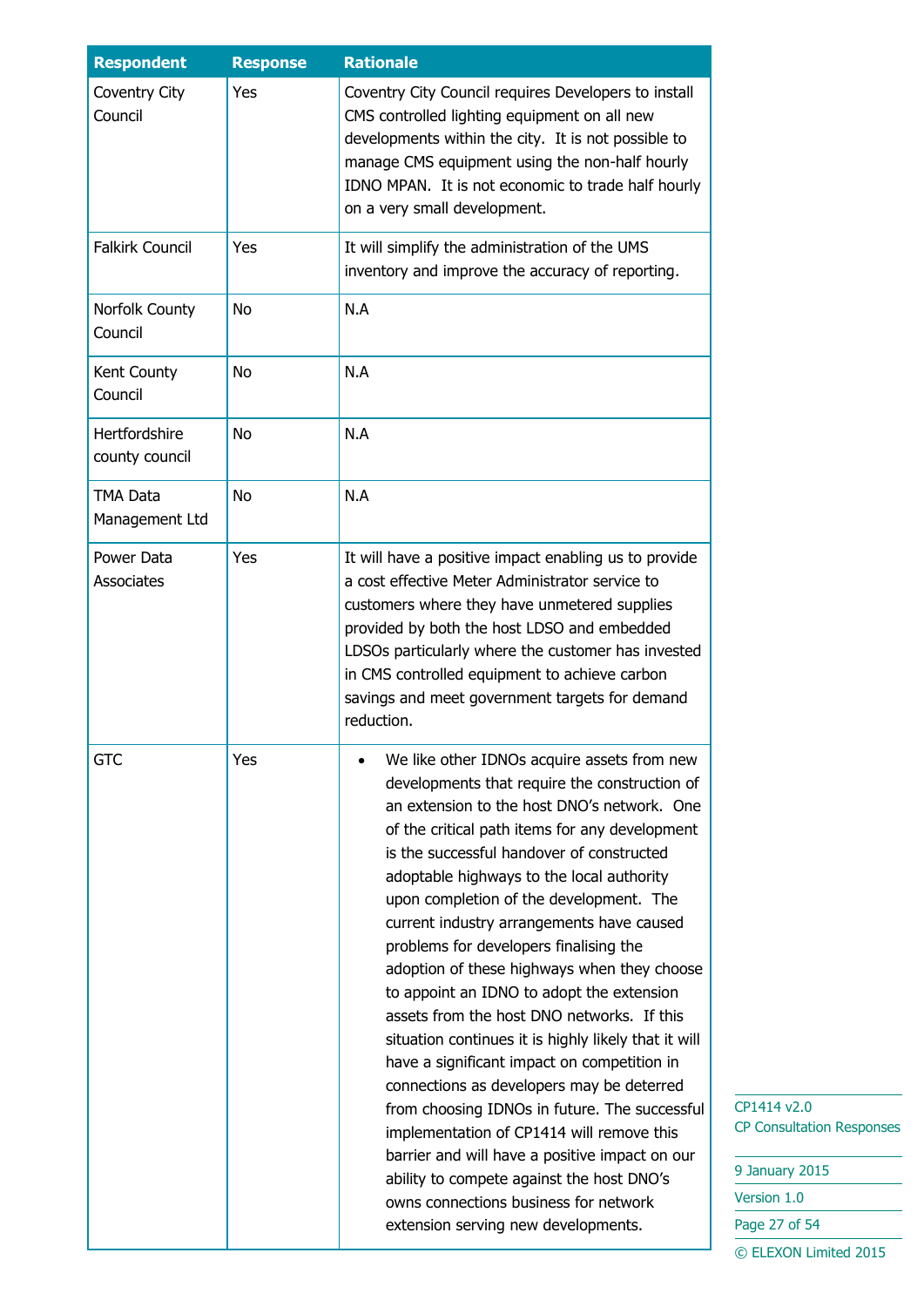| <b>Respondent</b>                    | <b>Response</b> | <b>Rationale</b>                                                                                                                                                                                                                                                                                                                                                                                                                                                                                                                                                          |
|--------------------------------------|-----------------|---------------------------------------------------------------------------------------------------------------------------------------------------------------------------------------------------------------------------------------------------------------------------------------------------------------------------------------------------------------------------------------------------------------------------------------------------------------------------------------------------------------------------------------------------------------------------|
|                                      |                 | From an UMSO perspective, the proposed<br>solution can be easily implemented within our<br>current systems of tracking and recording<br>customer inventories connected to our<br>networks as the responsibilities for validating<br>such inventories remains our responsibility.<br>This will ensure that the DNO does not need<br>to take on any additional UMSO<br>responsibilities.<br>We will ensure that our UMS customers enter<br>into a connection agreement to ensure that<br>their inventories for connections to the IDNO<br>network are correctly maintained. |
| <b>Western Power</b><br>Distribution | Yes             | Minimal administration changes to UMSO inventory<br>processing system.                                                                                                                                                                                                                                                                                                                                                                                                                                                                                                    |
| <b>Electricity North</b><br>West Ltd | Yes             | There are a number of consequential impacts to our<br>processes:                                                                                                                                                                                                                                                                                                                                                                                                                                                                                                          |
|                                      |                 | We could potentially start to receive some<br>inventories that contain unmetered equipment<br>that is not connected to our network, which in<br>our view could blur the lines between Host<br>LDSO's and Embedded LDSO's and result in<br>customers contacting us with unmetered<br>supply enquiries instead of the Embedded<br>LDSO.                                                                                                                                                                                                                                     |
|                                      |                 | We would have to review/update our current<br>processes and procedures to ensure we<br>catered for the new relationship between the<br>Host LDSO's UMSO and the Embedded LDSO's<br>UMSO. Such processes would include (but not<br>limited to until a full understanding of the<br>changes are understood):                                                                                                                                                                                                                                                                |
|                                      |                 | Inter distributor billing;<br>$\circ$<br>Query management involving<br>O<br>customer/MA/Embedded UMSO/Supplier;                                                                                                                                                                                                                                                                                                                                                                                                                                                           |
|                                      |                 | System changes due to:<br>$\circ$                                                                                                                                                                                                                                                                                                                                                                                                                                                                                                                                         |
|                                      |                 | NHH billing based on EAC (this change<br>proposal would necessitate the need to<br>hold a number of different EACs for<br>each LDSO with a summation of them<br>to bill the Supplier the correct value;<br>Inventory management holding more<br>than one LDSO inventory; and                                                                                                                                                                                                                                                                                              |
|                                      |                 | verification of consumption compared<br>٠                                                                                                                                                                                                                                                                                                                                                                                                                                                                                                                                 |

 $14 v2.0$ onsultation Responses

| 9 January 2015        |
|-----------------------|
| Version 1.0           |
| Page 28 of 54         |
| © ELEXON Limited 2015 |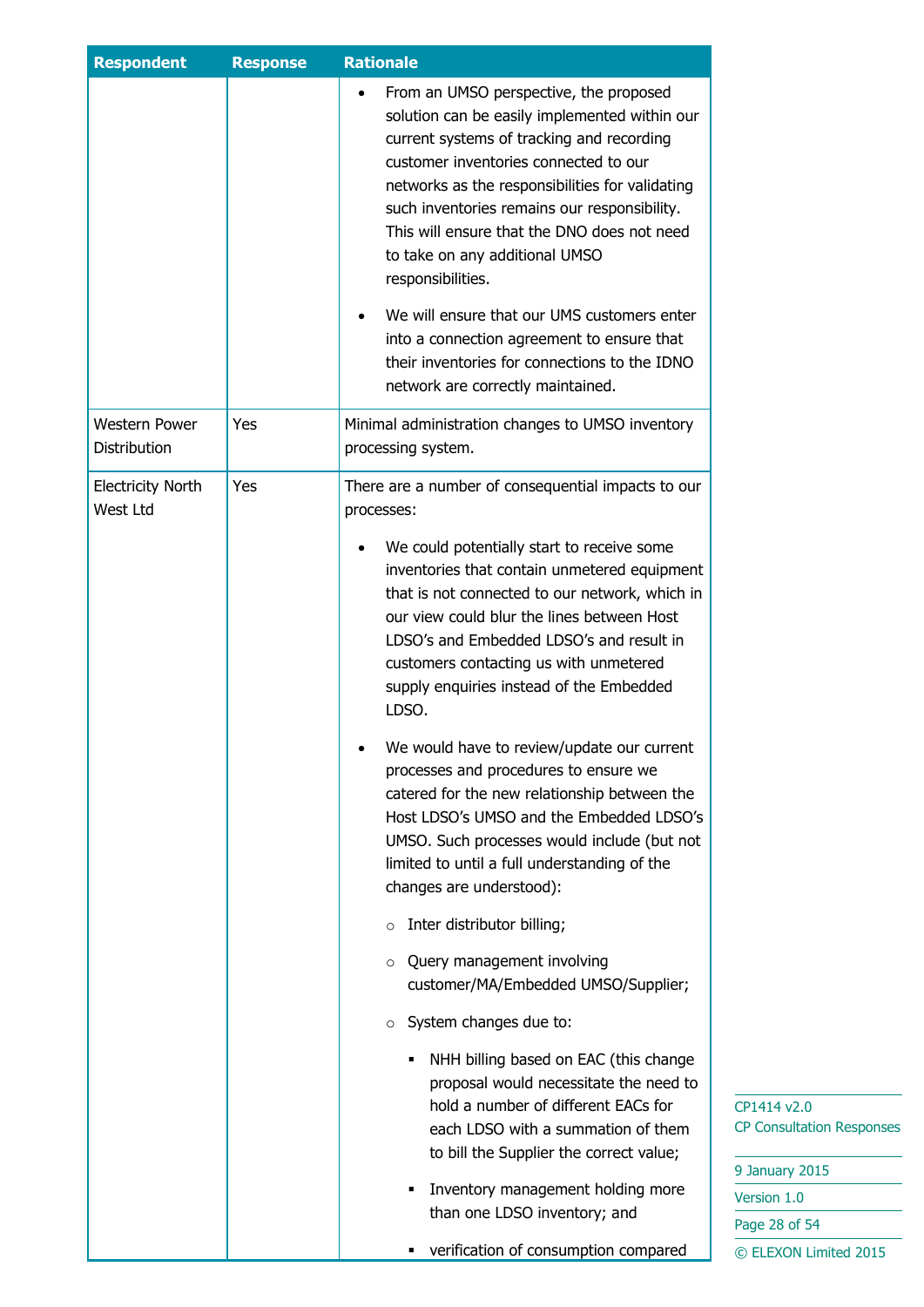| <b>Respondent</b>                        | <b>Response</b> | <b>Rationale</b>                                                                                                                                                                                                                                                                                                                                                                                                                                                                                                                    |
|------------------------------------------|-----------------|-------------------------------------------------------------------------------------------------------------------------------------------------------------------------------------------------------------------------------------------------------------------------------------------------------------------------------------------------------------------------------------------------------------------------------------------------------------------------------------------------------------------------------------|
|                                          |                 | to multiple inventories                                                                                                                                                                                                                                                                                                                                                                                                                                                                                                             |
|                                          |                 | Losses reporting;<br>$\circ$                                                                                                                                                                                                                                                                                                                                                                                                                                                                                                        |
|                                          |                 | Transfer back to Embedded UMSO's<br>$\circ$<br>whereby the Host UMSO's EAC is less than<br>the embedded one (more likely in NHH<br>market than HH market with certain<br>builders); and                                                                                                                                                                                                                                                                                                                                             |
|                                          |                 | Inter distributor discussions associated<br>$\circ$<br>with agreeing to transfer inventories.                                                                                                                                                                                                                                                                                                                                                                                                                                       |
|                                          |                 | Without the requisite changes to DCUSA our view is<br>that we would not need to do anything (as per<br>clause 1.2.1s) even post implementation and as<br>such clause 1.3.1 should be subject to this clause<br>because without it, it won't work in practice until the<br>DCUSA changes are made.                                                                                                                                                                                                                                   |
| <b>Northern</b><br>Powergrid             | Yes             | One-off IT costs will be required to accommodate<br>this proposal. The firm costs have not been<br>established as yet and there will be ongoing<br>administrations costs that will need to be<br>considered. There will also be the need to ensure<br>that customers who wishing to combine their<br>Embedded LDSO inventories and the Host LDSO<br>inventories are aware of the specific requirements<br>prior to the implementation of the changes.<br>There may also be costs associated to any related                          |
|                                          |                 | DCUSA change to facilitate the billing arrangements.                                                                                                                                                                                                                                                                                                                                                                                                                                                                                |
| IBM on behalf of<br><b>ScottishPower</b> | Yes             | As detailed in our response to Q1, the proposal<br>introduces significant changes to administrative<br>arrangements surrounding the UMS Inventory<br>Management Process, as well as to our existing<br>DUoS Billing processes.                                                                                                                                                                                                                                                                                                      |
|                                          |                 | Furthermore, if approved, there will be significant<br>changes relating to transition and ongoing<br>processing of Inventory Information:                                                                                                                                                                                                                                                                                                                                                                                           |
|                                          |                 | Proposed Solution section (points 4 & 5) cover the<br>transfer of inventory 'changes' and suggest that a<br>process for liaison between the parties will be put in<br>$place - SPEN consider that this is a significant$<br>administrative activity and any future process<br>should be set out and form part of the CP. This on<br>the basis that it may be challenging and<br>cumbersome to explain the new procedure and set<br>up relevant contact points and clear demarcation<br>lines for each part of the MPAN creation and |

| 9 January 2015        |
|-----------------------|
| Version 1.0           |
| Page 29 of 54         |
| © ELEXON Limited 2015 |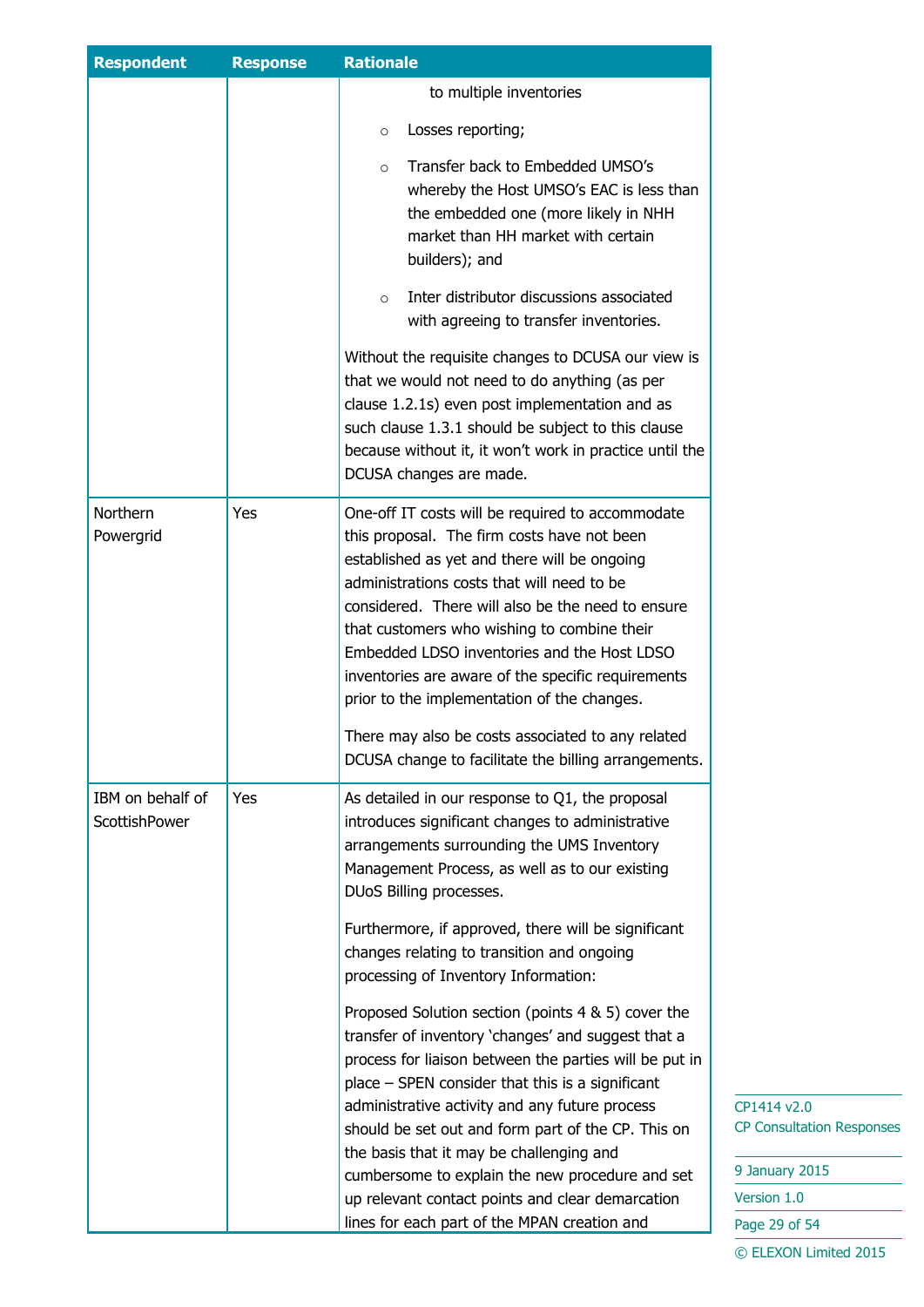| <b>Respondent</b>          | <b>Response</b> | <b>Rationale</b>                                                                                                                                                                                                                                                                                                                                                                                                                                                                                          |                                                                                  |
|----------------------------|-----------------|-----------------------------------------------------------------------------------------------------------------------------------------------------------------------------------------------------------------------------------------------------------------------------------------------------------------------------------------------------------------------------------------------------------------------------------------------------------------------------------------------------------|----------------------------------------------------------------------------------|
|                            |                 | Inventory compilation process.                                                                                                                                                                                                                                                                                                                                                                                                                                                                            |                                                                                  |
|                            |                 | e.g. all impacted UMS inventories EAC calculations<br>will change, resulting in new D0052 EAC Flows from<br>EDNOs and LDNOs for the full MPAN ranges, this<br>only after detailed examination and verification of<br>the data contained within current submissions, once<br>these are exchanged between the parties.                                                                                                                                                                                      |                                                                                  |
|                            |                 | Thereafter, as stated in our Q1 response, a full<br>range of Purchase Order preparation and Accounts<br>Payable validation and payment procedures may<br>need to be set up to settle the EDNO UNS Billing<br>invoices. Finally, the impact of the settlement error<br>introduced by this proposal needs to be assessed<br>and the appropriate impact Analyses carried out to<br>identify the procedural and system changes<br>required, together with costs of same.                                      |                                                                                  |
| <b>British Gas</b>         | No              | N.A                                                                                                                                                                                                                                                                                                                                                                                                                                                                                                       |                                                                                  |
| RWE npower                 | No              | N.A                                                                                                                                                                                                                                                                                                                                                                                                                                                                                                       |                                                                                  |
| <b>ESP Electricity Ltd</b> | Yes             | We, as an LDSO, are impacted significantly by this<br>change. Currently some street lighting/local<br>authorities (SLA/LAs) are indicating that they will<br>not adopt roads or UMS equipment connected to<br>Embedded LDSO's (particularly IDNOs) networks<br>because of increased costs and complexity. This can<br>significantly distort competition in connections.<br>Allowing the UMS customer to trade the embedded<br>inventory on the Host LDSO's MSID removes the<br>additional costs incurred. |                                                                                  |
|                            |                 | This CP will remove the issues associated with<br>multiple MSIDs and permit the UMS<br>Customer/SLA/LAs to successfully adopt newly<br>constructed highways and UMS inventories without<br>fear of significant additional costs. This in itself<br>promotes competition in electricity connections and<br>distribution.                                                                                                                                                                                   |                                                                                  |
|                            |                 | If the same network was adopted by the Host LDSO<br>there would be no impact on the SLA/LA other than<br>a requirement to update their existing inventory.<br>This requirement has the potential to put EDNOs at<br>a disadvantage over the Host LDSO for new<br>development sites as almost all developers are<br>required to complete a highways adoption<br>agreement with the SLA; the current arrangements<br>make this process significantly more difficult if the                                  | CP1414 v2.0<br><b>CP Consultation Responses</b><br>9 January 2015<br>Version 1.0 |
|                            |                 | developer awards the site to an EDNO. By allowing                                                                                                                                                                                                                                                                                                                                                                                                                                                         | Page 30 of 54                                                                    |
|                            |                 | the customer the choice to trade its inventory under                                                                                                                                                                                                                                                                                                                                                                                                                                                      | © ELEXON Limited 2015                                                            |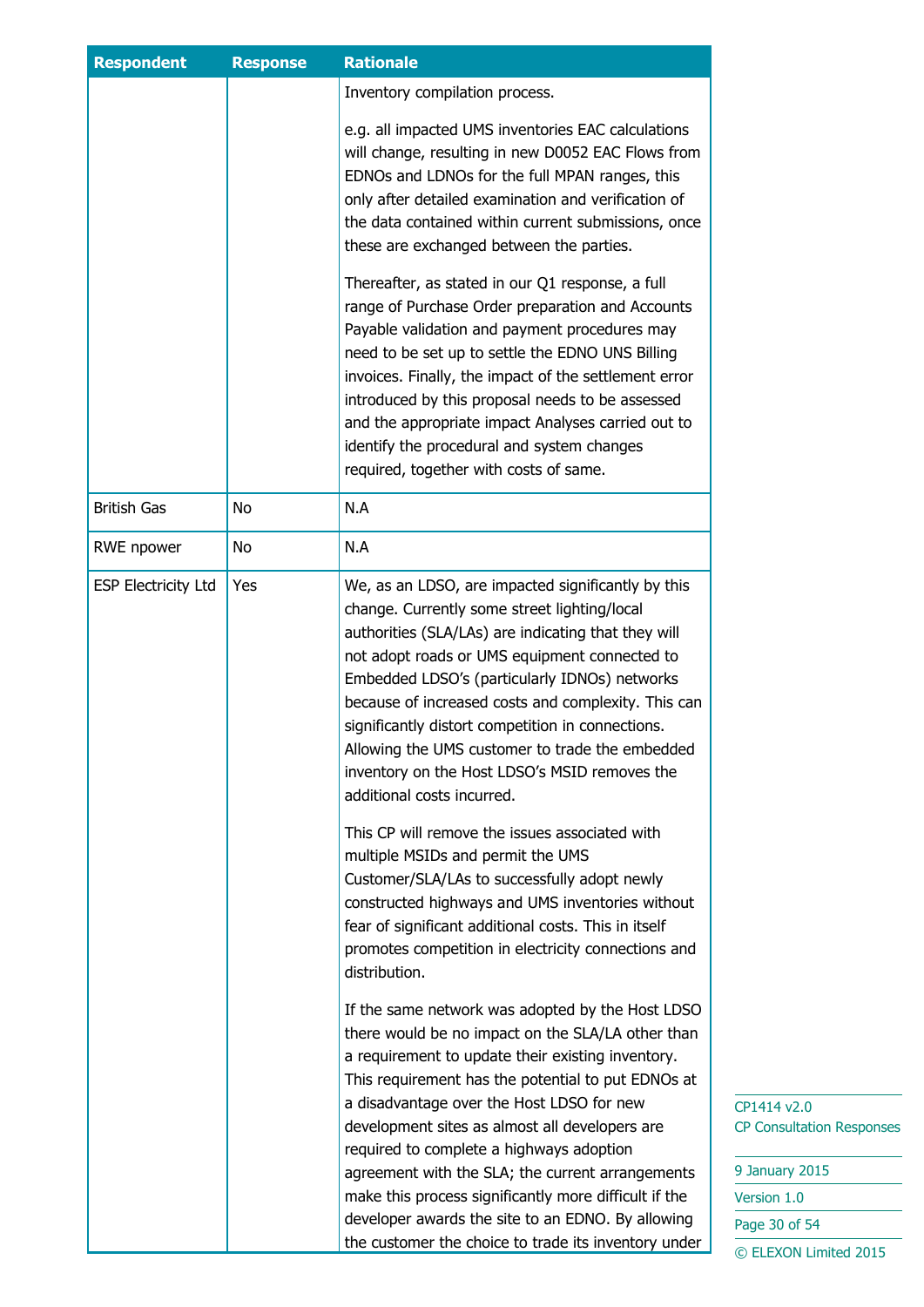| <b>Respondent</b>                  | <b>Response</b> | <b>Rationale</b>                                                                                                                                                                                                                                                                                                                                                                                                                                                                                                                                                                                                                                                                                                                              |
|------------------------------------|-----------------|-----------------------------------------------------------------------------------------------------------------------------------------------------------------------------------------------------------------------------------------------------------------------------------------------------------------------------------------------------------------------------------------------------------------------------------------------------------------------------------------------------------------------------------------------------------------------------------------------------------------------------------------------------------------------------------------------------------------------------------------------|
|                                    |                 | the Host LDSO's MSID regardless of whether the<br>network is adopted by the Host LDSO or another<br>EDNO, this potential barrier to competition is<br>removed and the customer receives improved<br>service through reduction in administration.                                                                                                                                                                                                                                                                                                                                                                                                                                                                                              |
|                                    |                 | If the current situation was allowed to<br>continue, it will have a significant impact on<br>competition in connections as UMS<br>Customers, particularly developers, will be<br>deterred from choosing IDNOs in the future.                                                                                                                                                                                                                                                                                                                                                                                                                                                                                                                  |
| <b>EDF Energy</b>                  | No              | N.A                                                                                                                                                                                                                                                                                                                                                                                                                                                                                                                                                                                                                                                                                                                                           |
| <b>SSEPD</b>                       | Yes             | N.A                                                                                                                                                                                                                                                                                                                                                                                                                                                                                                                                                                                                                                                                                                                                           |
| Harlaxton Energy<br>Networks Ltd   | Yes             | We will continue to have full legal and regulatory<br>responsibility for connections made to our<br>Distribution System, including being responsible for<br>validation and auditing of items in the customer's<br>inventory connected to our Distribution System.<br>Evidence would be provided to the host LDSO to<br>prove that a Connection Agreement is in place, this<br>will provide confirmation that the inventory has<br>been validated. Audit results would similarly be<br>shared with the host LDSO, therefore there would<br>be no increased burden on the host LDSO.<br>We will need to modify the DCUSA to ensure that<br>there are contractual arrangements in place to<br>require the IDNOs to monitor/audit the inventories |
|                                    |                 | relating to connections to their networks to avoid<br>the DNO UMSO having to take on any additional<br>UMSO responsibilities.                                                                                                                                                                                                                                                                                                                                                                                                                                                                                                                                                                                                                 |
| <b>UK Power</b><br><b>Networks</b> | Yes             | There would be significant impact on our business<br>including:                                                                                                                                                                                                                                                                                                                                                                                                                                                                                                                                                                                                                                                                               |
|                                    |                 | System changes.                                                                                                                                                                                                                                                                                                                                                                                                                                                                                                                                                                                                                                                                                                                               |
|                                    |                 | Significant additional UMSO administrative<br>processes, particularly with a multiplicity of<br>Embedded LDSO networks,                                                                                                                                                                                                                                                                                                                                                                                                                                                                                                                                                                                                                       |
|                                    |                 | Maintaining separation of data for operational<br>needs, e.g. easy identification for emergency<br>needs,                                                                                                                                                                                                                                                                                                                                                                                                                                                                                                                                                                                                                                     |
|                                    |                 | Validation and payment of invoices from<br>$\bullet$<br>LDSOs for connections to their networks,                                                                                                                                                                                                                                                                                                                                                                                                                                                                                                                                                                                                                                              |
|                                    |                 | Managing inventories of connections to our<br>$\bullet$<br>network and the Embedded LDSOs within the<br>same MSID,                                                                                                                                                                                                                                                                                                                                                                                                                                                                                                                                                                                                                            |
|                                    |                 |                                                                                                                                                                                                                                                                                                                                                                                                                                                                                                                                                                                                                                                                                                                                               |

 $14 v2.0$ onsultation Responses

on  $1.0$ 31 of 54 © ELEXON Limited 2015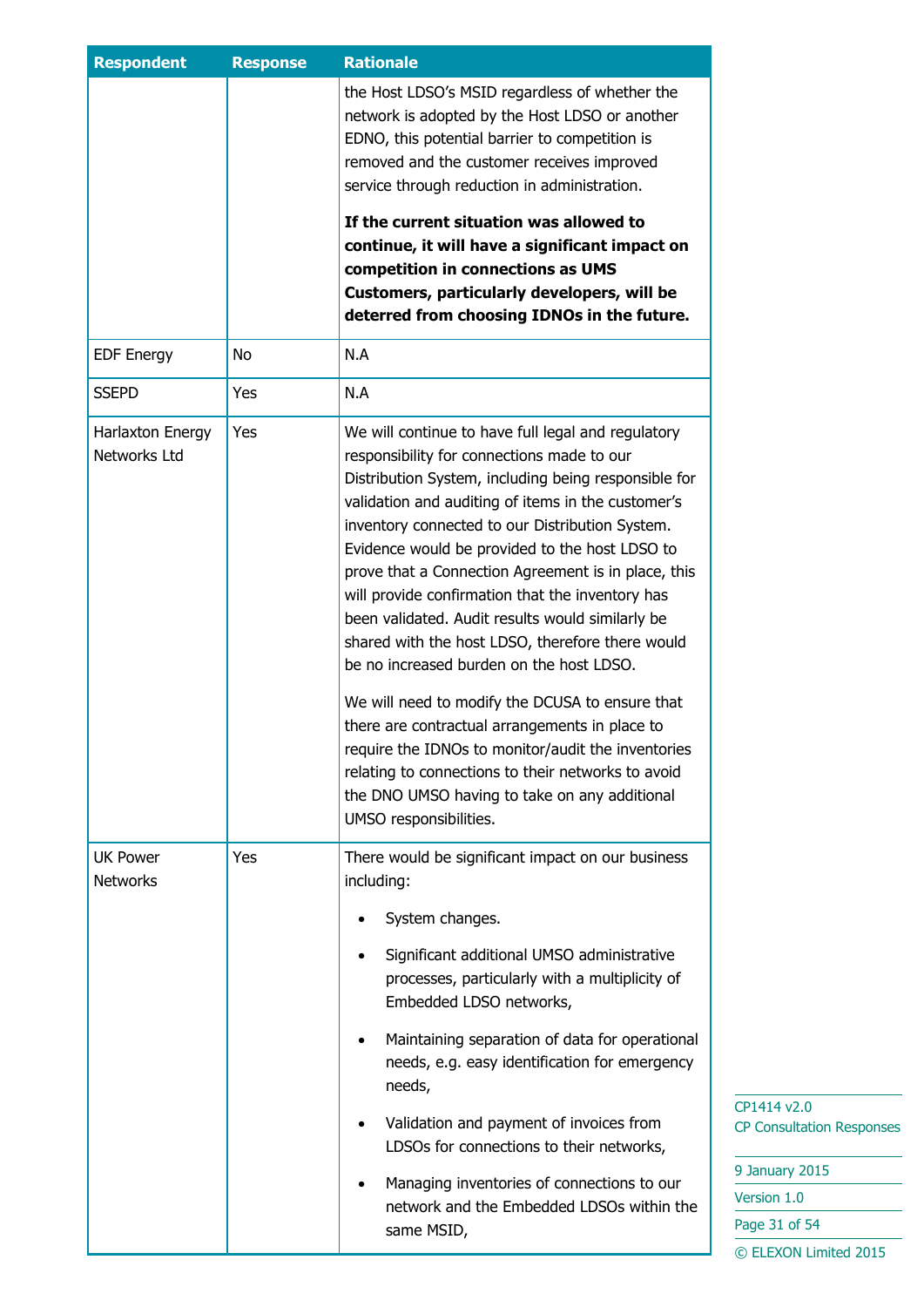| <b>Respondent</b>         | <b>Response</b> | <b>Rationale</b>                                                                                                                                                                                                                                                                                                                                                                                               |
|---------------------------|-----------------|----------------------------------------------------------------------------------------------------------------------------------------------------------------------------------------------------------------------------------------------------------------------------------------------------------------------------------------------------------------------------------------------------------------|
|                           |                 | Complexity of BSC audit                                                                                                                                                                                                                                                                                                                                                                                        |
| Energetics<br>Electricity | Yes             | The current process hinders IDNO's winning<br>networks by subjecting customers to extra costs.<br>The change would remove the barrier to entry by<br>allowing customers greater flexibility and assurance<br>in contracting with the associated IDNO.<br>The change would make it easier for IDNOs to<br>obtain signed SLAs thereby allowing the Local<br>Authority's adoption process to be greatly improved. |

9 January 2015

Version 1.0

Page 32 of 54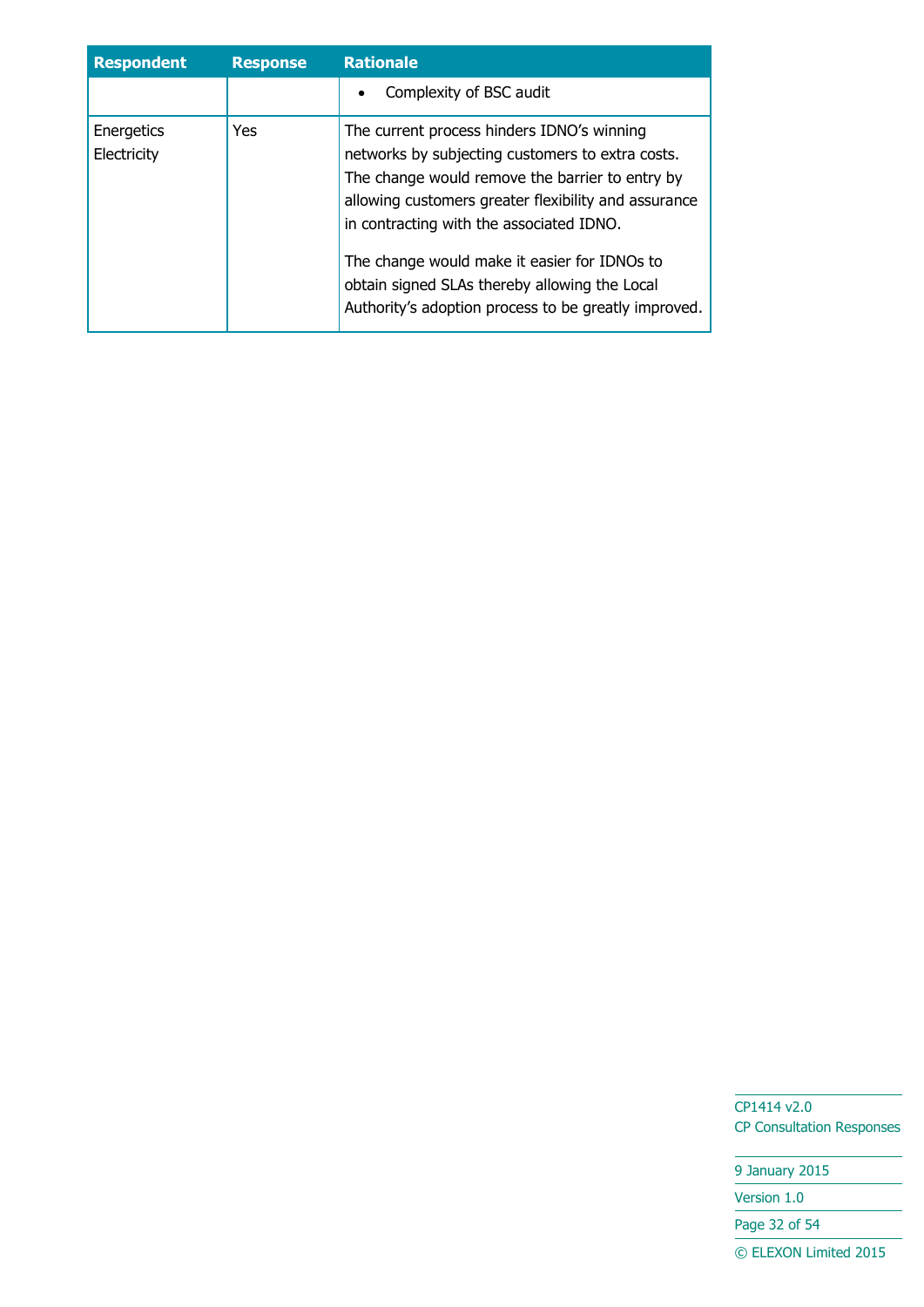## Question 4: Will your organisation incur any costs in implementing CP1414 v2.0?

### **Summary**

| Yes | No       | <b>Neutral/No</b><br><b>Comment</b> | <b>Other</b> |
|-----|----------|-------------------------------------|--------------|
|     | יי<br>۷J |                                     |              |

#### **Responses**

| <b>Respondent</b>                           | <b>Response</b> | <b>Rationale</b>                                                                                                                                                                                                                                                                                                                                        |
|---------------------------------------------|-----------------|---------------------------------------------------------------------------------------------------------------------------------------------------------------------------------------------------------------------------------------------------------------------------------------------------------------------------------------------------------|
| Knowsley<br>Metropolitan<br>Borough Council | <b>No</b>       | N.A                                                                                                                                                                                                                                                                                                                                                     |
| Hampshire County<br>Council                 | <b>No</b>       | N.A                                                                                                                                                                                                                                                                                                                                                     |
| Glasgow City<br>Council                     | No              | N.A                                                                                                                                                                                                                                                                                                                                                     |
| Denbighshire<br><b>County Council</b>       | <b>No</b>       | N.A                                                                                                                                                                                                                                                                                                                                                     |
| <b>West Sussex</b><br><b>County Council</b> | <b>No</b>       | N.A                                                                                                                                                                                                                                                                                                                                                     |
| Durham County<br>Council                    | Yes             | Additional Investment in street lighting database<br>such as introducing multiple asset layers for each<br>and every IDNO, also additional business<br>administrative support, site staff to monitor all<br>IDNO's.<br>The will be an initial cost, however, there should be<br>a service level agreement introduced to control each<br>and every IDNO. |
| Derby City Council                          | No              | N.A                                                                                                                                                                                                                                                                                                                                                     |
| Dudley MBC                                  | No              | There will actually be a small cost saving in staff<br>time (generating inventory) and electricity<br>consumption (by enabling Embedded LDSO<br>inventory to be traded HH)                                                                                                                                                                              |
| Coventry City<br>Council                    | <b>No</b>       | N.A                                                                                                                                                                                                                                                                                                                                                     |
| <b>Falkirk Council</b>                      | <b>No</b>       | N.A                                                                                                                                                                                                                                                                                                                                                     |
| Norfolk County<br>Council                   | <b>No</b>       | N.A                                                                                                                                                                                                                                                                                                                                                     |
| Kent County                                 | No              | N.A                                                                                                                                                                                                                                                                                                                                                     |

CP1414 v2.0 CP Consultation Responses

9 January 2015

Version 1.0

Page 33 of 54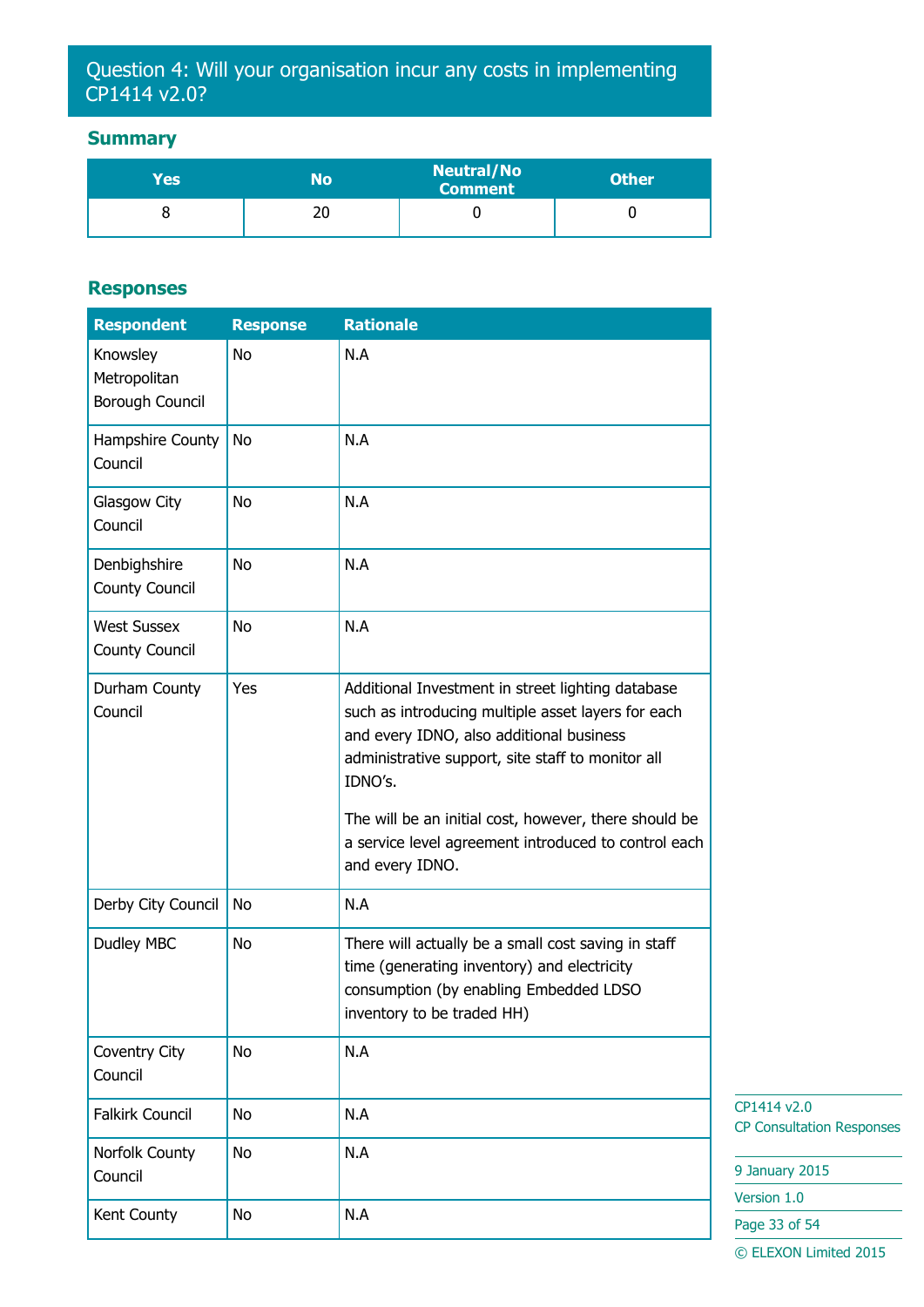| <b>Respondent</b>                    | <b>Response</b> | <b>Rationale</b>                                                                                                                                                                                                                                                                                                                                                                                                                                                                                                                                                                                                                                   |
|--------------------------------------|-----------------|----------------------------------------------------------------------------------------------------------------------------------------------------------------------------------------------------------------------------------------------------------------------------------------------------------------------------------------------------------------------------------------------------------------------------------------------------------------------------------------------------------------------------------------------------------------------------------------------------------------------------------------------------|
| Council                              |                 |                                                                                                                                                                                                                                                                                                                                                                                                                                                                                                                                                                                                                                                    |
| Hertfordshire<br>county council      | <b>No</b>       | N.A                                                                                                                                                                                                                                                                                                                                                                                                                                                                                                                                                                                                                                                |
| <b>TMA Data</b><br>Management Ltd    | <b>No</b>       | N.A                                                                                                                                                                                                                                                                                                                                                                                                                                                                                                                                                                                                                                                |
| Power Data<br>Associates             | <b>No</b>       | There will be no additional costs incurred by Meter<br>Administrators if combined inventories are<br>implemented.                                                                                                                                                                                                                                                                                                                                                                                                                                                                                                                                  |
| <b>GTC</b>                           | Yes             | We anticipate that we will be required to cover the<br>on-going cost of a Collection Agent to disaggregate<br>the customer's entire inventory connected to the<br>Host DNO and any EDNOs networks into the<br>individual component parts to enable each network<br>operator validate and or audit the connections to<br>their respective network. As customers will be<br>obliged to distinguish between different network<br>operators within their inventory we do not envisage<br>this activity to be a substantial task and therefore,<br>when shared between all EDNO network operators,<br>not a significant on-going costs.                 |
| <b>Western Power</b><br>Distribution | <b>No</b>       | N.A                                                                                                                                                                                                                                                                                                                                                                                                                                                                                                                                                                                                                                                |
| <b>Electricity North</b><br>West Ltd | Yes             | There will be costs to undertake the processes<br>identified above, but as we believe this proposal<br>should be considered after any DCUSA changes it<br>would be difficult to understand the full cost<br>implications at this time. Costs incurred will be both<br>one off and ongoing based on the processes<br>identified above.                                                                                                                                                                                                                                                                                                              |
| Northern<br>Powergrid                | Yes             | Please see our answer to question 3.                                                                                                                                                                                                                                                                                                                                                                                                                                                                                                                                                                                                               |
| IBM on behalf of<br>ScottishPower    | Yes             | SPEN already incur reasonable costs in processing<br>our own Host LDSO UMS Inventories - these cover<br>IT system development and support as well as<br>clerical resource costs.<br>We would assess that there will be significant<br>impact on both IT and Resource costs to deal with<br>the changes as proposed. There would be a<br>requirement to put in additional check points into<br>our systems to allow separation of the data sets<br>across the impacted Host and Embedded LDSO and<br>produce KPIs and management reports not<br>currently available. We would also envisage a<br>requirement for an additional clerical resource to |

| 9 January 2015        |
|-----------------------|
| Version 1.0           |
| Page 34 of 54         |
| © ELEXON Limited 2015 |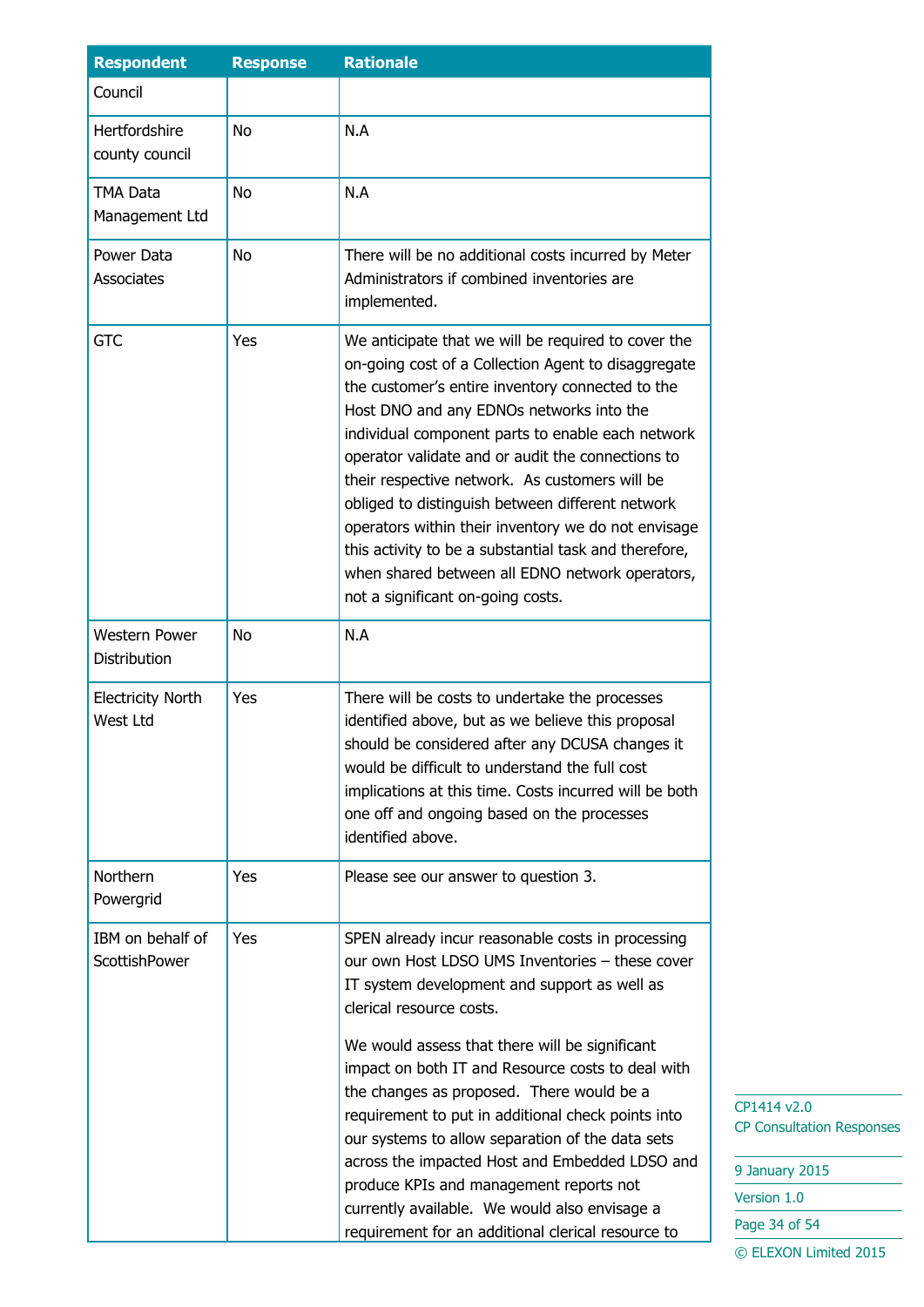| <b>Respondent</b>                  | <b>Response</b> | <b>Rationale</b>                                                                                                                                                                                                                                                                                                                                                                                                                                                                                                                                                                                                                                          |
|------------------------------------|-----------------|-----------------------------------------------------------------------------------------------------------------------------------------------------------------------------------------------------------------------------------------------------------------------------------------------------------------------------------------------------------------------------------------------------------------------------------------------------------------------------------------------------------------------------------------------------------------------------------------------------------------------------------------------------------|
|                                    |                 | deal with the new and additional communication<br>channels that the proposed solution demands $-$ i.e.<br>to communicate with all Embedded LDSO, their<br>Collection Agents and most importantly the<br>customer themselves, particularly in explaining the<br>complexities introduced by the 'improved' process<br>and in handling queries from the Customer as and<br>when Supplier Charges do not meet their<br>expectations. Additional Development Costs of<br>£100k and ongoing Operational Costs of £30k would<br>not be unreasonable and we would expect to be<br>able to recover these from the EDNOs.                                           |
| <b>British Gas</b>                 | No              | N.A                                                                                                                                                                                                                                                                                                                                                                                                                                                                                                                                                                                                                                                       |
| RWE npower                         | No              | N.A                                                                                                                                                                                                                                                                                                                                                                                                                                                                                                                                                                                                                                                       |
| <b>ESP Electricity Ltd</b>         | Yes             | There has been some discussion regarding EDNOs<br>being required to cover the on-going cost of a<br>Collection Agent to disaggregate the customer's<br>entire inventory connected to the Host LDSO and<br>any EDNOs networks into the individual component<br>parts to enable each network operator validate and<br>or audit the connections to their respective network.<br>As customers will be obliged to distinguish between<br>different network operators within their inventory<br>we do not envisage this activity to be a substantial<br>task and therefore, when shared between all EDNO<br>network operators, not a significant on-going cost. |
| <b>EDF Energy</b>                  | No              | N.A                                                                                                                                                                                                                                                                                                                                                                                                                                                                                                                                                                                                                                                       |
| <b>SSEPD</b>                       | Yes             | This would require changes to our billing and<br>financial systems. Additional resource would be<br>required to manage the manual administration<br>work. Training would be required for our emergency<br>service centre staff to ensure any customer issue on<br>the EDNO unmetered network is directed to the<br>correct location. This could lead to customer<br>dissatisfaction.                                                                                                                                                                                                                                                                      |
| Harlaxton Energy<br>Networks Ltd   | No              | We do not anticipate any additional costs to our<br>organisation as a result of the proposed changes.                                                                                                                                                                                                                                                                                                                                                                                                                                                                                                                                                     |
| <b>UK Power</b><br><b>Networks</b> | Yes             | There would be administration costs for setting up<br>new processes to validate inventories. This will<br>include the need for IT system changes, however<br>we are unable to fully assess the impact and cost<br>this will have until the full solution including the<br>DCUSA changes is available.<br>There would be ongoing operational costs including                                                                                                                                                                                                                                                                                               |

9 January 2015 Version 1.0 Page 35 of 54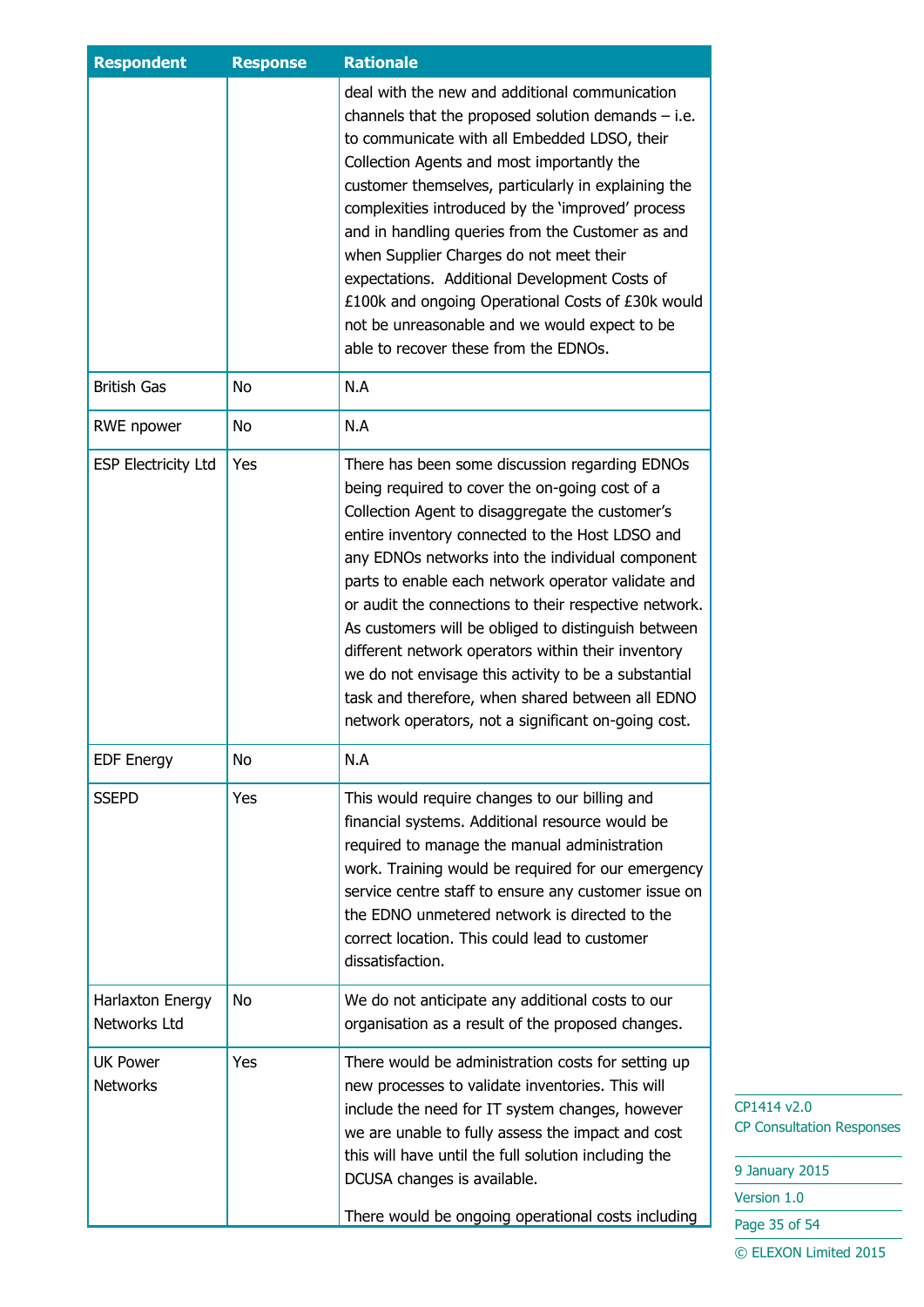| <b>Respondent</b>         | <b>Response</b> | <b>Rationale</b>                                                                                                                                                                                                                                                        |
|---------------------------|-----------------|-------------------------------------------------------------------------------------------------------------------------------------------------------------------------------------------------------------------------------------------------------------------------|
|                           |                 | administration for charging and auditing.<br>We would need mechanisms to recover variable and<br>fixed costs as a result of this change, e.g. by<br>charging on a $E$ per month per inventory basis for<br>administering each inventory on an Embedded<br>LDSO network. |
| Energetics<br>Electricity | <b>No</b>       | N.A                                                                                                                                                                                                                                                                     |

9 January 2015

Version 1.0

Page 36 of 54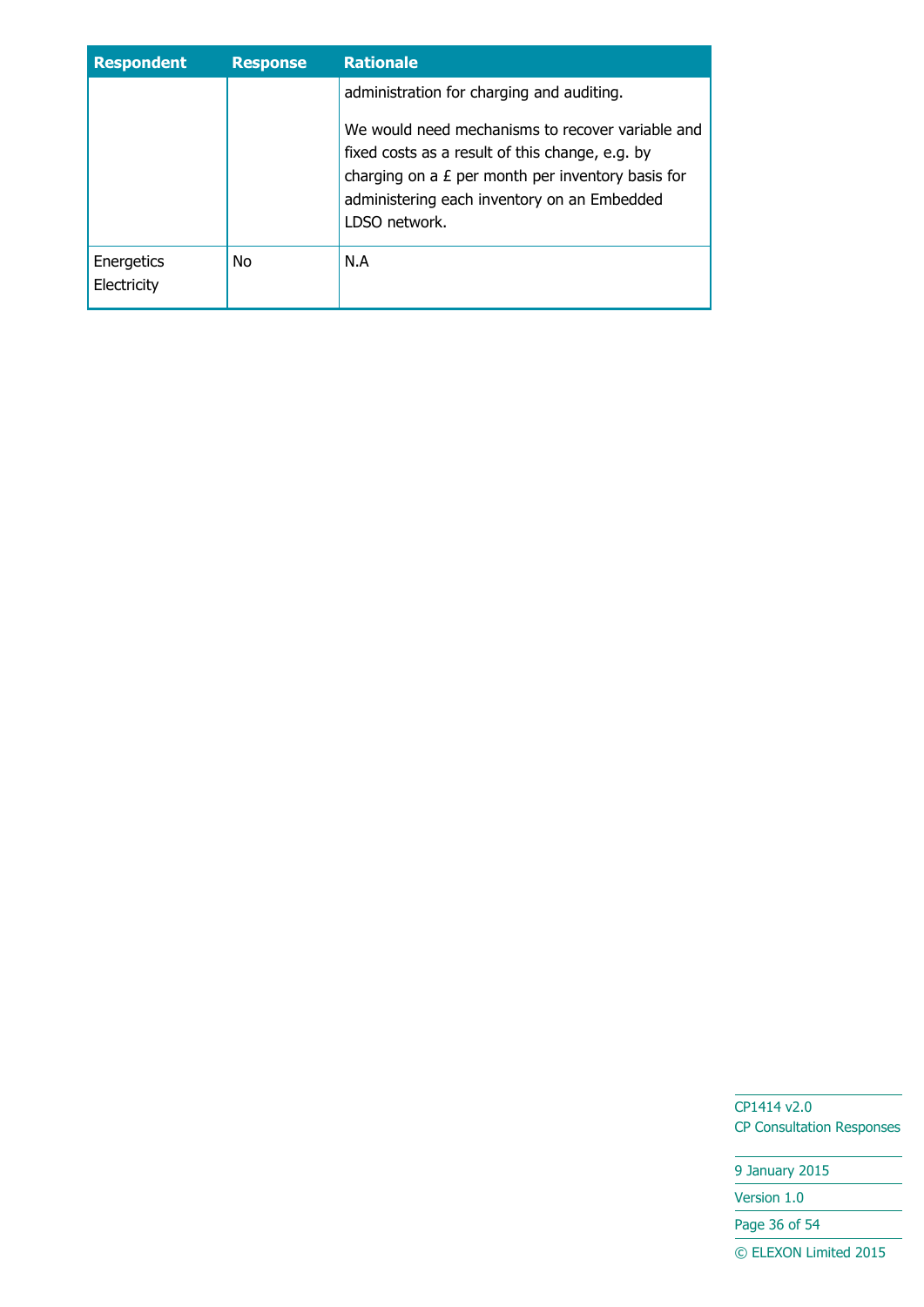## Question 5: Do you agree with the proposed implementation approach for CP1414 v2.0?

### **Summary**

| Yes       | No | <b>Neutral/No</b><br><b>Comment</b> | <b>Other</b> |
|-----------|----|-------------------------------------|--------------|
| <u>__</u> | ັ  |                                     |              |

#### **Responses**

| <b>Respondent</b>                                  | <b>Response</b> | <b>Rationale</b>                                                                                                                                                                                                    |                                                 |
|----------------------------------------------------|-----------------|---------------------------------------------------------------------------------------------------------------------------------------------------------------------------------------------------------------------|-------------------------------------------------|
| Knowsley<br>Metropolitan<br><b>Borough Council</b> | Yes             | Need to minimise impact on Local Authorities                                                                                                                                                                        |                                                 |
| Hampshire County<br>Council                        | Yes             | N.A                                                                                                                                                                                                                 |                                                 |
| Glasgow City<br>Council                            | Yes             | N.A                                                                                                                                                                                                                 |                                                 |
| Denbighshire<br><b>County Council</b>              | Yes             | N.A                                                                                                                                                                                                                 |                                                 |
| <b>West Sussex</b><br><b>County Council</b>        | Yes             | This is the most practical way forward for all<br>concerned, I understand the DNO's issue as to 'why<br>should they have to do this for the IDNO's' but that<br>aside it covers all the bases for all parties.      |                                                 |
| Durham County<br>Council                           | Yes             | All IDNO's should submit their individual<br>submissions to NPG (Regional DNO) which would<br>allow for minimal changes, this would allow the<br>customer (Local Authority) the benefit of managing<br>their asset. |                                                 |
| Derby City Council                                 | Yes             | N.A                                                                                                                                                                                                                 |                                                 |
| Dudley MBC                                         | Yes             | Appears to be logical and comprehensive in its<br>approach                                                                                                                                                          |                                                 |
| Coventry City<br>Council                           | Yes             | This will streamline the maintenance of unmetered<br>supplies Inventories and same administrative time<br>processing individual DNO/IDNO Inventories.                                                               |                                                 |
| <b>Falkirk Council</b>                             | Yes             | N.A                                                                                                                                                                                                                 |                                                 |
| Norfolk County<br>Council                          | Yes             | N.A                                                                                                                                                                                                                 | CP1414 v2.0<br><b>CP Consultation Responses</b> |
| Kent County                                        | Yes             | N.A                                                                                                                                                                                                                 | 9 January 2015                                  |
| Council                                            |                 |                                                                                                                                                                                                                     | Version 1.0                                     |
| Hertfordshire                                      | Yes             | Has no detrimental effect to our arrangements                                                                                                                                                                       | Page 37 of 54                                   |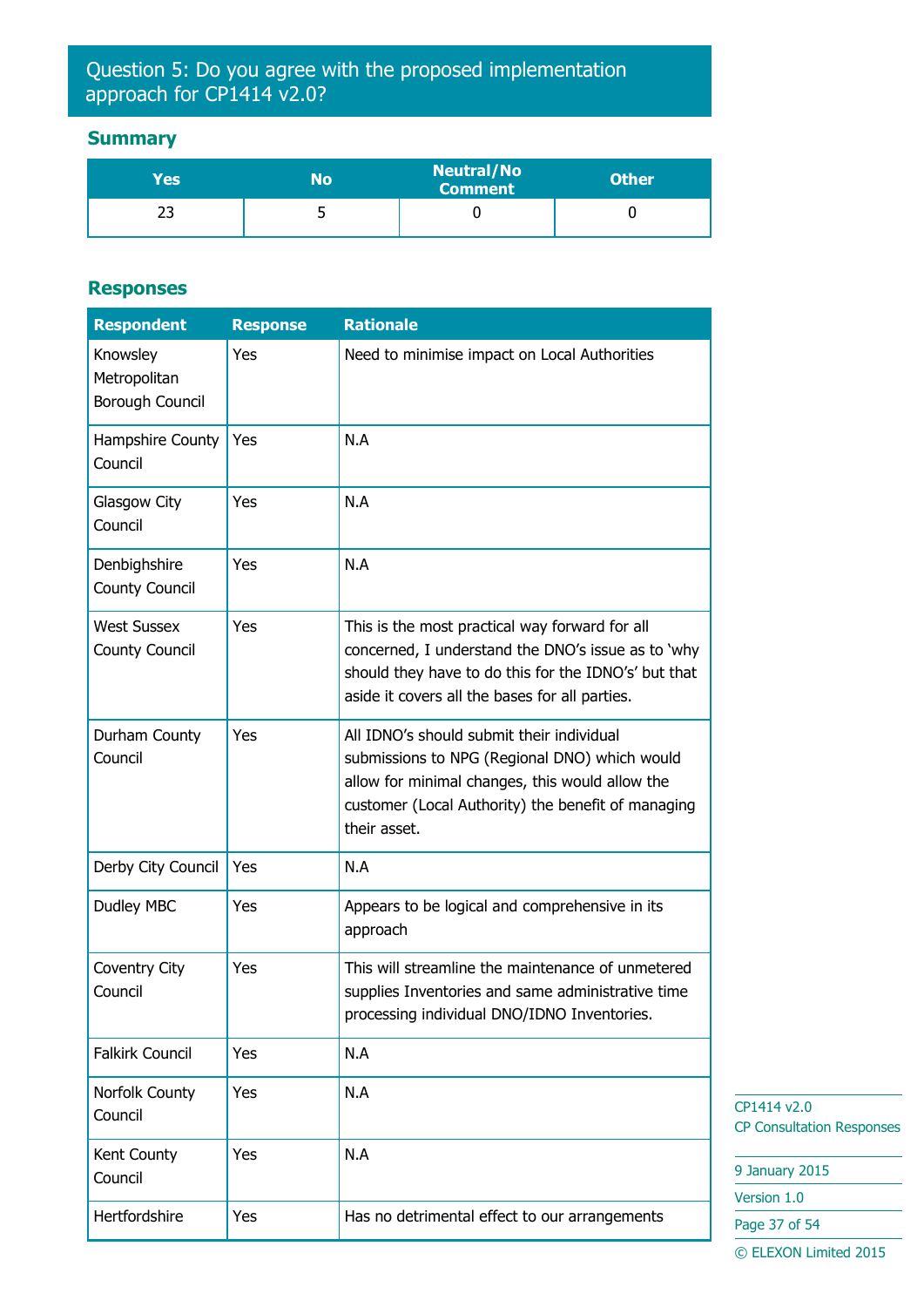| <b>Respondent</b>                    | <b>Response</b> | <b>Rationale</b>                                                                                                                                                                                                                                                                                                                                                                                                                                                                                                                                                                                                                                                                                                                                                                                                                                                          |  |
|--------------------------------------|-----------------|---------------------------------------------------------------------------------------------------------------------------------------------------------------------------------------------------------------------------------------------------------------------------------------------------------------------------------------------------------------------------------------------------------------------------------------------------------------------------------------------------------------------------------------------------------------------------------------------------------------------------------------------------------------------------------------------------------------------------------------------------------------------------------------------------------------------------------------------------------------------------|--|
| county council                       |                 | currently                                                                                                                                                                                                                                                                                                                                                                                                                                                                                                                                                                                                                                                                                                                                                                                                                                                                 |  |
| <b>TMA Data</b><br>Management Ltd    | Yes             | N.A                                                                                                                                                                                                                                                                                                                                                                                                                                                                                                                                                                                                                                                                                                                                                                                                                                                                       |  |
| Power Data<br>Associates             | Yes             | The implementation approach does not propose any<br>changes to existing energy settlement<br>arrangements, if anything it will simplify them by<br>reducing the number of MPANs. The only changes<br>are to inventory submission processes simplifying<br>the process for customers and eliminating the risk<br>of incorrect submissions that could result in<br>over/understatement of unmetered energy in<br>settlements.                                                                                                                                                                                                                                                                                                                                                                                                                                               |  |
|                                      |                 | The inventory submission process changes are only<br>required to enable the LDSOs to "sort out" the DUoS<br>charges between themselves, and have no effect of<br>the final DUoS charge to the customer.                                                                                                                                                                                                                                                                                                                                                                                                                                                                                                                                                                                                                                                                   |  |
| <b>GTC</b>                           | Yes             | N.A                                                                                                                                                                                                                                                                                                                                                                                                                                                                                                                                                                                                                                                                                                                                                                                                                                                                       |  |
| <b>Western Power</b><br>Distribution | Yes             | N.A                                                                                                                                                                                                                                                                                                                                                                                                                                                                                                                                                                                                                                                                                                                                                                                                                                                                       |  |
| <b>Electricity North</b><br>West Ltd | No              | We believe that only when the problems/issues<br>described by CP1414 v2.0 around the DCUSA<br>portfolio billing arrangements for unmetered<br>supplies and amendments to inter distributor billing<br>are resolved can an implementation approach be<br>considered for this CP.<br>Indeed it is somewhat disappointing that the DCUSA<br>changes identified during this process have not<br>been raised which this change proposal would need<br>to depend on. Implementation should therefore be<br>deferred until the approval of the DCUSA changes<br>and align with the DCUSA implementation date<br>rather than approve this change proposal that may<br>ultimately not be required. To do so would not<br>better facilitate BSC objective (d) - "promoting<br>efficiency in the implementation and administration<br>of the balancing and settlement arrangements." |  |
| Northern<br>Powergrid                | No              | It was established that a parallel change to DCUSA<br>will be required to accommodate inter-distributer<br>billing. As this is the case, coupled with system<br>changes, the implementation date proposed will be<br>difficult to achieve and suggest that June 2016 is a<br>more reasonable date. If, under BSC arrangements<br>there is a 'minded to approve' position established<br>for CP1414 would it be possible to hold off such<br>formal approval until such a DCUSA change had                                                                                                                                                                                                                                                                                                                                                                                 |  |

414 v2.0 **Consultation Responses** 

| 9 January 2015        |
|-----------------------|
| Version 1.0           |
| Page 38 of 54         |
| © ELEXON Limited 2015 |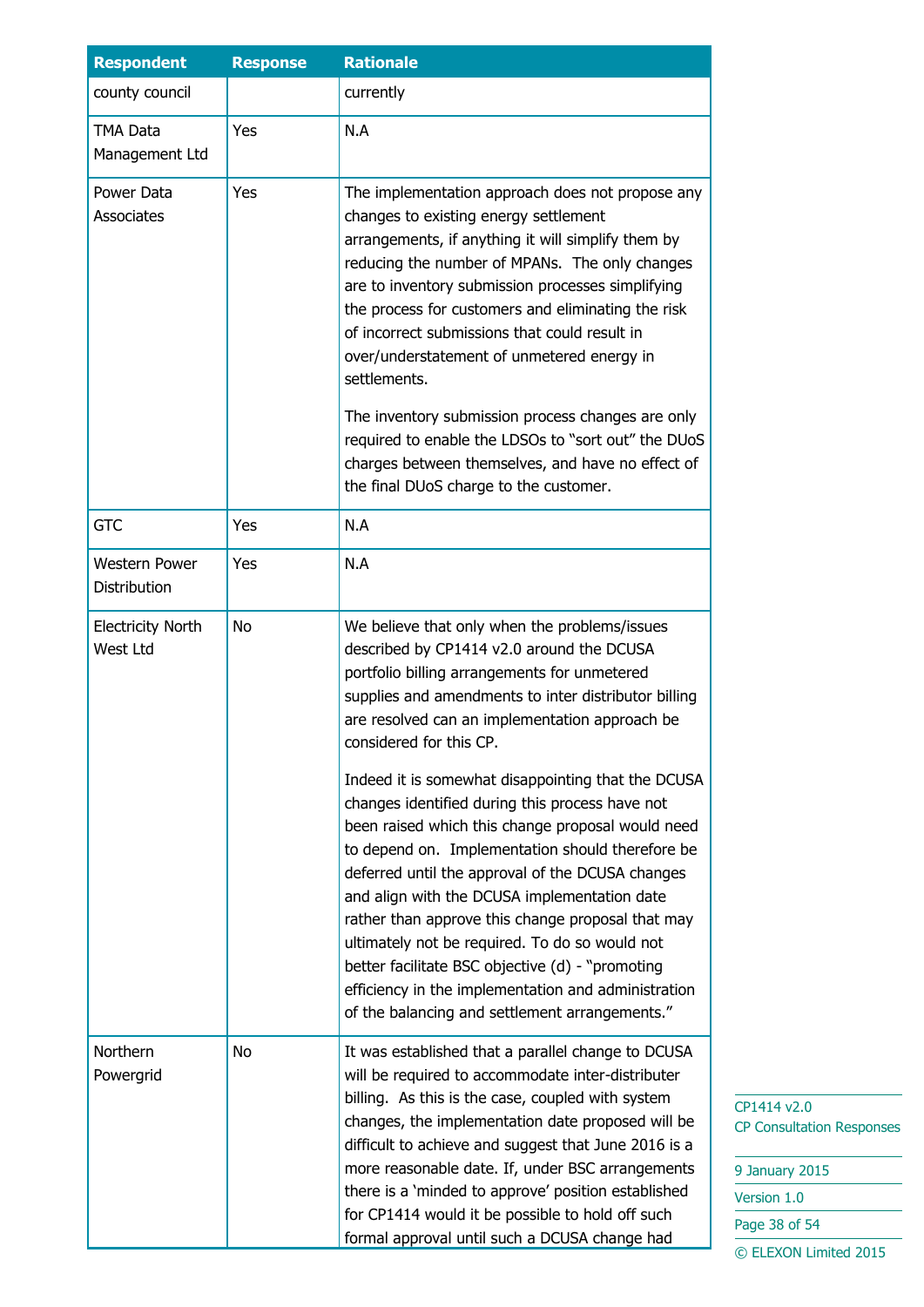| <b>Respondent</b>                  | <b>Response</b> | <b>Rationale</b>                                                                                                                                                                                                                                                                                                                                                                                                                                                                                                                                                                                                                         |                                                 |
|------------------------------------|-----------------|------------------------------------------------------------------------------------------------------------------------------------------------------------------------------------------------------------------------------------------------------------------------------------------------------------------------------------------------------------------------------------------------------------------------------------------------------------------------------------------------------------------------------------------------------------------------------------------------------------------------------------------|-------------------------------------------------|
|                                    |                 | been approved? We see this as important so that<br>parties do not end up in a disjointed position where<br>CP1414 may be approved and the DCUSA change<br>may be rejected.                                                                                                                                                                                                                                                                                                                                                                                                                                                               |                                                 |
|                                    |                 | There may be a requirement to provide education<br>and guidance to lighting authorities (by Elexon<br>and/or the embedded LDSOs) in order to clarify the<br>options available to them and potentially on the<br>responsibilities of all parties in the new process. If<br>this is not done properly it is likely to add to risk<br>that inventories are not maintained properly and<br>that the associated revised settlement and billing<br>arrangements may not be sufficiently robust. In<br>addition, time would need to be allowed for IT<br>system upgrades and assessment of the potential<br>impact onto the business processes. |                                                 |
| IBM on behalf of<br>ScottishPower  | No              | Based on responses above, SPEN do not support the<br>change and therefore cannot agree to any<br>implementation approach for same.                                                                                                                                                                                                                                                                                                                                                                                                                                                                                                       |                                                 |
| <b>British Gas</b>                 | Yes             | N.A                                                                                                                                                                                                                                                                                                                                                                                                                                                                                                                                                                                                                                      |                                                 |
| RWE npower                         | Yes             | N.A                                                                                                                                                                                                                                                                                                                                                                                                                                                                                                                                                                                                                                      |                                                 |
| <b>ESP Electricity Ltd</b>         | Yes             | Implementation is proposed for June 25th 2015 as<br>part of the June BSC systems release and is the<br>earlier release that this CP can be included.                                                                                                                                                                                                                                                                                                                                                                                                                                                                                     |                                                 |
| <b>EDF Energy</b>                  | Yes             | N.A                                                                                                                                                                                                                                                                                                                                                                                                                                                                                                                                                                                                                                      |                                                 |
| <b>SSEPD</b>                       | No              | N.A                                                                                                                                                                                                                                                                                                                                                                                                                                                                                                                                                                                                                                      |                                                 |
| Harlaxton Energy<br>Networks Ltd   | Yes             | The changes proposed greatly improve the service<br>for all UMS customers by removing the additional<br>costs and extra administration they incur when<br>adopting UMS inventories on embedded LDSO<br>networks.                                                                                                                                                                                                                                                                                                                                                                                                                         |                                                 |
| <b>UK Power</b><br><b>Networks</b> | No              | Any system changes would not have time to be<br>completed before the proposed implementation<br>date. We estimate that system changes would<br>require 6-9 months for completion, however this<br>cannot be verified until the complete solution<br>including changes to DCUSA have been agreed.                                                                                                                                                                                                                                                                                                                                         |                                                 |
|                                    |                 | This CP would need to be implemented in<br>conjunction with                                                                                                                                                                                                                                                                                                                                                                                                                                                                                                                                                                              | CP1414 v2.0<br><b>CP Consultation Responses</b> |
|                                    |                 | Licence and/or DCUSA change that would<br>need to include;                                                                                                                                                                                                                                                                                                                                                                                                                                                                                                                                                                               | 9 January 2015<br>Version 1.0                   |
|                                    |                 | Changes to the price control mechanism<br>$\circ$                                                                                                                                                                                                                                                                                                                                                                                                                                                                                                                                                                                        | Page 39 of 54                                   |
|                                    |                 | and charging methodology to facilitate                                                                                                                                                                                                                                                                                                                                                                                                                                                                                                                                                                                                   | © ELEXON Limited 2015                           |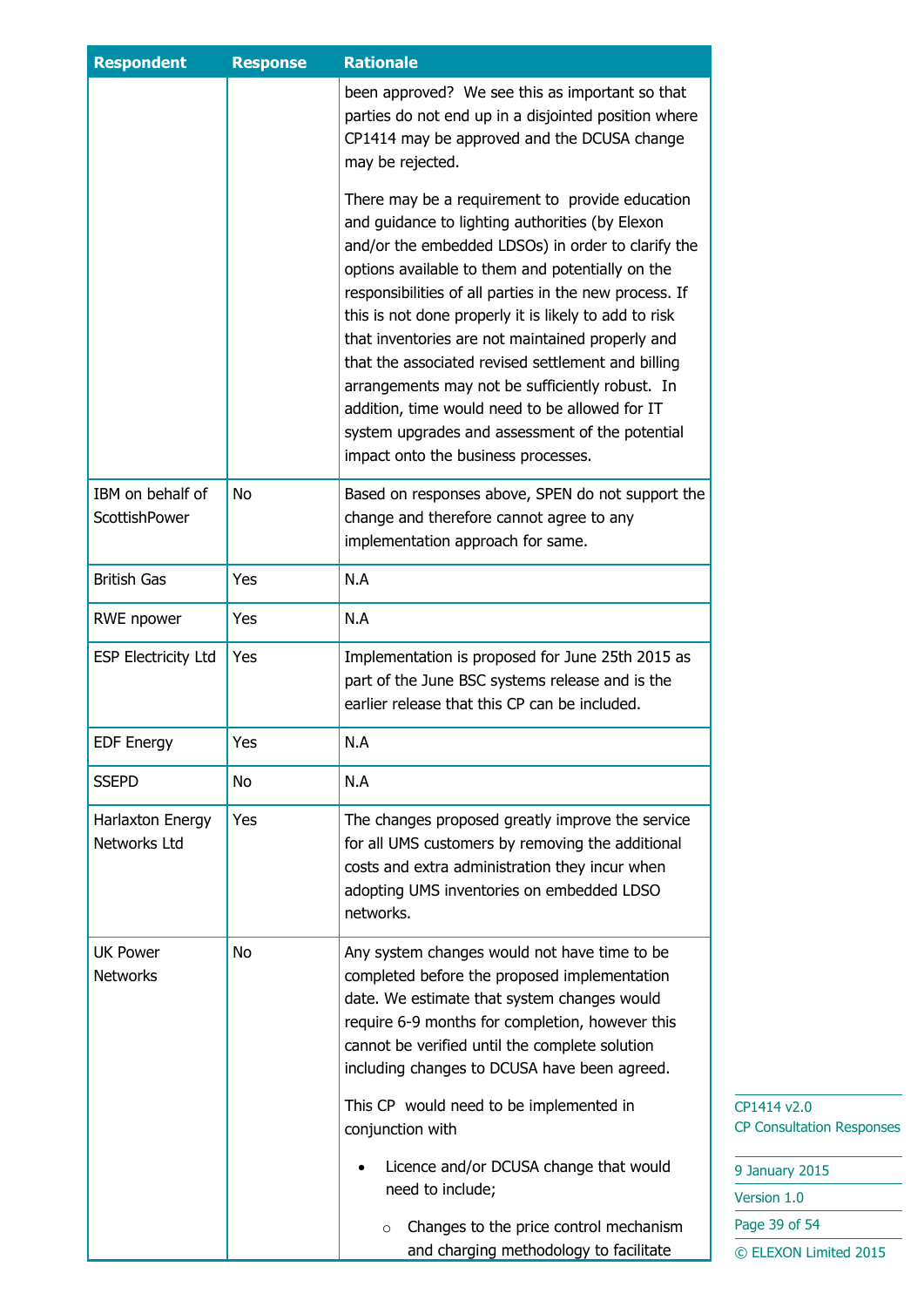| <b>Respondent</b>         | <b>Response</b> | <b>Rationale</b>                                                                                                                                                            |
|---------------------------|-----------------|-----------------------------------------------------------------------------------------------------------------------------------------------------------------------------|
|                           |                 | collecting the additional "use of system"<br>charges for connections on an Embedded<br>LDSO,                                                                                |
|                           |                 | How costs incurred by Host LDSOs to<br>$\circ$<br>implement this change would be recovered<br>for providing the additional service. E.g. £<br>per month for each inventory, |
|                           |                 | Changes to the National Terms of<br>$\Omega$<br>Connection to apply between the<br>Embedded LDSO and the customer.                                                          |
|                           |                 | Schedule 2B of DCUSA for the Embedded<br>LDSOs to ensure:                                                                                                                   |
|                           |                 | $\circ$ assets requested by the customer to be<br>added to Host LDSOs MSID are included in<br>the single inventory,                                                         |
|                           |                 | suitable separation of asset responsibility<br>$\circ$<br>in the inventory, and                                                                                             |
|                           |                 | obligations on the Embedded LDSO such<br>$\circ$<br>as auditing and validation of the inventory<br>connected to their network are carried out.                              |
| Energetics<br>Electricity | Yes             | N.A                                                                                                                                                                         |

9 January 2015

Version 1.0

Page 40 of 54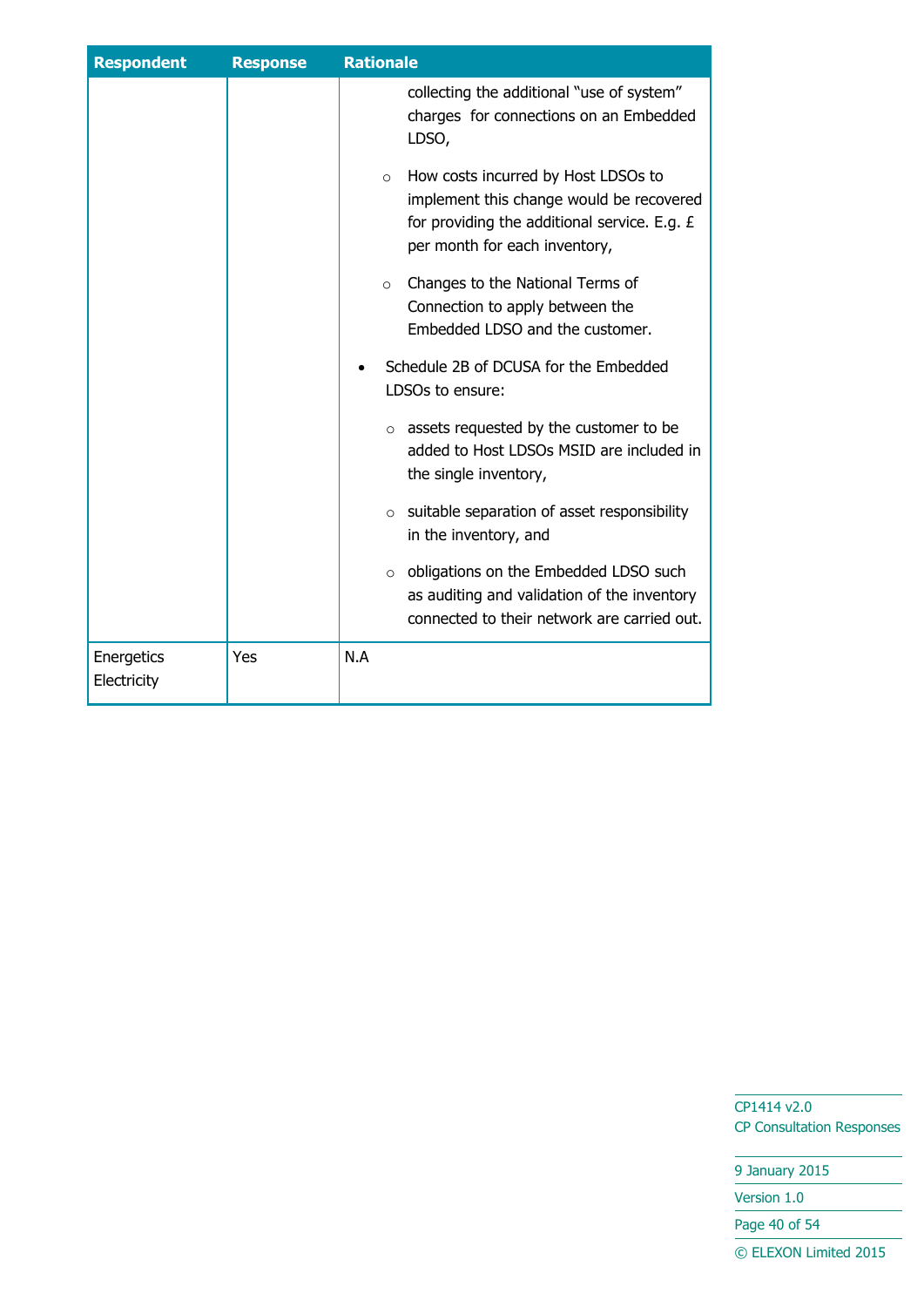## **Summary**

| Yes | <b>No</b> |
|-----|-----------|
|     | 20        |

#### **Responses**

| <b>Respondent</b>                           | <b>Response</b> | <b>Comments</b>                                                                                                                                                                                                                                                          |
|---------------------------------------------|-----------------|--------------------------------------------------------------------------------------------------------------------------------------------------------------------------------------------------------------------------------------------------------------------------|
| Knowsley<br>Metropolitan<br>Borough Council | <b>No</b>       | N.A                                                                                                                                                                                                                                                                      |
| Hampshire County<br>Council                 | <b>No</b>       | N.A                                                                                                                                                                                                                                                                      |
| Glasgow City<br>Council                     | No              | N.A                                                                                                                                                                                                                                                                      |
| Denbighshire<br>County Council              | No              | N.A                                                                                                                                                                                                                                                                      |
| <b>West Sussex</b><br><b>County Council</b> | <b>No</b>       | N.A                                                                                                                                                                                                                                                                      |
| Durham County<br>Council                    | Yes             | DNO's (NPG in this region) have carried out an audit<br>on Durham County Council for which Quality<br>Assurance Documentation was introduced in 2013,<br>this should be followed by all IDNO's which should<br>allow NPG to manage all individual energy<br>submissions. |
| Derby City Council                          | No              | N.A                                                                                                                                                                                                                                                                      |
| Dudley MBC                                  | No              | N.A                                                                                                                                                                                                                                                                      |
| Coventry City<br>Council                    | <b>No</b>       | N.A                                                                                                                                                                                                                                                                      |
| <b>Falkirk Council</b>                      | No              | N.A                                                                                                                                                                                                                                                                      |
| Norfolk County<br>Council                   | <b>No</b>       | N.A                                                                                                                                                                                                                                                                      |
| Kent County<br>Council                      | No              | N.A                                                                                                                                                                                                                                                                      |
| Hertfordshire<br>county council             | No              | N.A                                                                                                                                                                                                                                                                      |
| TMA Data<br>Management Ltd                  | No              | N.A                                                                                                                                                                                                                                                                      |

CP1414 v2.0 CP Consultation Responses

9 January 2015

Version 1.0

Page 41 of 54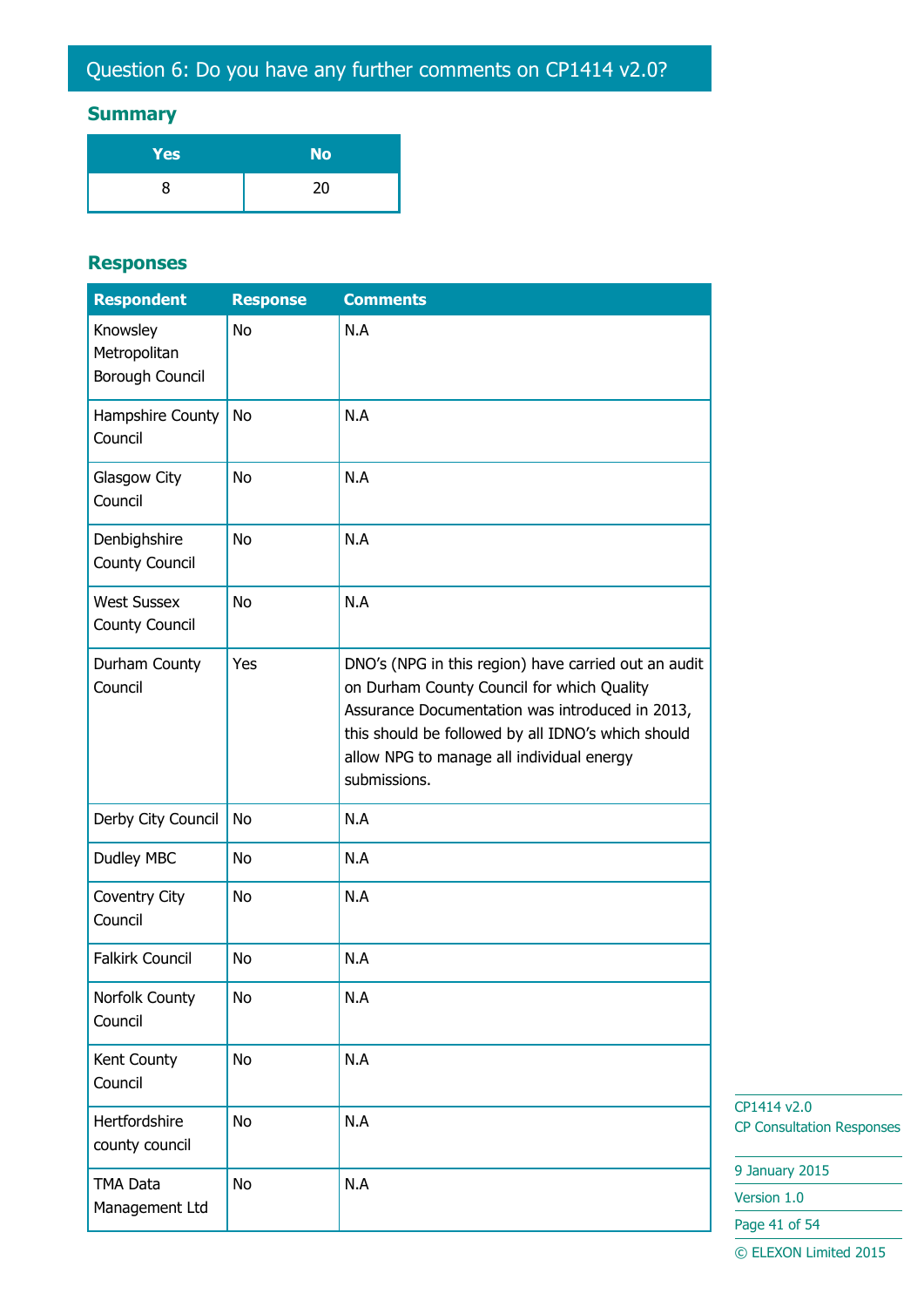| <b>Respondent</b>        | <b>Response</b> | <b>Comments</b>                                                                                                                                                                                                                                                                                                                                                                                                                                                                                                                                                                                                                                                                                                                                                                                                                                                                                                                                                                                                                                                                                              |  |
|--------------------------|-----------------|--------------------------------------------------------------------------------------------------------------------------------------------------------------------------------------------------------------------------------------------------------------------------------------------------------------------------------------------------------------------------------------------------------------------------------------------------------------------------------------------------------------------------------------------------------------------------------------------------------------------------------------------------------------------------------------------------------------------------------------------------------------------------------------------------------------------------------------------------------------------------------------------------------------------------------------------------------------------------------------------------------------------------------------------------------------------------------------------------------------|--|
| Power Data<br>Associates | Yes             | The amendments to section 3.1.1 and 3.2.2 appear<br>to be accommodating a process for the IDNO to bill<br>the DNO for DUoS charges that it will have collected<br>on behalf of the IDNO. They may not be<br>appropriate for BSCP520, although BSCP520 has<br>historically recorded actions required of customers,<br>so it is unique amongst BSCPs in that respect.<br>The amendments may cause confusion amongst<br>customers over what apparatus detail in the form of<br>an inventory is required to be sent by them to the<br>respective UMSOs.<br>For the purposes of settlements the customer is<br>only required to send a single inventory to the Host<br>UMSO containing both DNO and IDNO connected<br>apparatus, where agreement has been reached as<br>per 1.3.1 and the BSCP520 should clearly state that.<br>Any additional information that the Embedded<br>UMSO needs from the Customer to accommodate<br>DUoS billing should be specified in the Connection<br>Agreement with the customer (or National Terms of<br>Connection).<br>Similarly any detail that is required to be sent to the |  |
| <b>GTC</b>               | Yes             | Host UMSO to validate inter DNO DUoS charging<br>should be specified in DCUSA rather than BSCP520.<br>The significance of this issue and the potential<br>impact that the lack of a solution could have on the<br>development of competition in connections cannot<br>be under-estimated. The current arrangement is a<br>bad deal for customers both metered and<br>unmetered.<br>For unmetered customers, the status quo<br>means that the adoption of highways                                                                                                                                                                                                                                                                                                                                                                                                                                                                                                                                                                                                                                            |  |
|                          |                 | containing connections to an embedded<br>distribution network adds avoidable costs to<br>the local street lighting authority<br>For metered customers, developers can be<br>discouraged from choosing an IDNO to<br>provide connections for their new<br>development and the benefits that such a<br>choice can bring. The redacted extract of<br>correspondence between a local authority<br>lighting engineer and a developer shown<br>below illustrates this issue.<br>This sort of interaction is not uncommon<br>between local authority lighting                                                                                                                                                                                                                                                                                                                                                                                                                                                                                                                                                       |  |

 $14 v2.0$ Consultation Responses

nuary 2015  $ion 1.0$ e 42 of 54 © ELEXON Limited 2015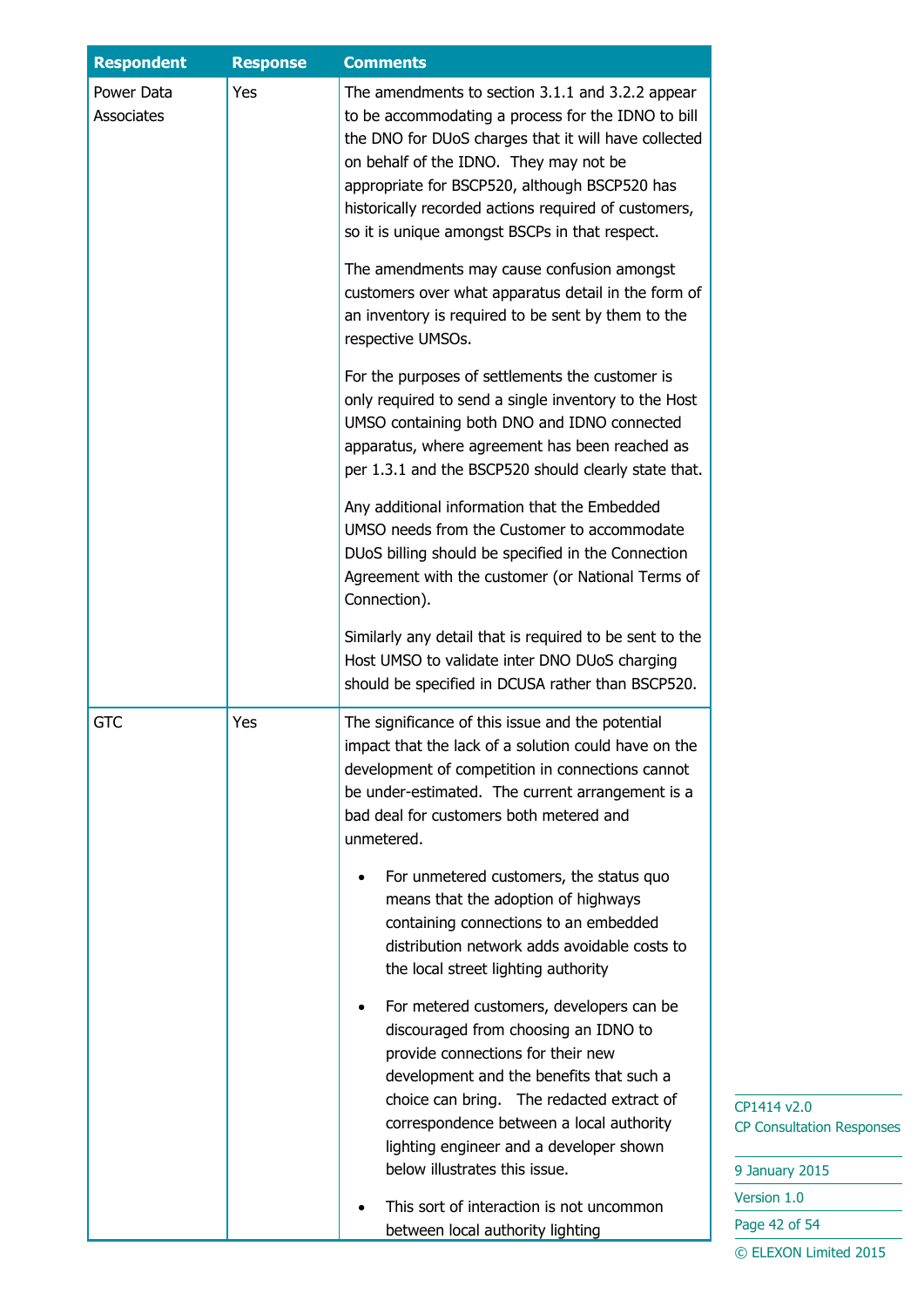|                                             | representatives and prospective developers<br>and it is easy to see how it could make a<br>customer think twice prior to choosing an                                                                                                                                                                                                                                                                                                                                                                                                                                                                                                                                                                                                                                                                                                                                                                                                                                                                                                                                                                                                                                |  |
|---------------------------------------------|---------------------------------------------------------------------------------------------------------------------------------------------------------------------------------------------------------------------------------------------------------------------------------------------------------------------------------------------------------------------------------------------------------------------------------------------------------------------------------------------------------------------------------------------------------------------------------------------------------------------------------------------------------------------------------------------------------------------------------------------------------------------------------------------------------------------------------------------------------------------------------------------------------------------------------------------------------------------------------------------------------------------------------------------------------------------------------------------------------------------------------------------------------------------|--|
|                                             | IDNO. The primary concerns of the local<br>authority in this instance was the<br>administration of his inventory that would now<br>need to be separated onto a different MSID<br>and bill which ultimately increases the costs to<br>the local authority to trade energy through<br>the EDNO network. This is due to a lack of<br>competition in the electricity suppliers willing<br>to take on such (comparatively) tiny<br>inventories, resulting often in the customer<br>having to pay a higher unit rate for their<br>electricity consumed via an Embedded DN,<br>and or the additional administration charges<br>that the customer's chosen supplier levies for<br>each additional MSID, and or the additional<br>meter administration charges, often on a per<br>MSID basis, that the customer faces from its<br>chosen meter administrator.<br>N.A                                                                                                                                                                                                                                                                                                         |  |
| Western Power<br>No<br>Distribution         |                                                                                                                                                                                                                                                                                                                                                                                                                                                                                                                                                                                                                                                                                                                                                                                                                                                                                                                                                                                                                                                                                                                                                                     |  |
| Yes<br><b>Electricity North</b><br>West Ltd | As part of this section we would like to comment on<br>the issues we raised during the initial consultation<br>that have not been addressed by the working group<br>response and also consider the BCS objectives since<br>the rights and obligations are contained not only<br>within the BSC but also within BSCP520 as stated<br>under section S, clause 8.1.<br>In the first instance, we believe that there will be a<br>need for a Modification to the BSC, Section S.<br>Currently the Supplier can only provide data to a<br>LDSO that is associated with its distribution system:<br>"2.7.7B A Licensed Distribution System Operator<br>which receives data pursuant to paragraph 2.7.7<br>and/or paragraph 2.7.7A (including via an agent<br>appointed on its behalf) shall only be entitled to use<br>such data for the purposes of the operation of its<br>Distribution System and for the calculation of<br>charges for use of and connection to its Distribution<br>System, but not for any other purposes."<br>By providing data via the HHDC would put them in<br>breach of this agreement.<br>Also there is an argument that BSC section S, para 8 |  |

January 2015 ersion 1.0 age 43 of 54 © ELEXON Limited 2015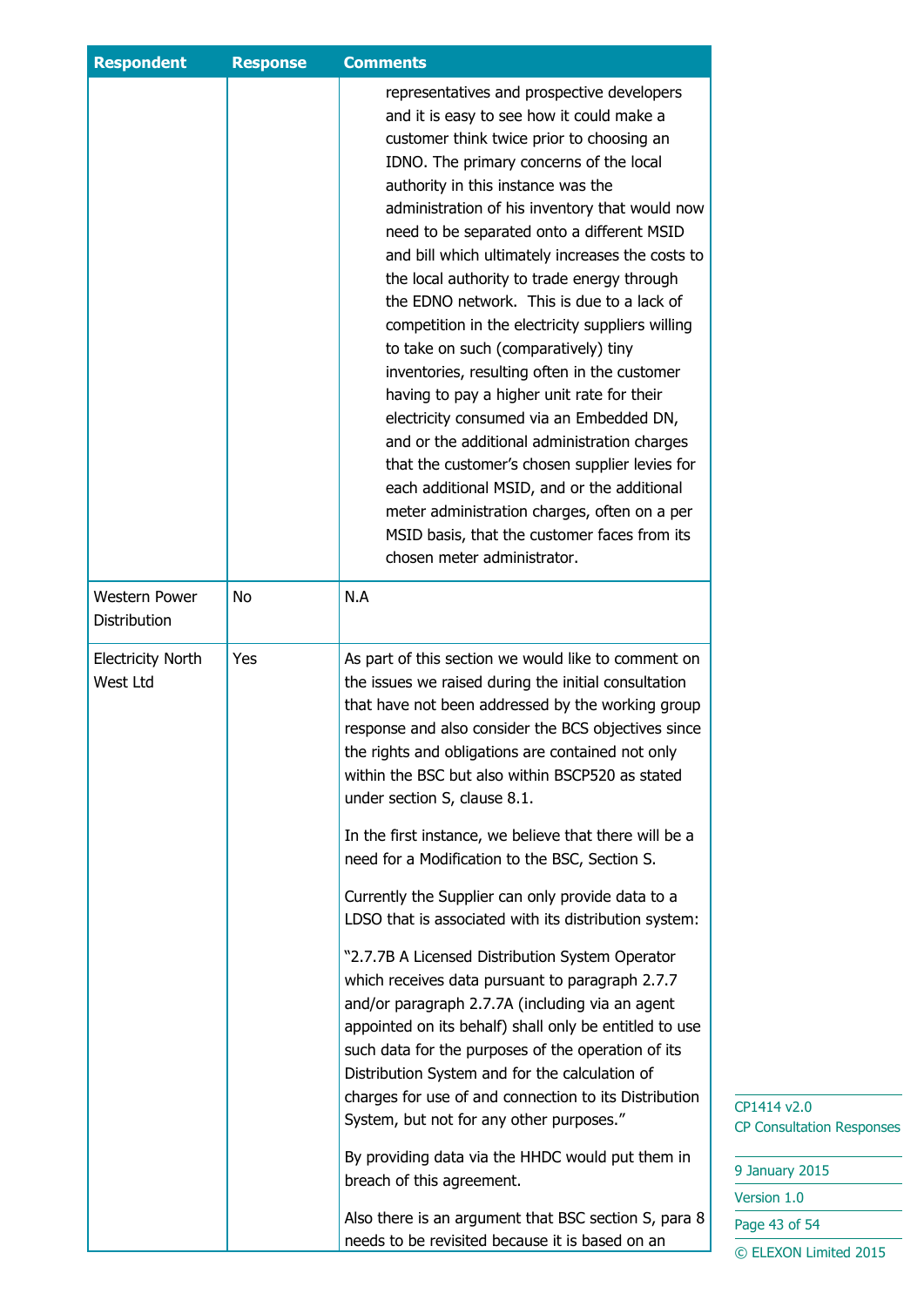| <b>Respondent</b> | <b>Response</b> | <b>Comments</b>                                                                                                                                                                                                                                                                                                                                                                                                                                                                                                                                                                       |                                                 |
|-------------------|-----------------|---------------------------------------------------------------------------------------------------------------------------------------------------------------------------------------------------------------------------------------------------------------------------------------------------------------------------------------------------------------------------------------------------------------------------------------------------------------------------------------------------------------------------------------------------------------------------------------|-------------------------------------------------|
|                   |                 | LDSO's obligations associated with unmetered<br>supplies. Whilst each LDSO may well do this, there<br>will be issues surrounding a Supplier receiving EACs<br>for 'disconnected MSIDs' and equally having to<br>summate the EACs so that they can validate the<br>LDSO bill they receive that may cover a number of<br>LDSO's EACs.                                                                                                                                                                                                                                                   |                                                 |
|                   |                 | Losses validation $-$ whilst the response indicates<br>that we will have visibility of the unmetered<br>consumption it does mean additional processing of<br>data for the upstream LDSO because it may come<br>from different billing engines. This is therefore<br>placing an additional cost to their business so<br>probably having a negative impact on BSC objective<br>$(c)$ – "promoting effective competition in the<br>generation and supply of electricity, and (so far as<br>consistent therewith) promoting such competition in<br>the sale and purchase of electricity)" |                                                 |
|                   |                 | Effective communication $-$ it would be helpful if an<br>explanation to what a Nominated Collection Agent<br>referred to. This seems to be a new player and as<br>such increases the costs of the process. The more<br>players involved the potential to make the process<br>less efficient and more prone to error making it a<br>negative impact on BSC objective (d).                                                                                                                                                                                                              |                                                 |
|                   |                 | Trading inventories - one way only i.e. upwards and<br>only if the inventory is greater than the Embedded<br>LDSO. This could be classed as anti-competitive and<br>a negative impact on BSC objective (c). To be truly<br>competitive the inventory management should be at<br>the request of the Customer where they have more<br>than one inventory associated with different LDSO's,<br>and at least with the one with the greater<br>consumption be it the Embedded LDSO or the Host<br>LDSO.                                                                                    |                                                 |
|                   |                 | Also the proposer states that they may need 21<br>more MSIDs than the Host LDSO. They would still<br>need to maintain these. It also means that should<br>they all require a consolidated inventory for each<br>Local Authority, as an example, in our area alone,<br>potentially 20 Local Authorities for 5 Embedded<br>LDSO's at 7 voltage levels resulting in 700 sub-<br>inventories being managed by the Host LDSO in                                                                                                                                                            | CP1414 v2.0<br><b>CP Consultation Responses</b> |
|                   |                 | order to bill the Supplier correctly and ensure that<br>the correct use of system tariff is applied correctly<br>to each Embedded LDSO.                                                                                                                                                                                                                                                                                                                                                                                                                                               | 9 January 2015<br>Version 1.0                   |
| Northern          | Yes             | If current DCUSA change proposal DCP203 ('The                                                                                                                                                                                                                                                                                                                                                                                                                                                                                                                                         | Page 44 of 54<br>© ELEXON Limited 2015          |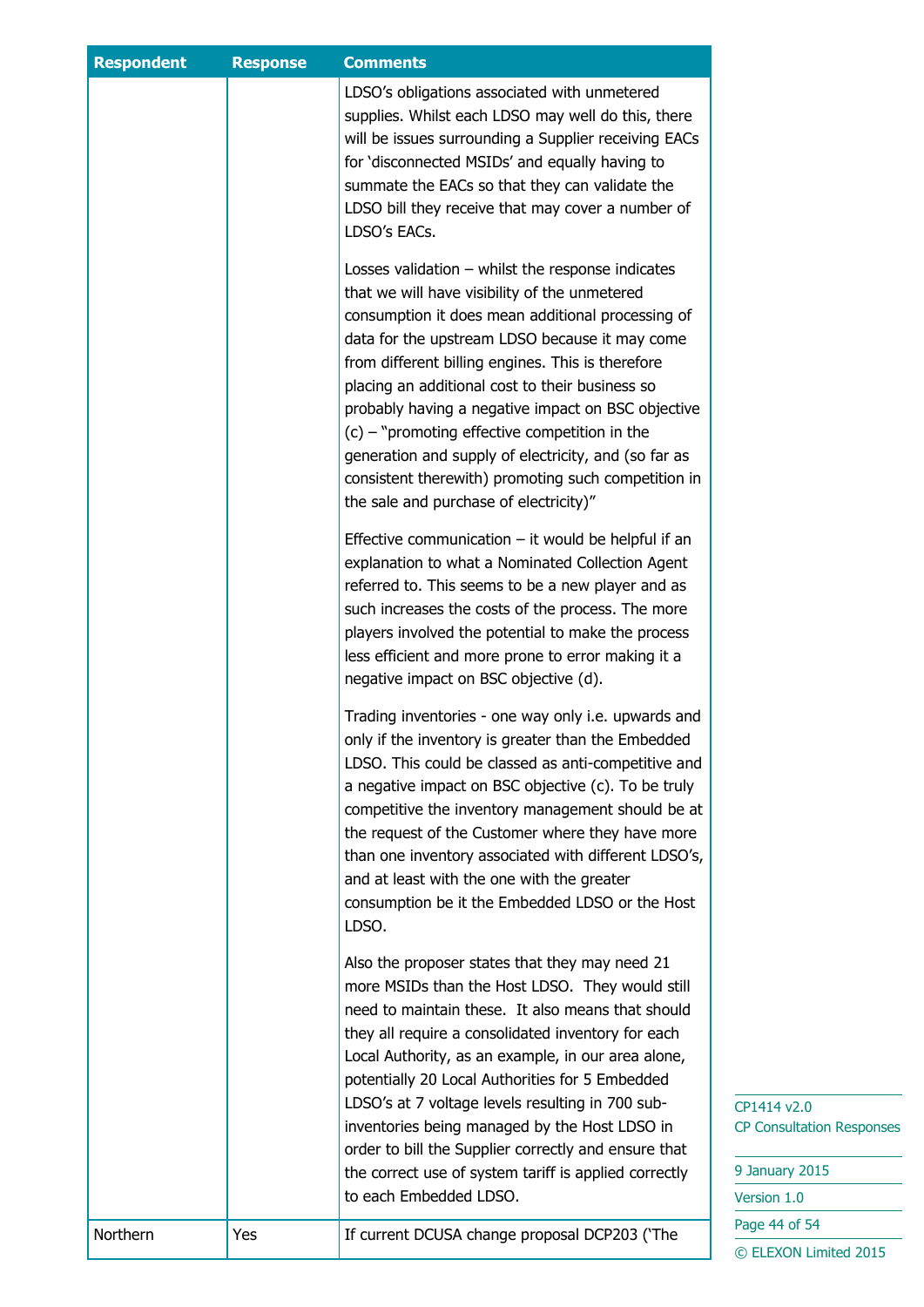| <b>Respondent</b>                 | <b>Response</b> | <b>Comments</b>                                                                                                                                                                                                                                                                                                                                                                                                                                                                                                                                                                                                                                                                                                                                                                                                                                                                                                                                                                                                                                         |
|-----------------------------------|-----------------|---------------------------------------------------------------------------------------------------------------------------------------------------------------------------------------------------------------------------------------------------------------------------------------------------------------------------------------------------------------------------------------------------------------------------------------------------------------------------------------------------------------------------------------------------------------------------------------------------------------------------------------------------------------------------------------------------------------------------------------------------------------------------------------------------------------------------------------------------------------------------------------------------------------------------------------------------------------------------------------------------------------------------------------------------------|
| Powergrid                         |                 | Rationalisation of Discount Factors used to<br>Determine LDNO Use of System Tariffs relating to<br>UMS Connections on Embedded Distribution<br>Networks and the associated LDNO tariffs') is<br>successful it may be a more efficient and<br>transparent way of reducing the number of MPAN's<br>than the proposed CP1414 solution and therefore fix<br>the customer service issue that the CP1414 change<br>proposal is attempting to rectify. DCP203 proposes<br>a single inter-distributer billing arrangement for all<br>connection types and would allow Embedded<br>LDSO's to have a maximum of 6 MPAN's per<br>unmetered supplies customer. Reducing the<br>number of MPANs via DCP203 would seem a more<br>appropriate type of solution i.e. it does not change<br>the formal fundamental roles and responsibilities of<br>Parties, whereas CP1414 risks formalising a<br>potentially confusing and broken process without<br>fully addressing the underlying issues and risks to<br>settlement or addressing the concerns of UMS<br>customers. |
|                                   |                 | If a third party is to be appointed by Embedded<br>LDSO's as a Nominated Collection Agent, there<br>needs to be an agreement put in place to ensure<br>that all parties interested are maintained. Whether<br>this is through bilateral contracts or consortium<br>arrangements are put in place the process should<br>be transparent and established prior to the<br>implementation date.                                                                                                                                                                                                                                                                                                                                                                                                                                                                                                                                                                                                                                                              |
| IBM on behalf of<br>ScottishPower | Yes             | We refer to general text of the CP and would raise<br>the following queries/observations:<br>Importantly, the host LDSO is afforded<br>1.<br>additional protection under the current<br>arrangements defined in the DCUSA (Section<br>2B, Clause 39) which defines the user's right<br>to be and remain connected and energized<br>i.e. 'where the Connection Point is a Systems<br>Connection Point, such Connection Point being<br>registered in accordance with the provisions<br>of the BSC".                                                                                                                                                                                                                                                                                                                                                                                                                                                                                                                                                       |
|                                   |                 | SPEN do not understand the point being made<br>here or the relevance to the CP. There is no<br>'additional protection' to the host DNO, the<br>conditions relate to the User and the actual<br>Network Operator, and furthermore would<br>require adherence to proper registration<br>which is questionable given the need for<br>MPANs and Registration is challenged                                                                                                                                                                                                                                                                                                                                                                                                                                                                                                                                                                                                                                                                                  |

 $v2.0$ sultation Responses

ry 2015  $1.0$ of 54 ON Limited 2015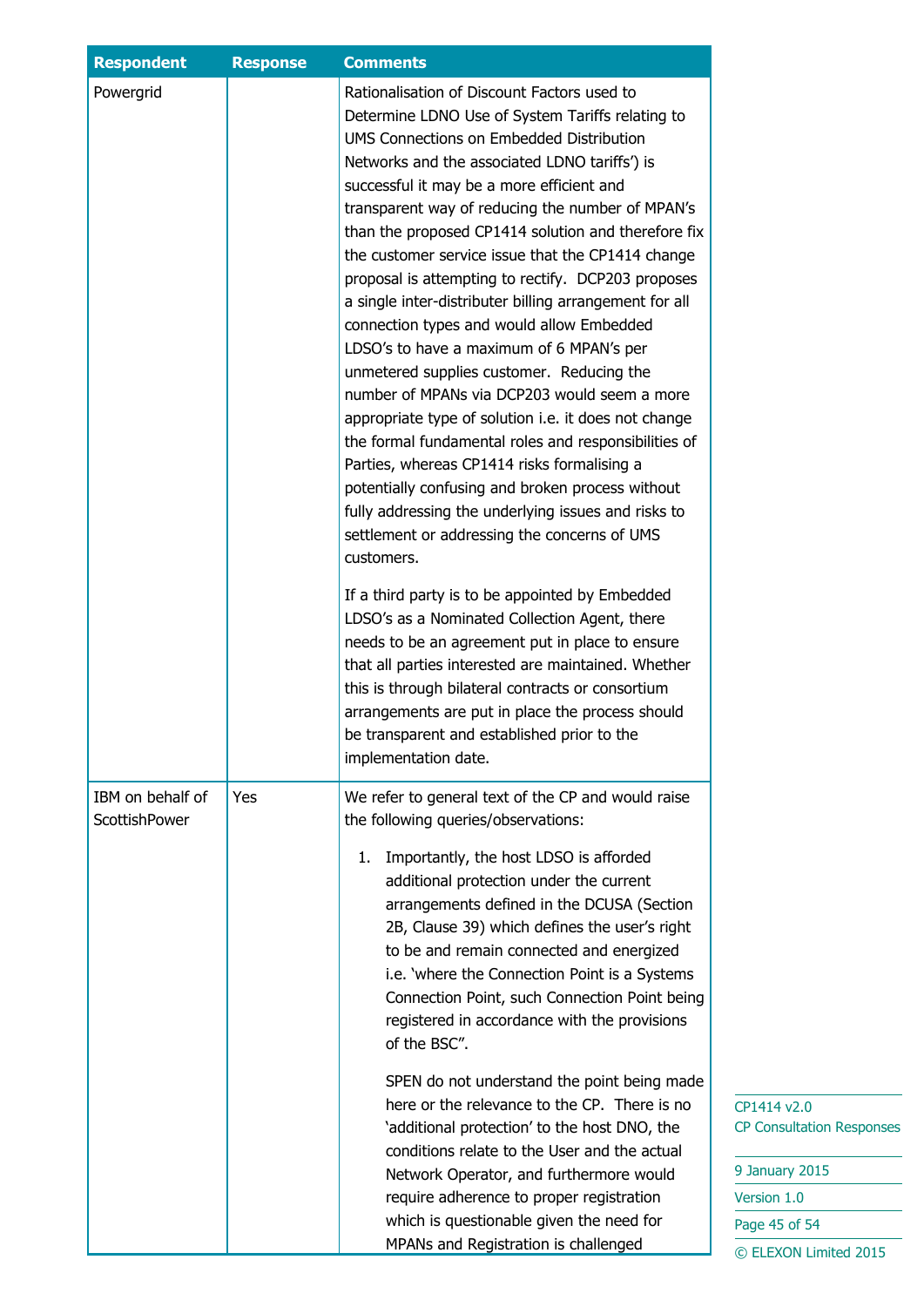| elsewhere.<br>2. For Inventory Updates and Audit purposes it<br>will be the UMS Customer's responsibility to<br>differentiate between the embedded inventory<br>and that of the host LDSO. Furthermore, in<br>the case of inventory items connected to<br>embedded LDSO's networks, the customer will<br>apply a code, specified in Connection<br>Agreement, to each line in its inventory, which<br>identifies the embedded LDSO providing the<br>UMS connection and also shows the voltage of<br>connection of the embedded LDSO's<br>distribution system to the host LDSO's<br>network (i.e. embedded LDSO boundary<br>network level). This responsibility will be<br>defined in the Connection Agreement between<br>the embedded LDSO and the UMS Customer<br>to ensure that the embedded LDSO receives<br>updates to their inventory.<br>This is clearly positive but SPEN believe this is or<br>should already be in place. Our experience is that<br>the large variety of UMS Customers do not always<br>have the ability or capacity to produce perfectly BSC<br>coded Inventories, which then requires intervention<br>and correction by our Inventory processing staff,<br>before either updating them (NHH) or issuing the<br>P0064 (HH).<br>The Proposer has also highlighted per section below<br>existing serious control failures through reference<br>(Justification for Change Section) to:<br>3. This can lead to UMS apparatus being:<br>maintained on wrong inventory<br>not maintained on any inventory<br>٠<br>double counted - maintained on more than<br>п<br>one inventory<br>This is already an issue for the industry, as we have<br>been informed by some UMS customers that they<br>already combine inventories (adding the embedded<br>networks inventory to the host LDSO's MSID) both<br>accidentally and intentionally (to reduce the MSID<br>charges). This change applies governance to this<br>practice.<br>SPEN do not believe any additional governance is<br>applied, if anything the process has additional | <b>Respondent</b> | <b>Response</b> | <b>Comments</b>                               |                                                 |
|-----------------------------------------------------------------------------------------------------------------------------------------------------------------------------------------------------------------------------------------------------------------------------------------------------------------------------------------------------------------------------------------------------------------------------------------------------------------------------------------------------------------------------------------------------------------------------------------------------------------------------------------------------------------------------------------------------------------------------------------------------------------------------------------------------------------------------------------------------------------------------------------------------------------------------------------------------------------------------------------------------------------------------------------------------------------------------------------------------------------------------------------------------------------------------------------------------------------------------------------------------------------------------------------------------------------------------------------------------------------------------------------------------------------------------------------------------------------------------------------------------------------------------------------------------------------------------------------------------------------------------------------------------------------------------------------------------------------------------------------------------------------------------------------------------------------------------------------------------------------------------------------------------------------------------------------------------------------------------------------------------------------------------------------------------|-------------------|-----------------|-----------------------------------------------|-------------------------------------------------|
|                                                                                                                                                                                                                                                                                                                                                                                                                                                                                                                                                                                                                                                                                                                                                                                                                                                                                                                                                                                                                                                                                                                                                                                                                                                                                                                                                                                                                                                                                                                                                                                                                                                                                                                                                                                                                                                                                                                                                                                                                                                     |                   |                 |                                               |                                                 |
|                                                                                                                                                                                                                                                                                                                                                                                                                                                                                                                                                                                                                                                                                                                                                                                                                                                                                                                                                                                                                                                                                                                                                                                                                                                                                                                                                                                                                                                                                                                                                                                                                                                                                                                                                                                                                                                                                                                                                                                                                                                     |                   |                 |                                               |                                                 |
|                                                                                                                                                                                                                                                                                                                                                                                                                                                                                                                                                                                                                                                                                                                                                                                                                                                                                                                                                                                                                                                                                                                                                                                                                                                                                                                                                                                                                                                                                                                                                                                                                                                                                                                                                                                                                                                                                                                                                                                                                                                     |                   |                 |                                               |                                                 |
|                                                                                                                                                                                                                                                                                                                                                                                                                                                                                                                                                                                                                                                                                                                                                                                                                                                                                                                                                                                                                                                                                                                                                                                                                                                                                                                                                                                                                                                                                                                                                                                                                                                                                                                                                                                                                                                                                                                                                                                                                                                     |                   |                 |                                               |                                                 |
|                                                                                                                                                                                                                                                                                                                                                                                                                                                                                                                                                                                                                                                                                                                                                                                                                                                                                                                                                                                                                                                                                                                                                                                                                                                                                                                                                                                                                                                                                                                                                                                                                                                                                                                                                                                                                                                                                                                                                                                                                                                     |                   |                 |                                               |                                                 |
|                                                                                                                                                                                                                                                                                                                                                                                                                                                                                                                                                                                                                                                                                                                                                                                                                                                                                                                                                                                                                                                                                                                                                                                                                                                                                                                                                                                                                                                                                                                                                                                                                                                                                                                                                                                                                                                                                                                                                                                                                                                     |                   |                 |                                               |                                                 |
|                                                                                                                                                                                                                                                                                                                                                                                                                                                                                                                                                                                                                                                                                                                                                                                                                                                                                                                                                                                                                                                                                                                                                                                                                                                                                                                                                                                                                                                                                                                                                                                                                                                                                                                                                                                                                                                                                                                                                                                                                                                     |                   |                 |                                               |                                                 |
|                                                                                                                                                                                                                                                                                                                                                                                                                                                                                                                                                                                                                                                                                                                                                                                                                                                                                                                                                                                                                                                                                                                                                                                                                                                                                                                                                                                                                                                                                                                                                                                                                                                                                                                                                                                                                                                                                                                                                                                                                                                     |                   |                 |                                               |                                                 |
|                                                                                                                                                                                                                                                                                                                                                                                                                                                                                                                                                                                                                                                                                                                                                                                                                                                                                                                                                                                                                                                                                                                                                                                                                                                                                                                                                                                                                                                                                                                                                                                                                                                                                                                                                                                                                                                                                                                                                                                                                                                     |                   |                 |                                               |                                                 |
|                                                                                                                                                                                                                                                                                                                                                                                                                                                                                                                                                                                                                                                                                                                                                                                                                                                                                                                                                                                                                                                                                                                                                                                                                                                                                                                                                                                                                                                                                                                                                                                                                                                                                                                                                                                                                                                                                                                                                                                                                                                     |                   |                 |                                               |                                                 |
|                                                                                                                                                                                                                                                                                                                                                                                                                                                                                                                                                                                                                                                                                                                                                                                                                                                                                                                                                                                                                                                                                                                                                                                                                                                                                                                                                                                                                                                                                                                                                                                                                                                                                                                                                                                                                                                                                                                                                                                                                                                     |                   |                 |                                               | CP1414 v2.0<br><b>CP Consultation Responses</b> |
|                                                                                                                                                                                                                                                                                                                                                                                                                                                                                                                                                                                                                                                                                                                                                                                                                                                                                                                                                                                                                                                                                                                                                                                                                                                                                                                                                                                                                                                                                                                                                                                                                                                                                                                                                                                                                                                                                                                                                                                                                                                     |                   |                 |                                               | 9 January 2015                                  |
|                                                                                                                                                                                                                                                                                                                                                                                                                                                                                                                                                                                                                                                                                                                                                                                                                                                                                                                                                                                                                                                                                                                                                                                                                                                                                                                                                                                                                                                                                                                                                                                                                                                                                                                                                                                                                                                                                                                                                                                                                                                     |                   |                 |                                               | Version 1.0                                     |
|                                                                                                                                                                                                                                                                                                                                                                                                                                                                                                                                                                                                                                                                                                                                                                                                                                                                                                                                                                                                                                                                                                                                                                                                                                                                                                                                                                                                                                                                                                                                                                                                                                                                                                                                                                                                                                                                                                                                                                                                                                                     |                   |                 | complexities added, which could make existing | Page 46 of 54<br>© ELEXON Limited 2015          |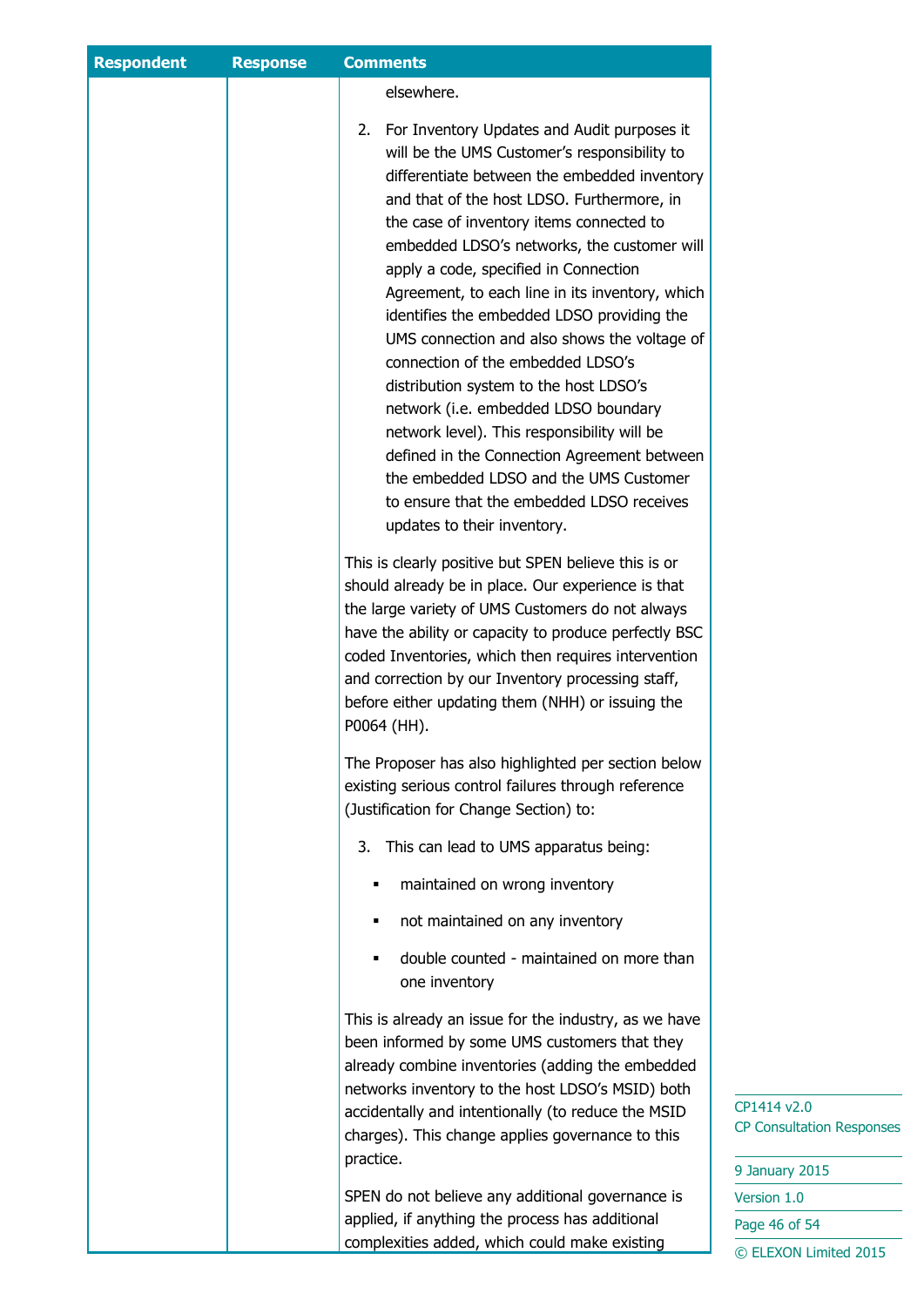| <b>Respondent</b> | <b>Response</b> | <b>Comments</b>                                                                                                                                                                                                                                                                                                                                                                                                       |                                                                                                   |
|-------------------|-----------------|-----------------------------------------------------------------------------------------------------------------------------------------------------------------------------------------------------------------------------------------------------------------------------------------------------------------------------------------------------------------------------------------------------------------------|---------------------------------------------------------------------------------------------------|
|                   |                 | issues deteriorate further.                                                                                                                                                                                                                                                                                                                                                                                           |                                                                                                   |
|                   |                 | The recovery of Distribution Use of System<br>4.<br>(DUoS) charges by the embedded LDSO will be<br>governed by additional clauses to the DCUSA.<br>Similar to Schedule 21 (Nested Networks) the<br>embedded LDSO will be given the opportunity<br>to collect revenue by notifying the Host LDSO<br>that they intend to do so. This is outside the<br>scope of the BSC and will be addressed by<br>raising a DCUSA CP. |                                                                                                   |
|                   |                 | SPEN note that the approval and implementation of<br>CP 1414 is absolutely reliant on submission and<br>approval of the DCUSA CP as described.                                                                                                                                                                                                                                                                        |                                                                                                   |
|                   |                 | A process for liaison between the upstream<br>5.<br>UMSO and the embedded UMSO 'could' be<br>established                                                                                                                                                                                                                                                                                                              |                                                                                                   |
|                   |                 | The embedded LDSO will recover their<br>Е<br>share of the DUoS 'provided that' such an<br>inter-distributor billing arrangement is in<br>place                                                                                                                                                                                                                                                                        |                                                                                                   |
|                   |                 | The BCA 'could' also specify the<br>Е<br>requirements for the embedded LDSO to<br>audit the customers' inventory connected to<br>the embedded LDSO network and to oblige<br>the embedded LDSO to validate changes in<br>the customer's inventory relating to<br>connections to the embedded LDSO's<br>network post adoption of the highways by<br>the SLA.                                                            |                                                                                                   |
|                   |                 | These proposals appear future based rather than<br>being seen as absolute requirements for the<br>proposal to be viewed as fully considered and<br>complete. SPEN believe this should have been fully<br>addressed and thought through prior to submission<br>of CP 1414.                                                                                                                                             |                                                                                                   |
|                   |                 | We also refer to the Items and Questions raised at<br>the Issue Group and would make the following<br>points:-                                                                                                                                                                                                                                                                                                        |                                                                                                   |
|                   |                 | Items $1 \& 2$ – SPEN wish to note that if Portfolio<br>Billing can work for Metered customers, there is no<br>reason that it cannot work for Unmetered MSIDs.<br>There are many cases where commercial chains<br>with many MPANs trade their full portfolio with a<br>single supplier, but this does not seem to have been<br>considered as a simpler solution, with the argument                                    | CP1414 v2.0<br><b>CP Consultation Responses</b><br>9 January 2015<br>Version 1.0<br>Page 47 of 54 |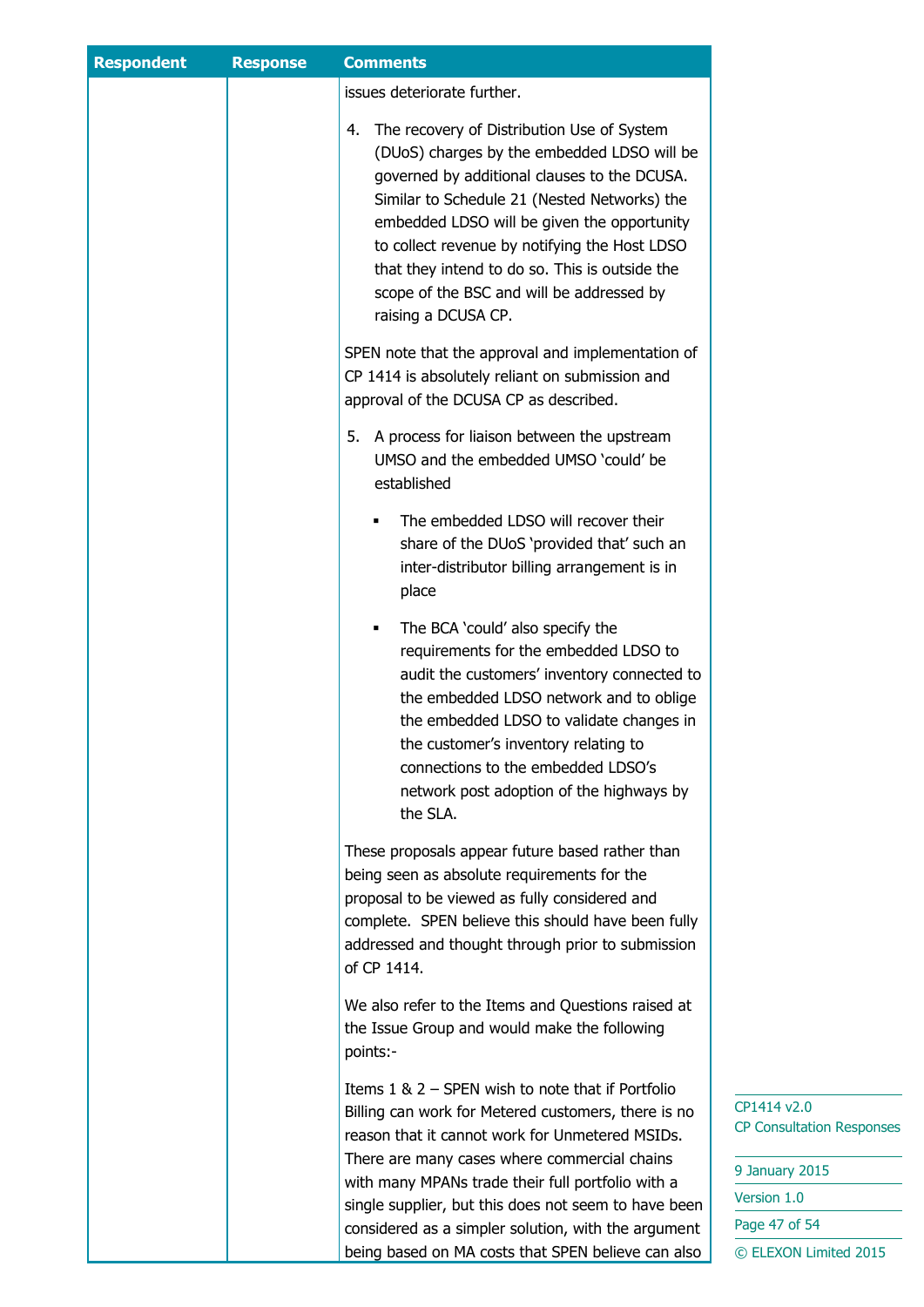| <b>Respondent</b> | <b>Response</b> | <b>Comments</b>                                                                                              |                                  |
|-------------------|-----------------|--------------------------------------------------------------------------------------------------------------|----------------------------------|
|                   |                 | be commercially assessed on a total portfolio basis.                                                         |                                  |
|                   |                 | This would address the real issues that the proposal                                                         |                                  |
|                   |                 | is trying to resolve (see Item 6 comments below).                                                            |                                  |
|                   |                 | Netting-off Embedded LDSO UMS Units from Host                                                                |                                  |
|                   |                 | LDSO UMS Units is only achievable with significant                                                           |                                  |
|                   |                 | administrative efforts in recording and calculating                                                          |                                  |
|                   |                 | every component part of each UMS Customer                                                                    |                                  |
|                   |                 | Inventory.                                                                                                   |                                  |
|                   |                 | Item $3$ – we have already noted previously our                                                              |                                  |
|                   |                 | concerns with introducing a further significant                                                              |                                  |
|                   |                 | process step into the overall process.                                                                       |                                  |
|                   |                 | Item $4$ – the description provided is (grammatically)                                                       |                                  |
|                   |                 | unclear, but seems to suggest that there may be no                                                           |                                  |
|                   |                 | need for a separate Embedded MSID at all ? While                                                             |                                  |
|                   |                 | the Host LDSO would have to trade the Embedded                                                               |                                  |
|                   |                 | UMS Units under their existing Host LDSO MPID(s),                                                            |                                  |
|                   |                 | SPEN believe there needs to be full and proper                                                               |                                  |
|                   |                 | Registration within the Embedded LDSO, even if                                                               |                                  |
|                   |                 | processes are changed as to how to account for                                                               |                                  |
|                   |                 | these units. Otherwise there are issues introduced                                                           |                                  |
|                   |                 | as to how to match the Inventory Volumes with                                                                |                                  |
|                   |                 | MPAN Certificates. There is reference to 1 (one)                                                             |                                  |
|                   |                 | Supplier advising a threshold for trading of 50,000                                                          |                                  |
|                   |                 | KWh, with no evidence behind this or mention of                                                              |                                  |
|                   |                 | what the other 30 or so Suppliers accept.                                                                    |                                  |
|                   |                 | Item $5$ – The proposer states that precedence                                                               |                                  |
|                   |                 | already exists for the proposed arrangement in a                                                             |                                  |
|                   |                 | number of existing arrangements (e.g. Transmission                                                           |                                  |
|                   |                 | Exit Charges), what is not stated is that such                                                               |                                  |
|                   |                 | charges are regulated and allowable by Ofgem.                                                                |                                  |
|                   |                 | Therefore given the nature of the charges/income                                                             |                                  |
|                   |                 | that a DNO is being asked to recover we believe                                                              |                                  |
|                   |                 | further clarity is required in this area to ensure that                                                      |                                  |
|                   |                 | a DNO is not in breach of its licence condition.                                                             |                                  |
|                   |                 | Item $6$ – SPEN agree that this is the real issue, and                                                       |                                  |
|                   |                 | observe that there appears to have been little                                                               |                                  |
|                   |                 | appetite by the Working Group to explore options to                                                          |                                  |
|                   |                 | directly address these instead favouring the                                                                 |                                  |
|                   |                 | introduction of complex workarounds. SPEN would                                                              |                                  |
|                   |                 | suggest that the option of Supplier Portfolio Billing,                                                       |                                  |
|                   |                 | complete with assessing the possibility of the HH                                                            |                                  |
|                   |                 | MA profiling the complete LA/Other Customer UMS                                                              | CP1414 v2.0                      |
|                   |                 | Inventory is fully examined.                                                                                 | <b>CP Consultation Responses</b> |
|                   |                 | Item $7$ – This point again highlights another main                                                          | 9 January 2015                   |
|                   |                 | issue that the proposal is trying to address by other<br>means. It is quite clear that Local Authorities are | Version 1.0                      |
|                   |                 | somehow anticipating problems in dealing with                                                                | Page 48 of 54                    |
|                   |                 |                                                                                                              | © ELEXON Limited 2015            |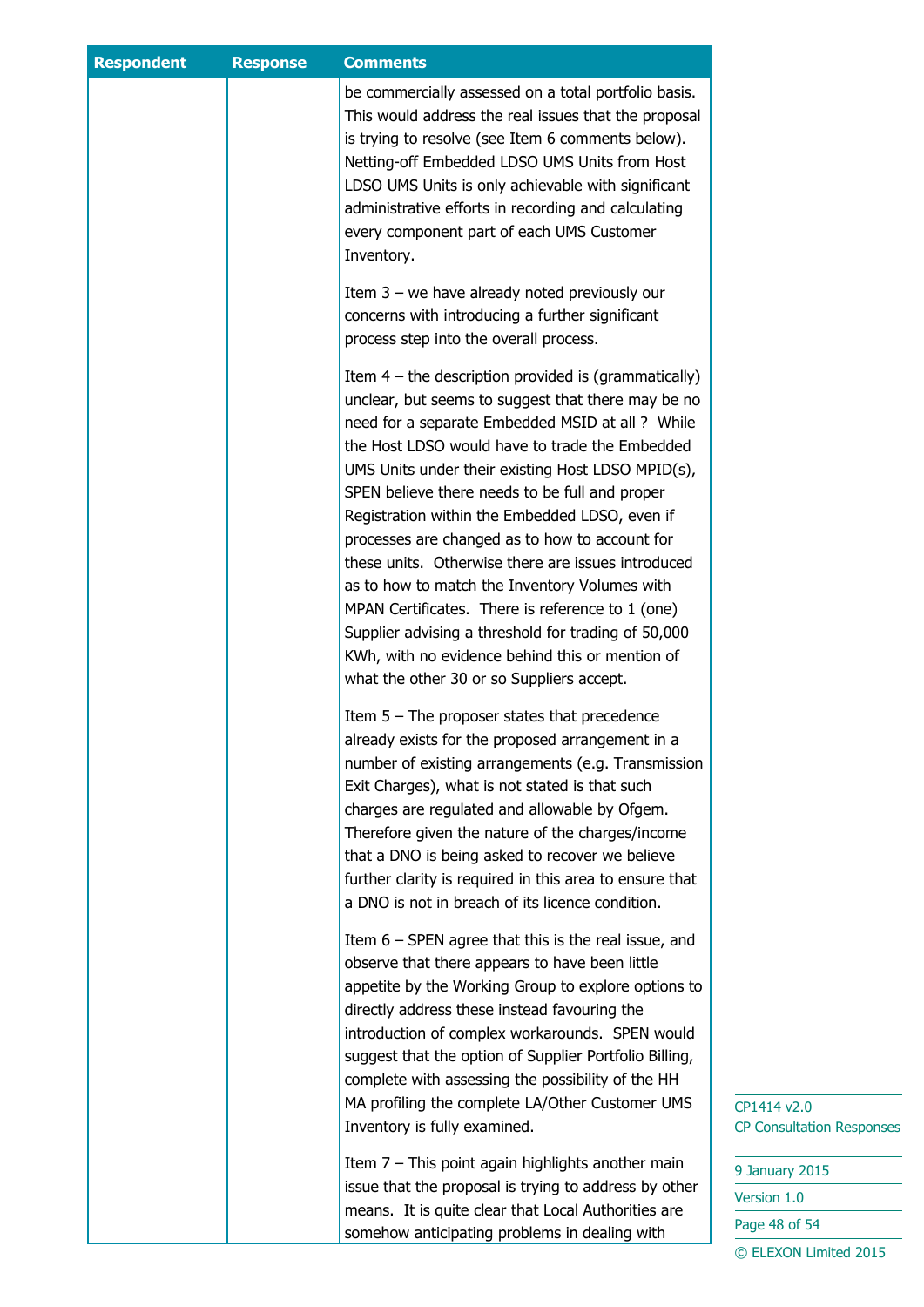| <b>Respondent</b>          | <b>Response</b> | <b>Comments</b>                                                                                                                                                                                                                                                                                                                                                                                                                                                                                                                                                                                                                                       |
|----------------------------|-----------------|-------------------------------------------------------------------------------------------------------------------------------------------------------------------------------------------------------------------------------------------------------------------------------------------------------------------------------------------------------------------------------------------------------------------------------------------------------------------------------------------------------------------------------------------------------------------------------------------------------------------------------------------------------|
|                            |                 | adoption of Embedded LDSO UMS<br>Connections/Inventories, even if they meet all the<br>requirements in order to allow the Local Authority to<br>adopt the Unmetered Supplies connection points.                                                                                                                                                                                                                                                                                                                                                                                                                                                       |
|                            |                 | This confirms that it is the LA's themselves that are<br>acting in an anti-competitive manner, and NOT the<br>host LDSO's as is often perceived!                                                                                                                                                                                                                                                                                                                                                                                                                                                                                                      |
|                            |                 | SPEN also strongly challenge any perception that 1<br>(one) LA may need to impose costs of up to £140k<br>on a developer for opting to connect within an<br>Embedded LDSO Network, yet this one statement is<br>used as a valid reason for change. Rather than<br>force the host DNO to take on and manage the<br>obligations that are essentially part of the<br>embedded DNO normal activities it would seem<br>prudent to enforce what we believe are already<br>mandated obligations on Local Authorities to adopt<br>accordingly and by this process enforcement<br>remove the perceived barrier in competition in<br>connections.               |
|                            |                 | Finally and perhaps most importantly, SPEN have<br>again provided detailed, robust and constructive<br>arguments against the proposal as presented. We<br>are aware that our position has not changed from<br>previous consultation responses, this is on the basis<br>that the points raised have not been addressed,<br>either by previous (now withdrawn/rejected)<br>proposals or by the current change. DCP 203<br>(which SPEN have supported), if approved will go a<br>long way to addressing (reducing) the potential<br>volume of MPANs within the process, even though<br>the suggested numbers have not been evidenced<br>'on the ground'. |
| <b>British Gas</b>         | No              | N.A                                                                                                                                                                                                                                                                                                                                                                                                                                                                                                                                                                                                                                                   |
| RWE npower                 | No              | N.A                                                                                                                                                                                                                                                                                                                                                                                                                                                                                                                                                                                                                                                   |
| <b>ESP Electricity Ltd</b> | Yes             | Having attended many SLA/LA meetings (including<br>major trade organisations of UMS Customers and<br>industry seminars e.g. ILP Summit) $-$ the vast<br>majority of SLA/LAs have indicated that this change<br>is an ideal solution to the issues they are<br>experiencing - backed up by the responses from<br>UMS customers in the initial Impact Assessment for<br>this CP. 100% of the UMS customers<br>(predominantly SLA/LAs) were in favour of<br>the CP.                                                                                                                                                                                      |
|                            |                 | Finally to reiterate the point made above, if the                                                                                                                                                                                                                                                                                                                                                                                                                                                                                                                                                                                                     |

 $14 v2.0$ onsultation Responses

uary 2015  $\mathsf{on}\ 1.0$ 49 of 54 **EXON Limited 2015**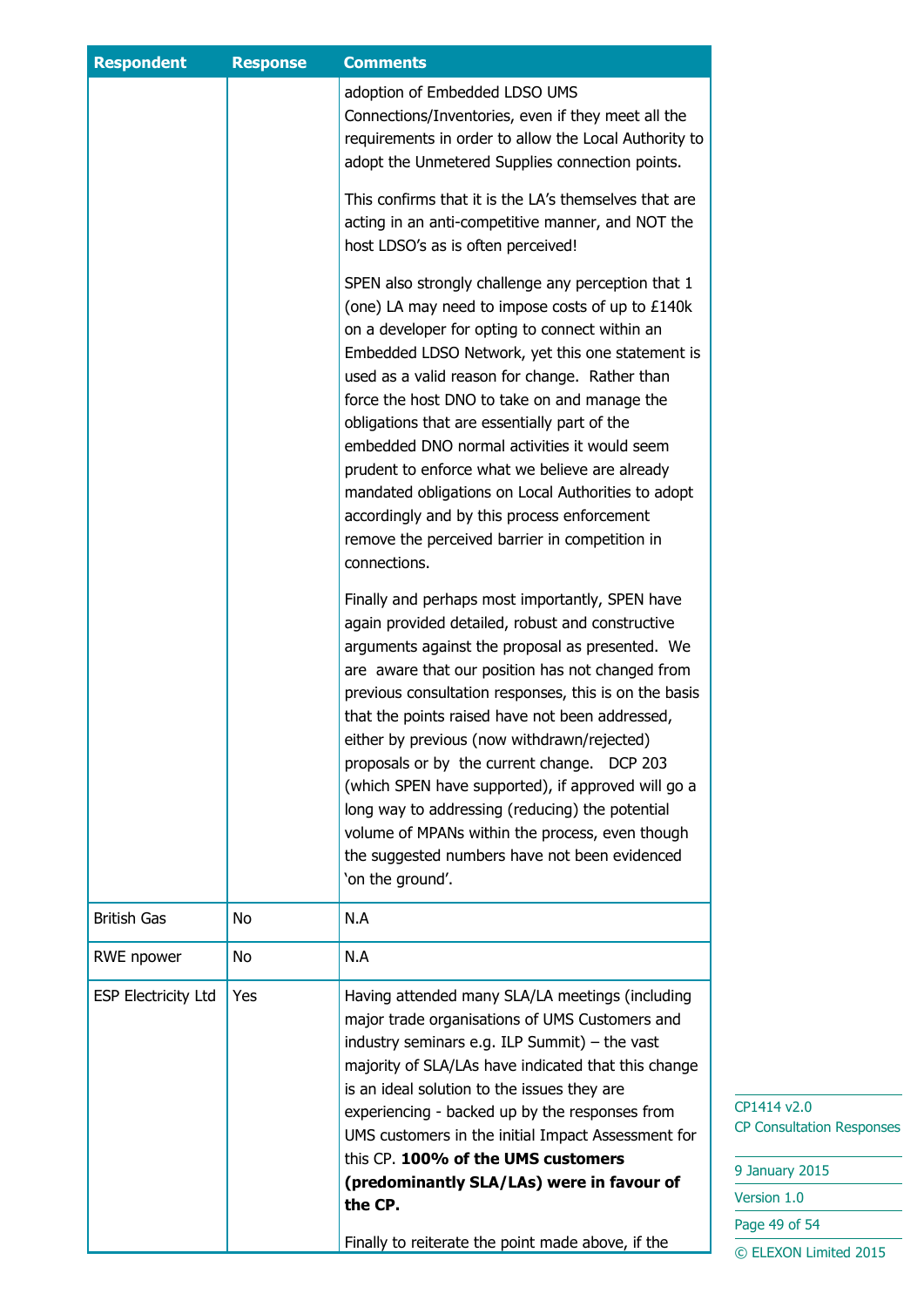| <b>Respondent</b>                  | <b>Response</b> | <b>Comments</b>                                                                                                                                                                                                                                                                                                                                        |
|------------------------------------|-----------------|--------------------------------------------------------------------------------------------------------------------------------------------------------------------------------------------------------------------------------------------------------------------------------------------------------------------------------------------------------|
|                                    |                 | current situation was allowed to continue it will have<br>a significant impact on competition in connections<br>as UMS Customers, particularly developers, will be<br>deterred from choosing [IDNOs] in the future due to<br>the problems with highway adoption.                                                                                       |
| <b>EDF Energy</b>                  | No              | N.A                                                                                                                                                                                                                                                                                                                                                    |
| <b>SSEPD</b>                       | No              | N.A                                                                                                                                                                                                                                                                                                                                                    |
| Harlaxton Energy<br>Networks Ltd   | No              | N.A                                                                                                                                                                                                                                                                                                                                                    |
| <b>UK Power</b><br><b>Networks</b> | Yes             | This change specifies that the majority the<br>customers UMS connections should be to the Host<br>LDSO for the customer to be able to request that<br>the Host LDSO bills under one MSID. It does not<br>address the situations where the inventory would<br>have to transfer back to the Embedded LDSO<br>including where:                            |
|                                    |                 | the customer no longer wants a combined<br>inventory or                                                                                                                                                                                                                                                                                                |
|                                    |                 | the inventory no longer meets the<br>requirements of the majority being on the<br>Host LDSO network.                                                                                                                                                                                                                                                   |
|                                    |                 | As the number of Embedded LDSO networks<br>increases there is a growing risk that one customer<br>could have connections in multiple networks owned<br>by various Embedded LDSOs networks and the Host<br>LDSO network and request they are all billed by the<br>Host LDSO. This will introduce greater complexity<br>for the Host LDSO and Suppliers. |
|                                    |                 | The Justification for Change states that it reduces<br>costs and administration; however the change is<br>moving the costs and administration to the Host<br>LDSO including up-front costs and ongoing<br>administration charges, as shown for question 4, for<br>managing relatively low volumes of UMS<br>connections on the Embedded LDSO.          |
|                                    |                 | It is unusual (unprecedented?) for units in<br>settlement to be associated to the "wrong" MPAN or<br>even the "wrong" LDSO.                                                                                                                                                                                                                            |
| Energetics<br>Electricity          | No              | N.A                                                                                                                                                                                                                                                                                                                                                    |

9 January 2015

Version 1.0

Page 50 of 54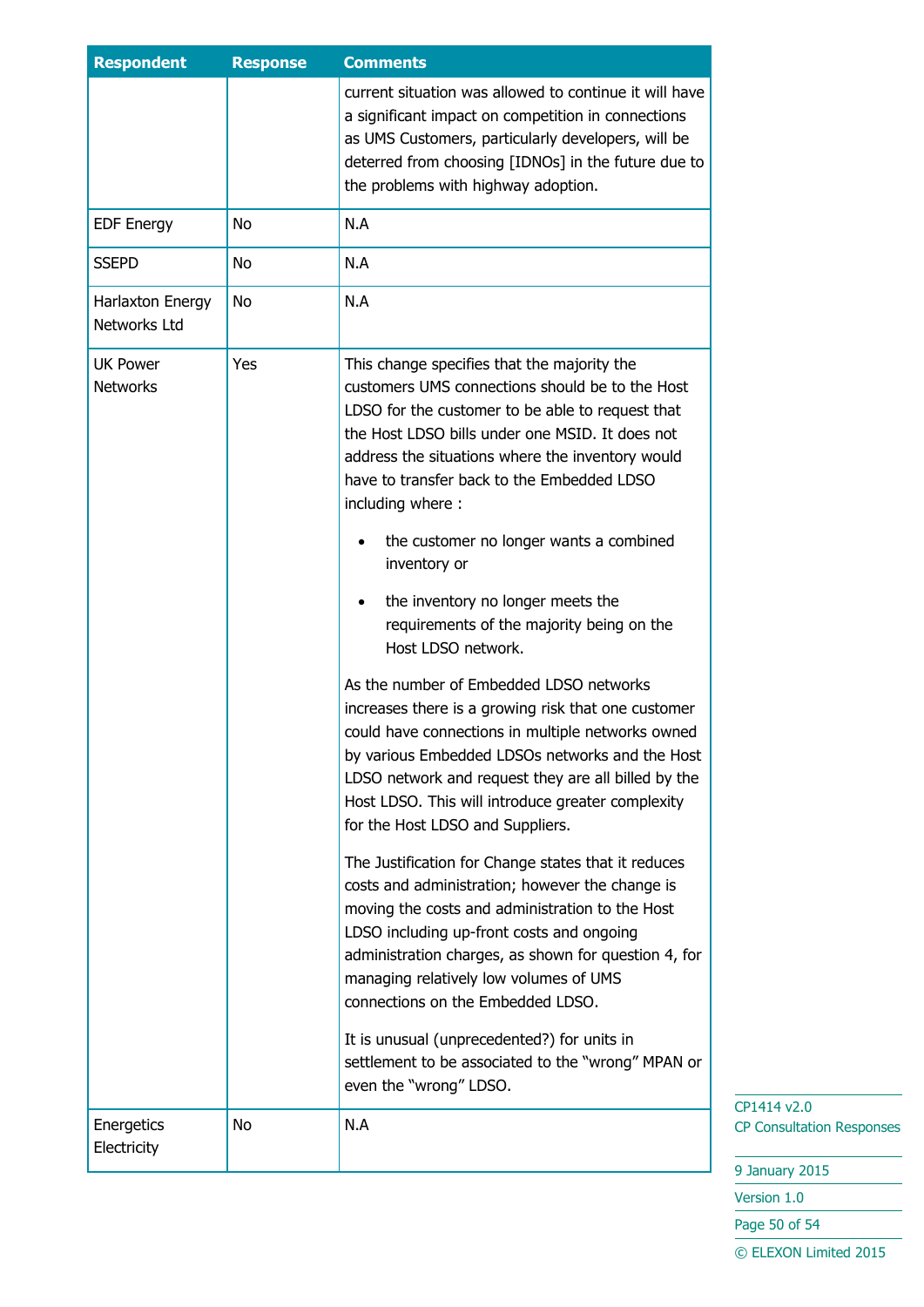# CP Redlined Text

## **BSCP520**

| <b>Respondent</b>        | <b>Location</b> | <b>Comment</b>                                                                                                                                                                                                                                                                                                                                                                                                                                                                                                                                                                                                                                              |
|--------------------------|-----------------|-------------------------------------------------------------------------------------------------------------------------------------------------------------------------------------------------------------------------------------------------------------------------------------------------------------------------------------------------------------------------------------------------------------------------------------------------------------------------------------------------------------------------------------------------------------------------------------------------------------------------------------------------------------|
| Power Data<br>Associates | 1.3.1           | Needs "networks" after "Host and Embedded<br>LDSO" in the first line of the redlining. Suggest<br>rewording as follows:<br>"Where a customer has Apparatus connected to<br>both the Host and Embedded LDSOs' networks"<br>Typo later in paragraph "LDDO" should be "LDSO".                                                                                                                                                                                                                                                                                                                                                                                  |
| Power Data<br>Associates | 1.7.2           | Clarify as:<br>"Embedded UMSO" means the UMSO operating for<br>the Embedded LDSO                                                                                                                                                                                                                                                                                                                                                                                                                                                                                                                                                                            |
| Power Data<br>Associates | 1.7.2           | Clarify as:<br>"Host UMSO" means the UMSO operating for the<br><b>Host LDSO</b>                                                                                                                                                                                                                                                                                                                                                                                                                                                                                                                                                                             |
| Power Data<br>Associates | 3.1.1           | Amend second paragraph to read:<br>"Agree the inventory of Apparatus with the<br>Customer, which shall include any Apparatus that<br>may be connected to an Embedded LDSO's<br>network where applicable in accordance with<br>paragraph 1.3.1."<br>Delete the remaining amendments as it relates to<br>inter DNO DUoS charging processes.                                                                                                                                                                                                                                                                                                                   |
| Power Data<br>Associates | 3.2.1           | Amend action to read;<br>"Send proposed revised detailed inventory to<br>UMSO, which shall include any Apparatus that may<br>be associated with an Embedded LDSO's network<br>in accordance with paragraph 1.3.1."                                                                                                                                                                                                                                                                                                                                                                                                                                          |
| Power Data<br>Associates | 3.2.2           | Delete proposed new action as it relates to inter<br>DNO DUoS charging processes.                                                                                                                                                                                                                                                                                                                                                                                                                                                                                                                                                                           |
| Power Data<br>Associates | 3.8.2           | The proposed new action relates to inter DNO<br>DUoS charging processes, although agree that it<br>may be necessary to clarify that disconnection of<br>an embedded network MPAN may result from<br>combining Host and Embedded inventories.<br>"Complete any physical work as required. Physical<br>work will not be required where existing UMS<br>equipment is migrated from one inventory to<br>another inventory, e.g. adoption of lighting on a<br>new development by the highway authority,<br>including Apparatus that may be associated with<br>an Embedded LDSO's network in accordance with<br>paragraph 1.3.1. Send actual Disconnection date." |
| Power Data<br>Associates | 4.5.4           | Should forward read forwarded?                                                                                                                                                                                                                                                                                                                                                                                                                                                                                                                                                                                                                              |

CP1414 v2.0 CP Consultation Responses

9 January 2015 Version 1.0 Page 51 of 54 © ELEXON Limited 2015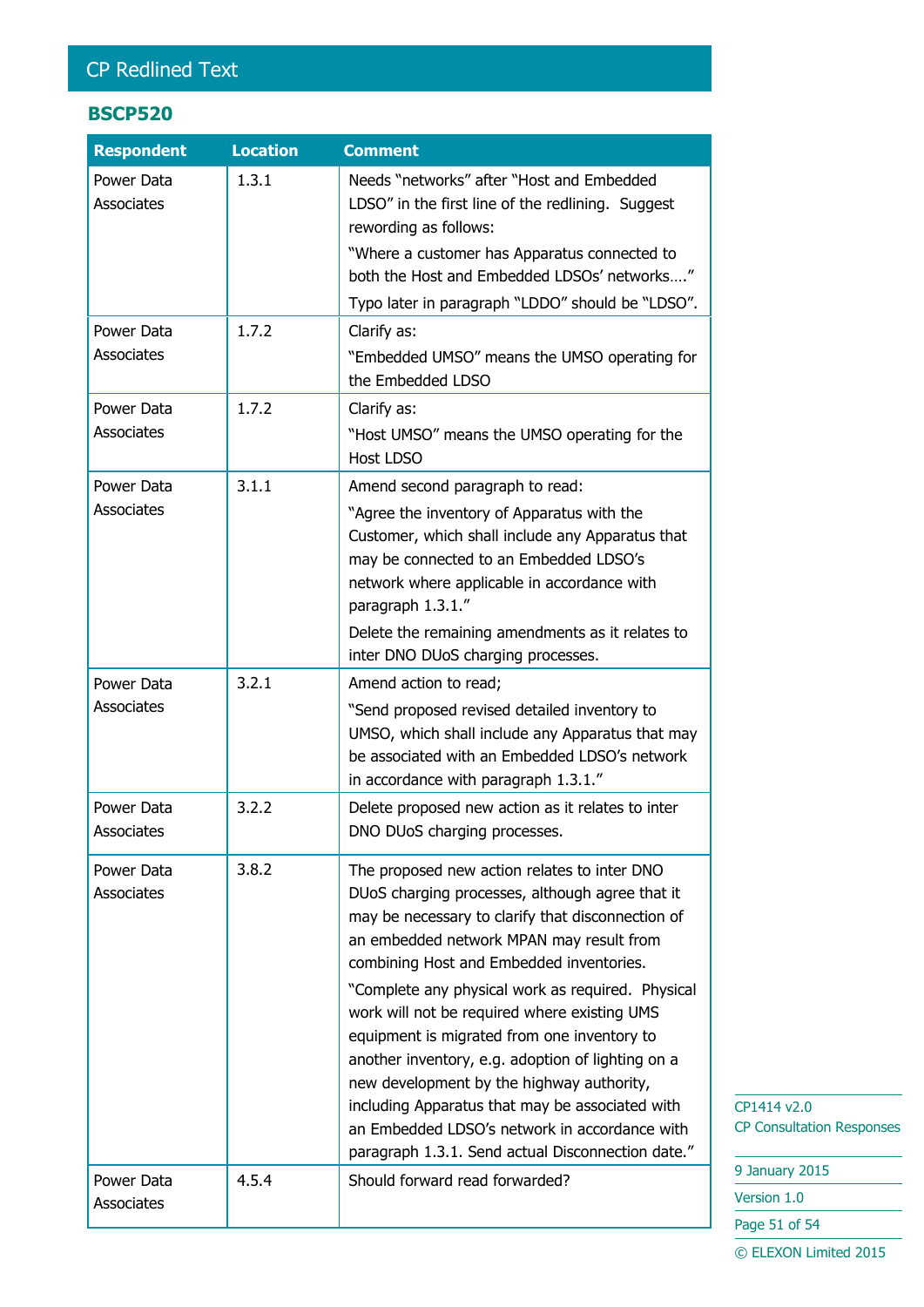| <b>Respondent</b>                    | <b>Location</b>     | <b>Comment</b>                                                                                                                                                                                                                                                                                                                                                                                                                                                                                                              |
|--------------------------------------|---------------------|-----------------------------------------------------------------------------------------------------------------------------------------------------------------------------------------------------------------------------------------------------------------------------------------------------------------------------------------------------------------------------------------------------------------------------------------------------------------------------------------------------------------------------|
| <b>Electricity North</b><br>West Ltd | 1.2.1(r)            | 'that is disconnected' - surely the discussions will<br>take place prior to a 'disconnection' taking place<br>with an agreed effective to date of such a<br>disconnection whereby the inventory has been<br>summated with that of the Host LDSO. Amend<br>accordingly.                                                                                                                                                                                                                                                      |
| <b>Electricity North</b><br>West Ltd | 1.2.1(r)            | 'customer' should be 'Customer'                                                                                                                                                                                                                                                                                                                                                                                                                                                                                             |
| <b>Electricity North</b><br>West Ltd | 1.2.1(s)            | 'customer' should be 'Customer'                                                                                                                                                                                                                                                                                                                                                                                                                                                                                             |
| <b>Electricity North</b><br>West Ltd | 1.2.1(s)            | This effectively states that no such arrangement<br>(summated LDSO inventories) can exist without the<br>DCUSA changes being in place. We are comfortable<br>with this arrangement but good practice is to have<br>both change proposals being discussed in parallel<br>resulting in no such cross code compliance being<br>needed.                                                                                                                                                                                         |
| <b>Electricity North</b><br>West Ltd | 1.2.4.1             | We have two unmetered supplies certificates here,<br>one issued by each LDSO (in order to comply with<br>BSC, section s, para 8.2.3). Where is the obligation<br>to summate the two since as a minimum one of<br>these would be 'disconnected'. The proposer states<br>that they will still be responsible for the EAC and<br>unmetered certificate but as per the legal text<br>throughout the rest of this document we do not<br>believe that this will be the case unless fundamental<br>changes are made to make it so. |
| <b>Electricity North</b><br>West Ltd | $1.3.1$ new<br>para | This clause is subject to clause $1.2.1(s)$ . It may<br>therefore be sensible to reflect such a situation at<br>the beginning of this clause.                                                                                                                                                                                                                                                                                                                                                                               |
| <b>Electricity North</b><br>West Ltd | $1.3.1$ new<br>para | 'customer' should be 'Customer'                                                                                                                                                                                                                                                                                                                                                                                                                                                                                             |
| <b>Electricity North</b><br>West Ltd | $1.3.1$ new<br>para | Where is 'Host' defined? It may be better to say<br>'Host LDSO'                                                                                                                                                                                                                                                                                                                                                                                                                                                             |
| <b>Electricity North</b><br>West Ltd | $1.3.1$ new<br>para | 'Host LDDO' should read 'Host LDSO'.                                                                                                                                                                                                                                                                                                                                                                                                                                                                                        |
| <b>Electricity North</b><br>West Ltd | 1.3.2               | There will not be a unique MSID per UMS<br>Certificate. This needs to be amended since later on<br>it is clear that the Embedded UMSO will issue a<br>certificate.                                                                                                                                                                                                                                                                                                                                                          |
| <b>Electricity North</b><br>West Ltd | 1.3.4               | How will this work? What processes will the NHHDC<br>need to put in place?                                                                                                                                                                                                                                                                                                                                                                                                                                                  |

9 January 2015

Version 1.0

Page 52 of 54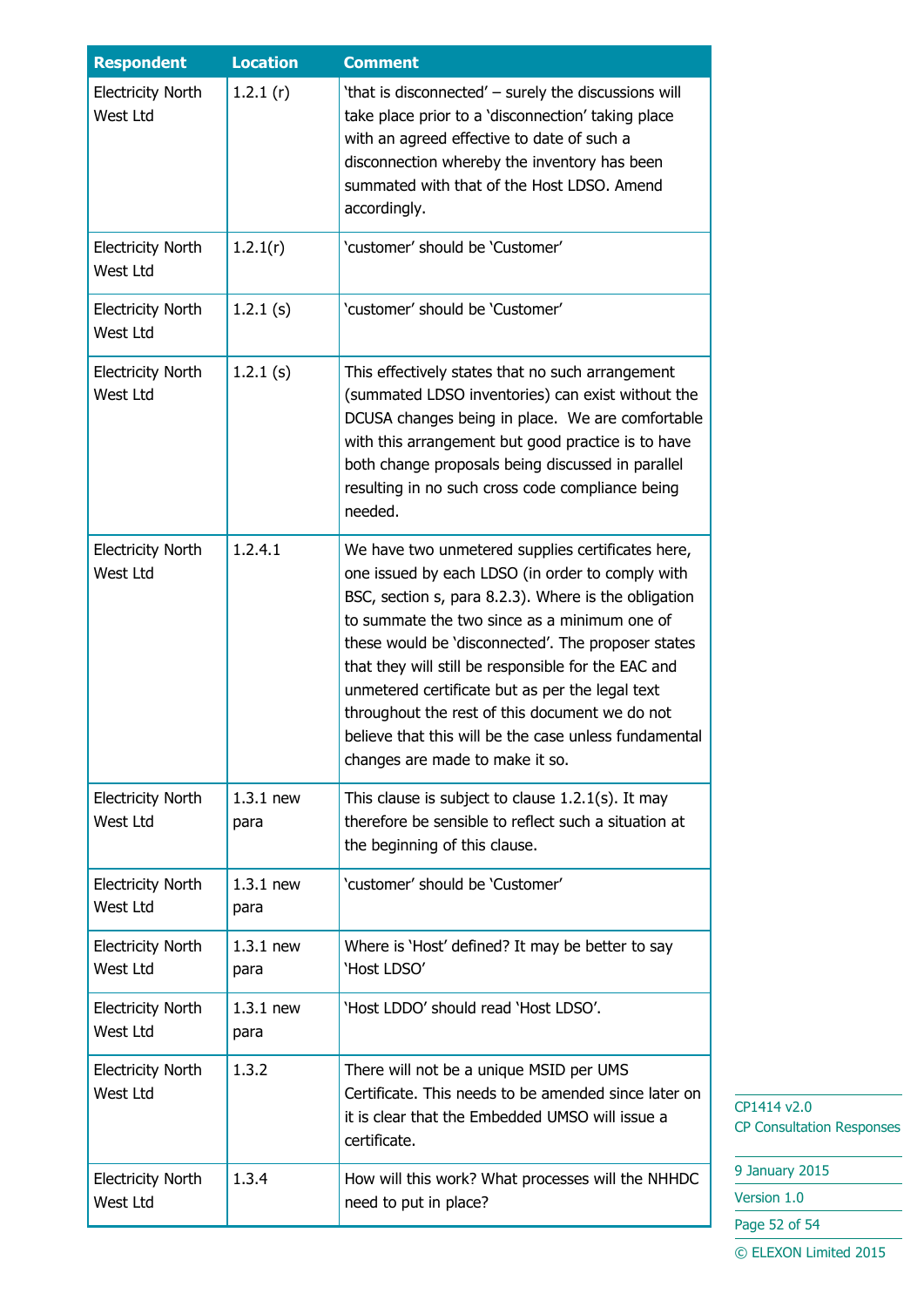| <b>Respondent</b>                    | <b>Location</b> | <b>Comment</b>                                                                                                                                                                                                                                                                                                                                                                                                                                                                                                                                                                                                                                                                                                  |
|--------------------------------------|-----------------|-----------------------------------------------------------------------------------------------------------------------------------------------------------------------------------------------------------------------------------------------------------------------------------------------------------------------------------------------------------------------------------------------------------------------------------------------------------------------------------------------------------------------------------------------------------------------------------------------------------------------------------------------------------------------------------------------------------------|
| <b>Electricity North</b><br>West Ltd | 1.3.5           | How will this work? We have a situation here<br>whereby we have a 'disconnected' MSID with an<br>EAC still living on.                                                                                                                                                                                                                                                                                                                                                                                                                                                                                                                                                                                           |
| <b>Electricity North</b><br>West Ltd | 1.3.7           | If an MSID is disconnected, how can they appoint<br>more than one UMSO. Effectively we end up with<br>more obligations on the Host LDSO that the<br>proposer does not believe is the case and is not<br>reflected correctly in this consultation document.<br>This BSCP is written from the perspective that each<br>MSID has an EAC and is traded until it is<br>disconnected. We have a concern here that the BSC<br>and the BSCP are not aligned with the current<br>thinking of the working group and the expectations<br>of this change proposal. We do not intend to walk<br>through each at this stage apart from commenting<br>on the rest (apart from a high level view) of the<br>legal text changes. |
| <b>Electricity North</b><br>West Ltd | 3.1.1           | Since this section is about establishing a new UMS<br>inventory there should be no changes whatsoever to<br>this section since movement can only take place to<br>an existing inventory and where they have a greater<br>consumption than the embedded one. The very fact<br>that this is a new one means we are starting from a<br>zero inventory.                                                                                                                                                                                                                                                                                                                                                             |
| <b>Electricity North</b><br>West Ltd | 3.2.2           | This only talks about 'remove' what about 'add'. It<br>may be better to say 'amend'                                                                                                                                                                                                                                                                                                                                                                                                                                                                                                                                                                                                                             |
| <b>Electricity North</b><br>West Ltd | 3.2.2           | When we say 'ETD' do we mean 'EFD'                                                                                                                                                                                                                                                                                                                                                                                                                                                                                                                                                                                                                                                                              |
| <b>Electricity North</b><br>West Ltd | 3.2.4           | We need to differentiate between Embedded UMSO<br>and Host UMSO since it could be either                                                                                                                                                                                                                                                                                                                                                                                                                                                                                                                                                                                                                        |
| <b>Electricity North</b><br>West Ltd | 3.2.1           | We need to differentiate between Embedded UMSO<br>and Host UMSO since it could be either                                                                                                                                                                                                                                                                                                                                                                                                                                                                                                                                                                                                                        |
| <b>Electricity North</b><br>West Ltd | 3.2.10          | The Embedded UMSO also needs to notify the Host<br>UMSO.                                                                                                                                                                                                                                                                                                                                                                                                                                                                                                                                                                                                                                                        |
| <b>Electricity North</b><br>West Ltd | 3.3.1.2         | This needs to be reviewed whereby a change of<br>Supplier understands that there is an Embedded<br>UMSO relationship with the Host UMSO for the<br>MSID they have gained since the UMS certificate will<br>not be the summated one but there is another one<br>linked to a 'disconnected' MSID.                                                                                                                                                                                                                                                                                                                                                                                                                 |
| <b>Electricity North</b><br>West Ltd | 3.3.1.9         | As 3.3.1.2                                                                                                                                                                                                                                                                                                                                                                                                                                                                                                                                                                                                                                                                                                      |
| <b>Electricity North</b>             | 3.3.2.2         | As 3.3.1.2                                                                                                                                                                                                                                                                                                                                                                                                                                                                                                                                                                                                                                                                                                      |

9 January 2015

Version 1.0

Page 53 of 54